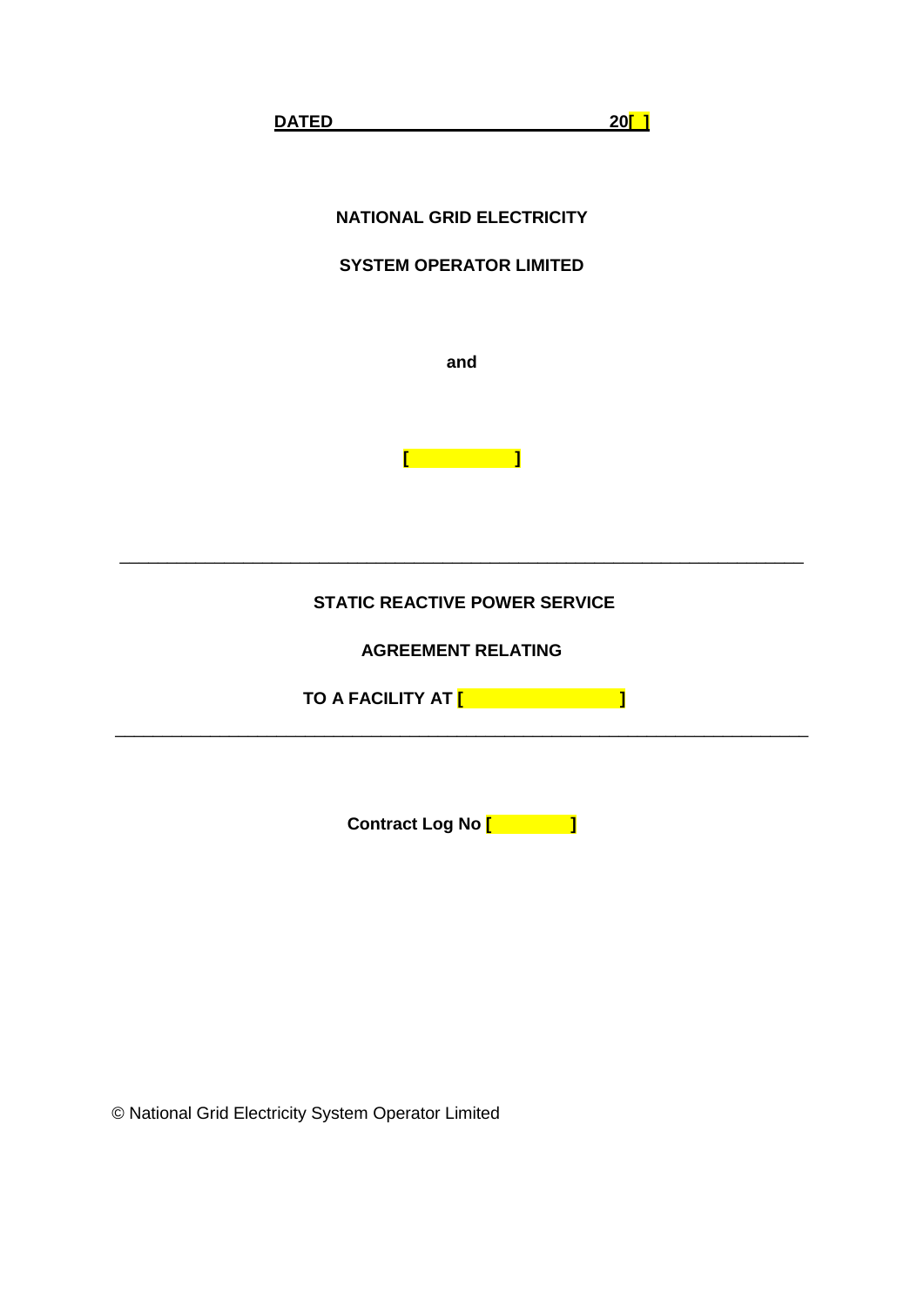#### **BETWEEN:-**

- (1) **NATIONAL GRID ELECTRICITY SYSTEM OPERATOR LIMITED** a company registered in England with number 11014226 whose registered office is at 1-3 Strand, London, WC2N 5EH (the **"Company**" which expression shall include its permitted successors and/or assigns); and
- (2)  $\left[\begin{array}{c|c} \hline \end{array}\right]$  a company registered in [England/Scotland] with number  $\left[\begin{array}{c|c} \hline \end{array}\right]$ **I** whose registered office is at  $\begin{bmatrix} 1 \\ 1 \end{bmatrix}$  (the "**Provider**" which expression shall include its permitted successors and/or assigns),

each a "**Party**" and, together, the "**Parties**".

#### **WHEREAS:-**

- (A) The **Company** issued an Invitation to Tender (**"ITT"**) on 25 November 2019 for the provision of static reactive power services in the Mersey area of the **National Electricity Transmission System** and the **Provider** has submitted a tender for the provision of static reactive power services from its **Facility**.
- (B) The **Company** has selected the **Provider** to provide reactive power services on the basis of the rules set out in the **ITT** and the **Parties** are entering into this **Agreement** in accordance with those **ITT** rules.

**NOW IT IS HEREBY AGREED** as follows:-

#### 1. **DEFINITIONS, INTERPRETATION AND CONSTRUCTION**

1.1. The defined terms set out in Schedule 1 shall, unless the context otherwise requires, apply where used in this **Agreement**.

#### 1.2. In this **Agreement**:

1.2.1. unless otherwise stated, references to a particular clause, paragraph, Schedule or Appendix will be a reference to that clause, paragraph, schedule or appendix in or to this **Agreement**;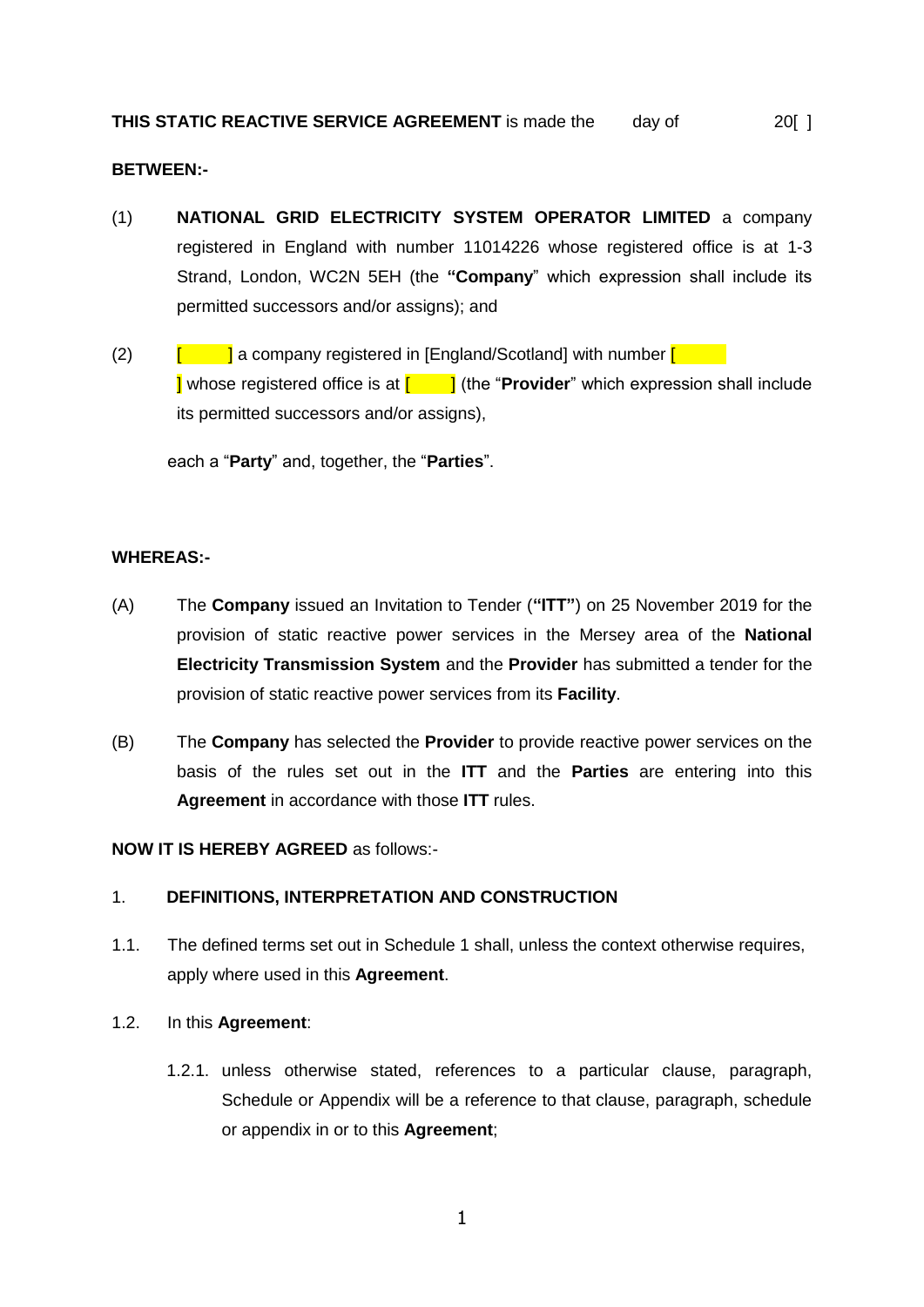- 1.2.2. the headings are inserted for convenience only and will be ignored in construing this **Agreement**;
- 1.2.3. references to the words "include" or "including" are to be construed without limitation;
- 1.2.4. references to a month are to a calendar month;
- 1.2.5. any reference to a rule, enactment, statutory provision, regulation or code or any subdivision or provision thereof will be construed, at the particular time, as including a reference to any modification, extension or re-enactment thereof then in force and to any instruments, orders or regulations then in force and made under or deriving validity from the relevant statute;
- 1.2.6. references to the masculine will include the feminine and references in the singular will include references in the plural and vice versa; and
- 1.2.7. any reference to a "person" includes any individual, partnership, firm, company, corporation, joint venture, trust, association, organisation or other entity, in each case whether or not having separate legal personality.

# **2. COMMENCEMENT AND TERM**

- 2.1. This **Agreement** shall, subject to Clause 2.2, apply from the date hereof and, subject always to earlier termination in accordance with Clause 6 (*Termination*), shall continue in force and effect until the expiry of the **Service Term**.
- <span id="page-2-0"></span>2.2. This **Agreement**, other than this Clause 2 and Clauses 7 to 18 (inclusive), shall in all respects be conditional on:
	- 2.2.1. the **Provider** becoming bound by the relevant **Bilateral Agreement** [and **Distribution Connection Agreement**] 1 ;
	- 2.2.2. the **Provider** demonstrating that the **Facility** has **Acceptable Protection Settings** in place; and
	- 2.2.3. the **Facility** successfully passing the **Initial Proving Test** in accordance with the requirements of Schedule 5, Part B (*Testing*),

<sup>&</sup>lt;sup>1</sup> Delete if not applicable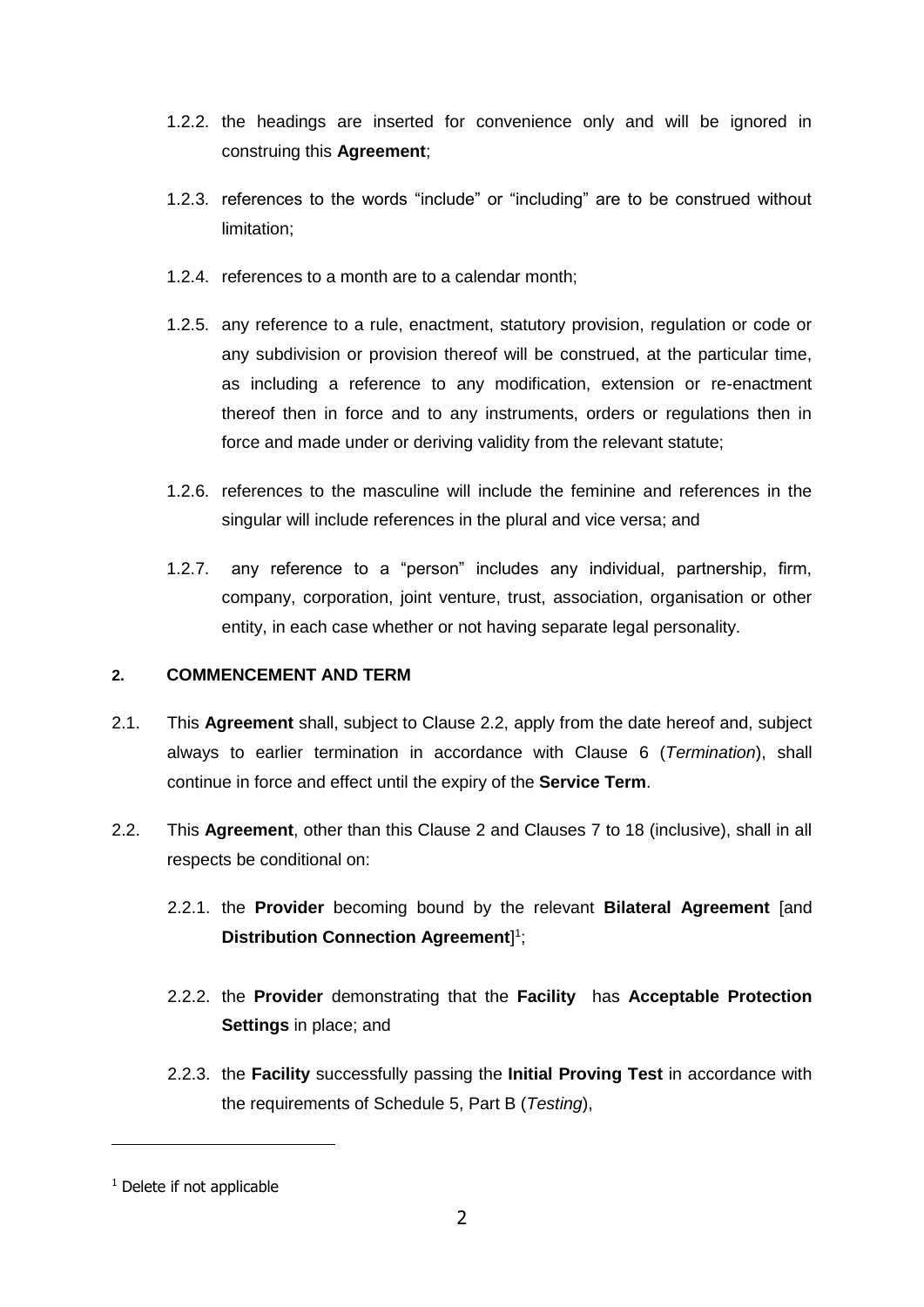(together, the "**Conditions Precedent**") by the **Long Stop Date**.

- 2.3. [The **Provider's** progress in satisfying the **Conditions Precedent** shall be assessed by the **Company** by reference to the **Phase 1 Post Tender Milestones** on the **Phase 1 PTM Date** and by reference to the **Phase 2 Post Tender Milestones** on the **Phase 2 PTM Date<sup>2</sup>** , and:
	- 2.3.1. if the **Company** considers the applicable **Post Tender Milestones** to have been satisfied by the applicable **PTM Date** (or, in its absolute discretion, waives any such requirement), it shall notify the **Provider** in writing accordingly; or
	- 2.3.2. if the **Company** considers that the requirements of the applicable **Post Tender Milestones** have not been satisfied and, in the **Company's** reasonable opinion, there is no reasonable prospect of the **Provider** being capable of satisfying the applicable **Post Tender Milestones** within two months after the applicable **PTM Date**, this **Agreement** (to the extent in force) shall terminate automatically,

in either case, such notice to be given to the **Provider** as soon as reasonably practicable after the applicable **PTM Date**. For the avoidance of doubt, any incorrect, wrongful or inadvertent declaration given by the **Provider** in attesting to the achievement of any of the **Post Tender Milestones** (where applicable) shall constitute a material breach of the terms of this **Agreement** and, in such event, the provisions of Clause [6.1.2](#page-15-0) (*Termination*) shall apply.] 3

- <span id="page-3-0"></span>2.4. The **Provider** shall use its reasonable endeavours to satisfy the **Conditions Precedent** and shall provide the **Company** with reasonable evidence of satisfaction by not later than twenty (20) **Business Days** prior to the **Scheduled Commercial Operations Date**.
- 2.5. The **Company** shall, acting reasonably, notify the **Provider** as soon as reasonably practicable after the date specified in Clause [2.4](#page-3-0) either:
	- 2.5.1. that it considers the **Conditions Precedent** to have been satisfied in which event, the **Commercial Operations Date** will take effect from 00:00:00 hours

<sup>&</sup>lt;sup>2</sup> Post Tender Milestones to be provided and agreed prior to contract award

<sup>&</sup>lt;sup>3</sup> New build only. If not applicable, delete and replace with 'Not Used'.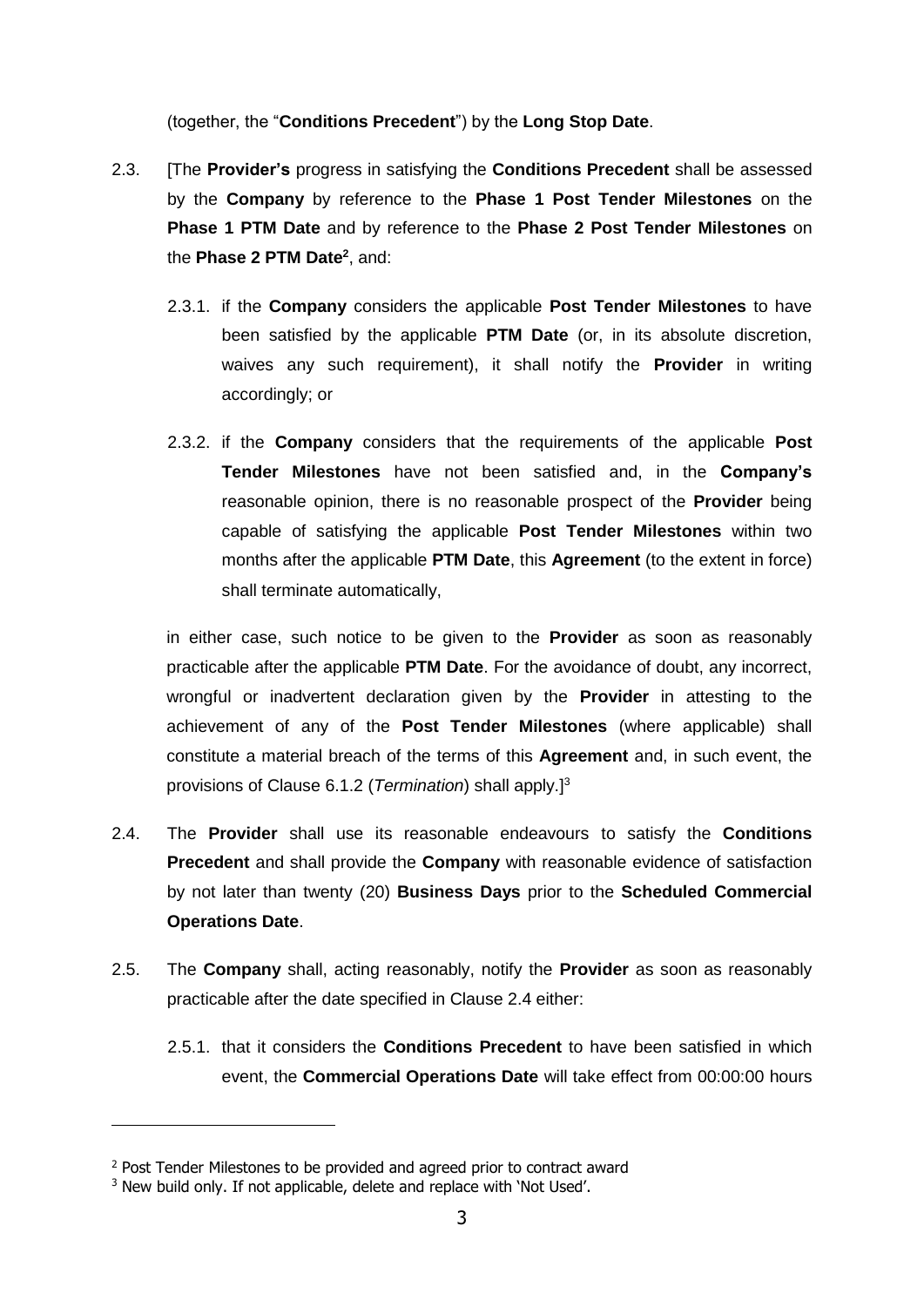on the day following the **Company's** notice (provided that the **Commercial Operations Date** shall not be earlier than 1<sup>st</sup> April 2022); or

 $2.5.2$  that:

- (i) it has received no evidence from the **Provider**; or
- (ii) it considers on the basis of evidence received from the **Provider** that the **Conditions Precedent** have not been satisfied and, in the **Company's** opinion, there is no reasonable prospect of the **Provider** being capable of satisfying the **Conditions Precedent** by the **Long Stop Date,**

and, in either case, this **Agreement** (to the extent in force) shall terminate automatically on the date of the **Company's** notice.

# <span id="page-4-0"></span>**3. AVAILABILITY, SERVICE PROVISION AND PAYMENT**

# 3.1. **Provision of Static Reactive Power Service**

- 3.1.1. The **Provider** agrees with effect from the **Commercial Operations Date** and throughout the **Service Term** to [fuel]<sup>4</sup>, operate, maintain and repair the **Facility** in accordance with **Good Industry Practice** with a view to making it **Available** to provide the **Static Reactive Power Service** in accordance with the **Contracted Parameters** throughout the **Service Term** upon and subject to the terms and conditions set out herein.
- <span id="page-4-2"></span>3.1.2. The **Provider** agrees and acknowledges that the **Facility** shall be treated as **Unavailable** in respect of any **Settlement Period** that is subject to restrictions imposed on the operation of the **Facility** by the **Local DNO**.
- 3.1.3. The **Provider** agrees to maintain a single point of remote control at the site of the **Facility** to facilitate the issue of **Instructions** and **Instructions to End** by the **Company**.
- <span id="page-4-1"></span>3.1.4. [The **Provider** shall permit the **Company** on not less than ten (10) **Business Days'** notice to establish a secure virtual private network connection ("**VPN**") with the **Provider**, establish connectivity from the data concentrator host to

<sup>4</sup> Delete where not applicable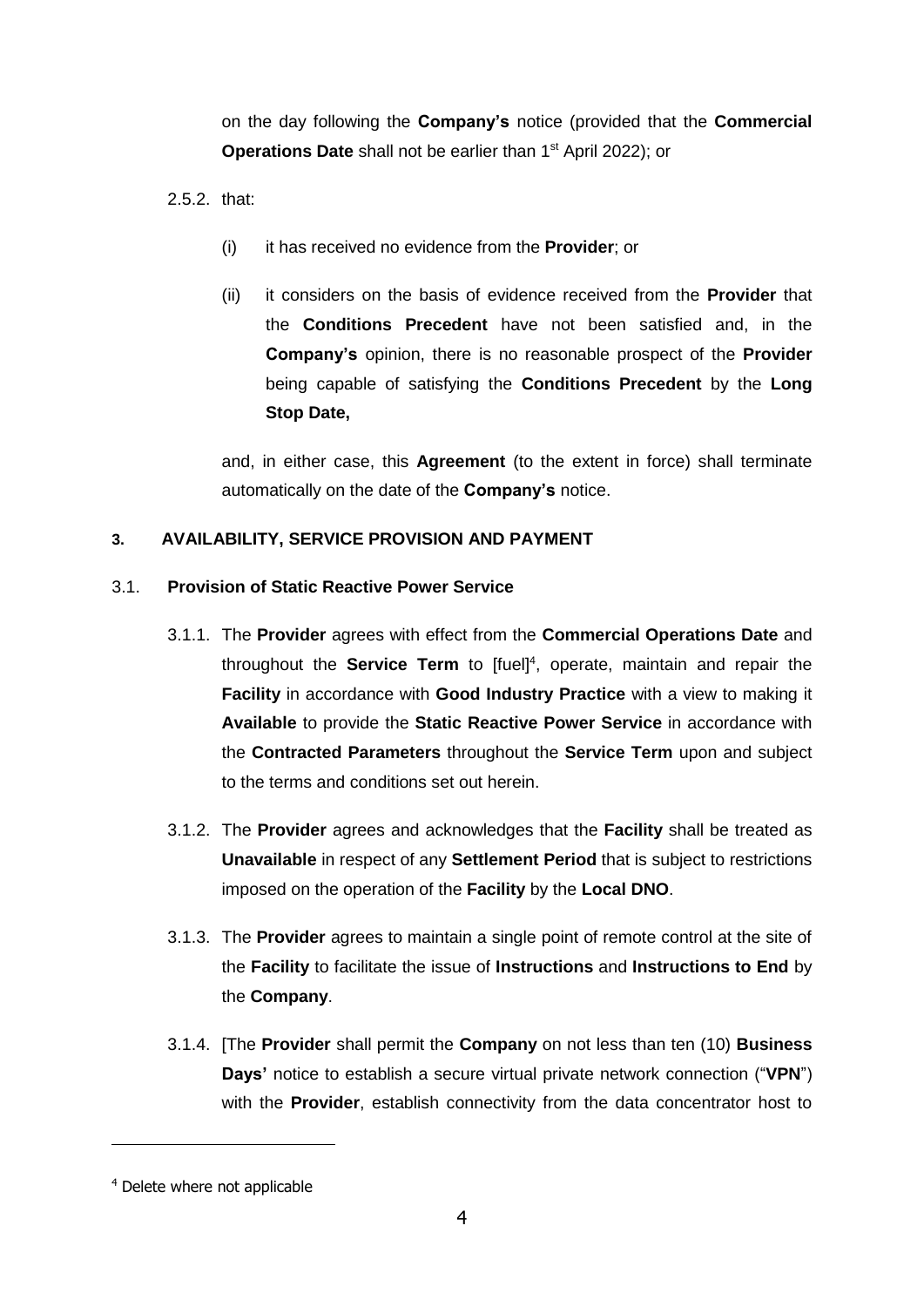the **Provider**, and configure the **Company's** data collection facility to receive the **Provider's** data signals. The **Provider** shall transmit all necessary data feeds using the IEC60870-5-104 protocol, including an **Availability** signal and meter data thereafter on a continuous basis to allow the **Company** to remotely monitor and issue **Instructions** to the **Facility** for the remainder of the **Service Term**.] 5

3.1.5. Where the **Provider** wishes to substitute the **Facility** with another facility, the **Provider** shall take such steps as the **Company** may reasonably require (including, where required by the **Company**, the carrying out of an **Initial Proving Test** with respect to that substituted **Facility**) to ensure that such substituted facility will be able to deliver the **Static Reactive Power Service**  in accordance with the requirements described in the **ITT**; and only where the **Company** is so satisfied, such substituted facility shall become the **Facility** for the purposes of this **Agreement** in substitution of the **Facility** described in Schedule 3.

#### <span id="page-5-0"></span>3.2. **Notification of Unavailability**

- 3.2.1. If at any time the **Provider** becomes aware that the **Facility** no longer has or will no longer have the **Contracted Absorption Capacity** it shall promptly notify the **Company** that the **Facility** is **Unavailable** (including, for the avoidance of doubt, in respect of any **Planned Maintenance Periods**) by facsimile or email in the form set out in Schedule 6, Part A (*Forms*) and the **Provider** shall thereafter promptly notify the **Company** by facsimile or email in the form set out in Schedule 6, Part B (*Forms*) when the **Contracted Absorption Capacity** is restored.
- <span id="page-5-1"></span>3.2.2. Each notification by the **Provider** that the **Facility** is **Unavailable** pursuant to Clause [3.2.1](#page-5-0) shall be accompanied by an explanation in reasonable detail of the reasons for the **Facility** being **Unavailable** and, for the avoidance of doubt, the **Provider** may only declare the **Facility Unavailable** for reasons of safety or reasons relating to the technical capability of the **Facility** or where the **Facility** is to be withdrawn from service for the purposes of a **Planned Maintenance Period**.

<sup>5</sup> Embedded providers only. If not applicable, delete and replace with 'Not Used'.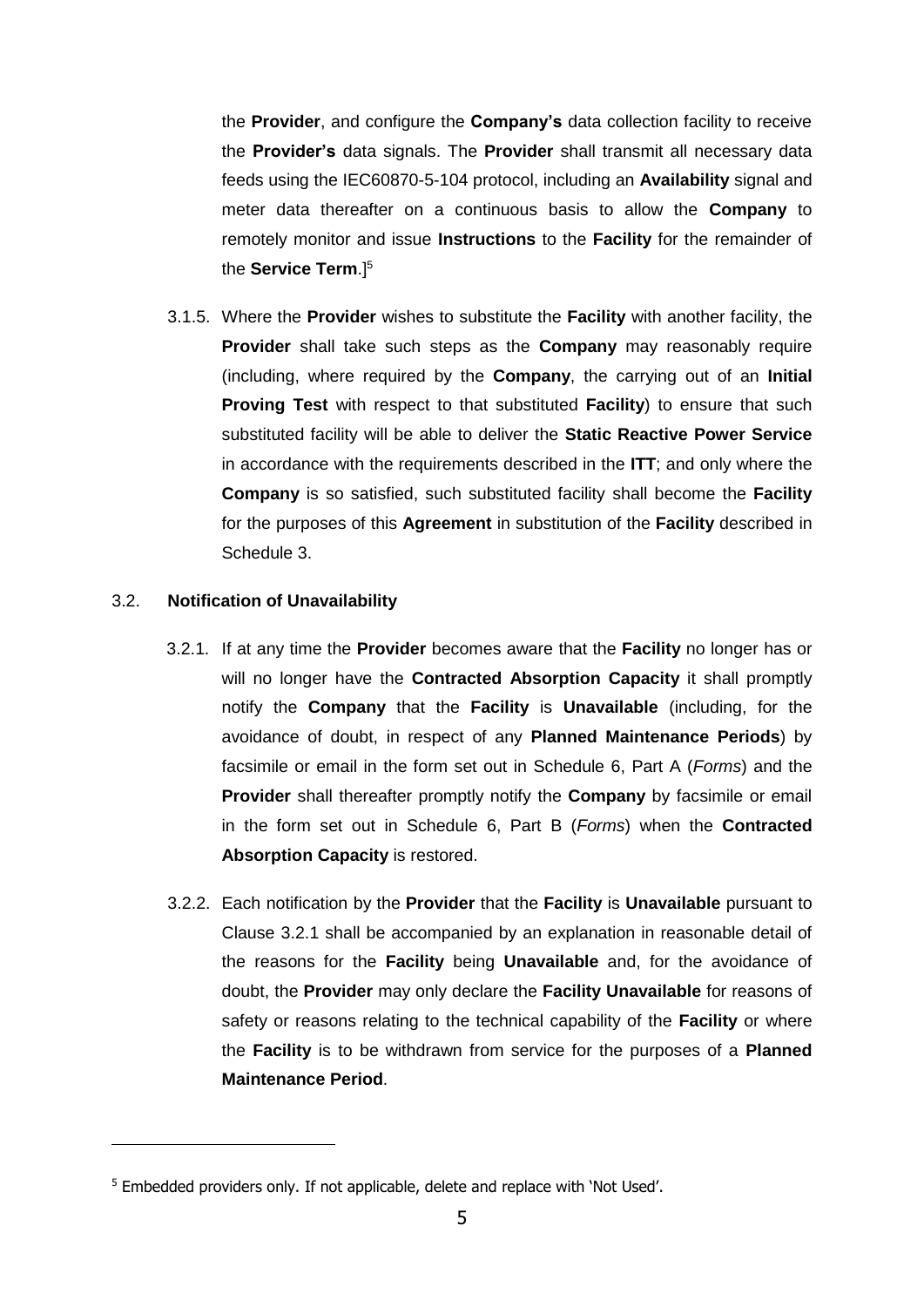<span id="page-6-3"></span>3.2.3. For the purposes of this Clause [3,](#page-4-0) the **Static Reactive Power Service** shall be treated as **Unavailable** from the time of the **Provider's** notice under Clause [3.2.2](#page-5-1) to the time of receipt by the **Company** of notification under Clause [3.2.1](#page-5-0) that the **Contracted Absorption Capacity** has been restored.

#### <span id="page-6-4"></span><span id="page-6-1"></span>3.3. **Instructions and Instructions to End**

- 3.3.1. It is acknowledged by the **Provider** that, in relation to any **Settlement Periods** (subject always to the **Instructed Settlement Periods Cap**) other than any for which the **Facility** has been declared or treated as **Unavailable**, the **Company** shall have the right (but not the obligation) to issue an instruction ("**Instruction**") to require the **Facility** to absorb **Reactive Power**, and subsequently notify the **Provider** when it no longer requires the **Facility**  to absorb **Reactive Power** ("**Instruction to End**").
- <span id="page-6-2"></span>3.3.2. Following receipt of an **Instruction**, the **Provider** shall acknowledge receipt as soon as possible (but in any case by no later than two (2) minutes from receipt of an **Instruction**) and shall take all necessary steps to ensure that throughout each **Relevant Settlement Period**, the **Facility** operates:
	- (i) in a control mode (or, for **Providers** connected to the **Local Distribution System**, at a power factor) which enables constant reactive power absorption, as more particularly described in the **ITT**; and
	- (ii) to the full extent of the **Contracted Absorption Capacity**.
- <span id="page-6-0"></span>3.3.3. If an **Instruction** is issued by the **Company** and:
	- (i) the **Provider** fails to acknowledge receipt of that **Instruction** within two (2) minutes of such **Instruction**; and/or
	- (ii) the **Facility** fails to absorb **Reactive Power** to the full extent of the **Contracted Absorption Capacity** in accordance with an **Instruction**  within the **Notice Period**; and/or
	- (iii) the **Facility** ceases to absorb **Reactive Power** to the full extent of the **Contracted Absorption Capacity** following an **Instruction,** otherwise than in accordance with an **Instruction to End**,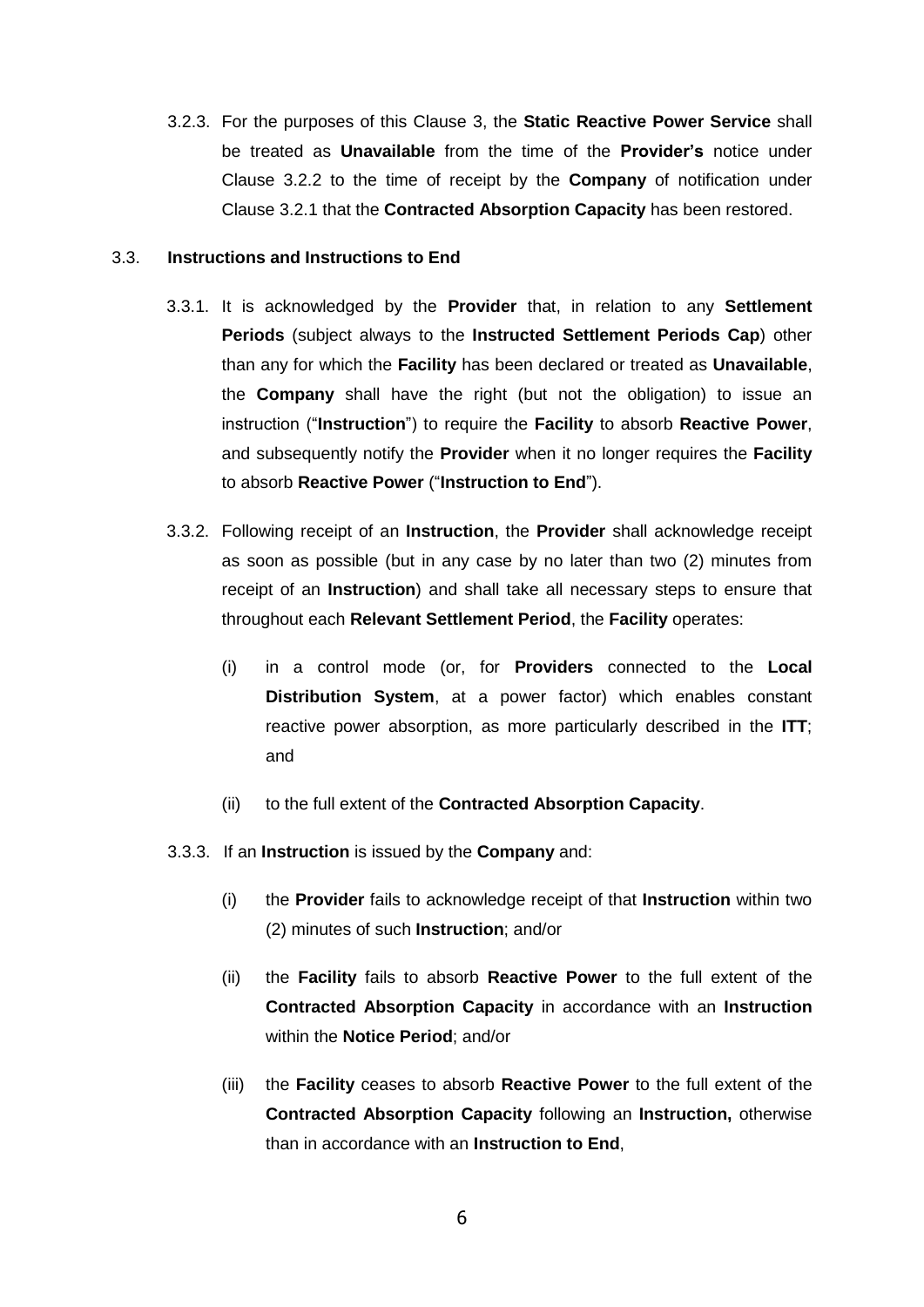then the **Facility** shall with effect from the **Settlement Period** in which such failure occurred be treated as **Unavailable** until full capability is restored.

- 3.3.4. Promptly following each failure under Clause [3.3.3](#page-6-0) the **Provider** shall notify the **Company** of the causes of the failure.
- 3.3.5. The **Parties** agree and acknowledge that **Instructions**, **Instructions to End** and also confirmations by the **Provider** of **Instructions** and **Instructions to End** transmitted through and stored on **EDL** or (in the case of **Providers** connected to the **Local Distribution System**) **VPN** or (in the case of **Providers** connected either to the **NETS** or to the **Local Distribution System**) such other electronic means approved by the **Company** from time to time (each and together, the **"applicable logging mechanism"**) shall be conclusive evidence of the giving and/or receipt of any communication required to be given pursuant to the terms of Clauses [3.3.1](#page-6-1) and [3.3.2](#page-6-2) (except during periods when the applicable logging mechanism is unavailable for any reason, in which case communication shall be made by telephone, e-mail or facsimile (whichever is appropriate, as reasonably determined by the transmitting **Party** at the time transmitting)).
- <span id="page-7-1"></span>3.3.6. If at any time in a **Contract Year** the **Company** anticipates that the **Instructed Settlements Period Cap** will be met, the **Provider** shall at the **Company's** request offer commercial terms for the provision of the **Static Reactive Power Service** in respect of such additional number of **Settlement Periods** in that **Contract Year** as the **Company** may request.

#### 3.4. **Continued Performance Failure**

In the event of any **Continued Performance Failure**, the **Company** may (at its sole discretion) reduce the **Availability Fee** and the **Contracted Absorption Capacity**  on a pro-rata basis.

#### <span id="page-7-0"></span>3.5. **Aggregated Facility**

3.5.1. For the purposes of this Clause [3.5](#page-7-0) and Schedule 7, the term **"Aggregated Facility"** shall mean a notional **Facility** for which **Contracted Parameters**  are confirmed by the **Company** and to which one or more **Sub-Facilities** may from time to time be **Allocated** by the **Provider** in accordance with Schedule 7 for the purpose of enabling the **Static Reactive Power Service** to be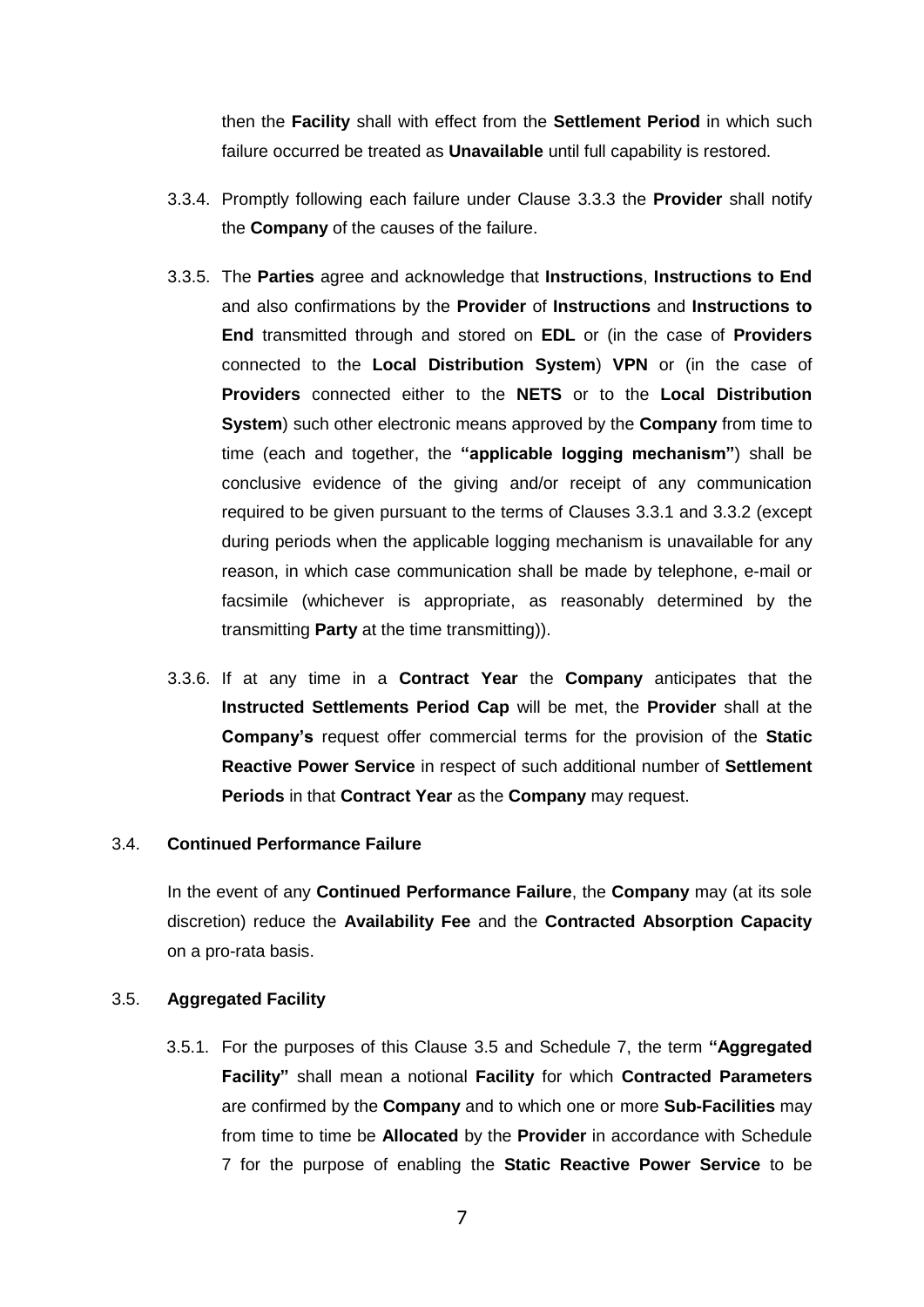capable of being delivered and despatched from such **Sub-Facilities** on an aggregated basis via such **Aggregated Facility**, and which together shall comprise a **Facility** for the purposes of this **Agreement**.

<span id="page-8-2"></span>3.5.2. An **Aggregated Facility** shall be treated as **Unavailable** unless and until the **Provider** shall have allocated or re-allocated to that **Aggregated Facility** in accordance with Schedule 7 sufficient **Sub-Facilities** to provide in aggregate the **Contracted Absorption Capacity**.

#### 3.6. **Service Fees**

- 3.6.1. In consideration of the provision by the **Provider** of the **Static Reactive Power Service**, the **Company** shall pay to the **Provider** on a monthly basis an **Availability Payment** calculated in accordance with Schedule 2, Part A (*Payments*).
- <span id="page-8-0"></span>3.6.2. [The **Provider** acknowledges that this **Agreement** shall constitute a **Market Agreement** for the purposes of Schedule 3 of **CUSC** and that it shall cease to be entitled to payments for the **Obligatory Reactive Power Service** throughout the **Service Term**.] 6
- <span id="page-8-1"></span>3.6.3. [The **Provider** shall reimburse to the **Company** any payment for the **Obligatory Reactive Power Service** that it receives under the **CUSC** notwithstanding the provisions of Clause [3.6.2](#page-8-0) during the **Service Term**.] 7

#### 3.7. **Annual Assessment**

- 3.7.1. Following each anniversary of the **Commercial Operations Date**, the **Company** shall:
	- (i) undertake an assessment of the extent of provision of the **Static Reactive Power Service** by the **Provider** over the immediately preceding **Contract Year** by determining in relation to that **Contract Year** and by reference to Clause [3.7.2](#page-9-0) the number of **Settlement Periods** during such **Contract Year** in which the **Facility** was **Available**; and

<sup>6</sup> Delete for non-CUSC parties and insert 'Not Used'.

<sup>7</sup> Delete for non-CUSC parties and insert 'Not Used'.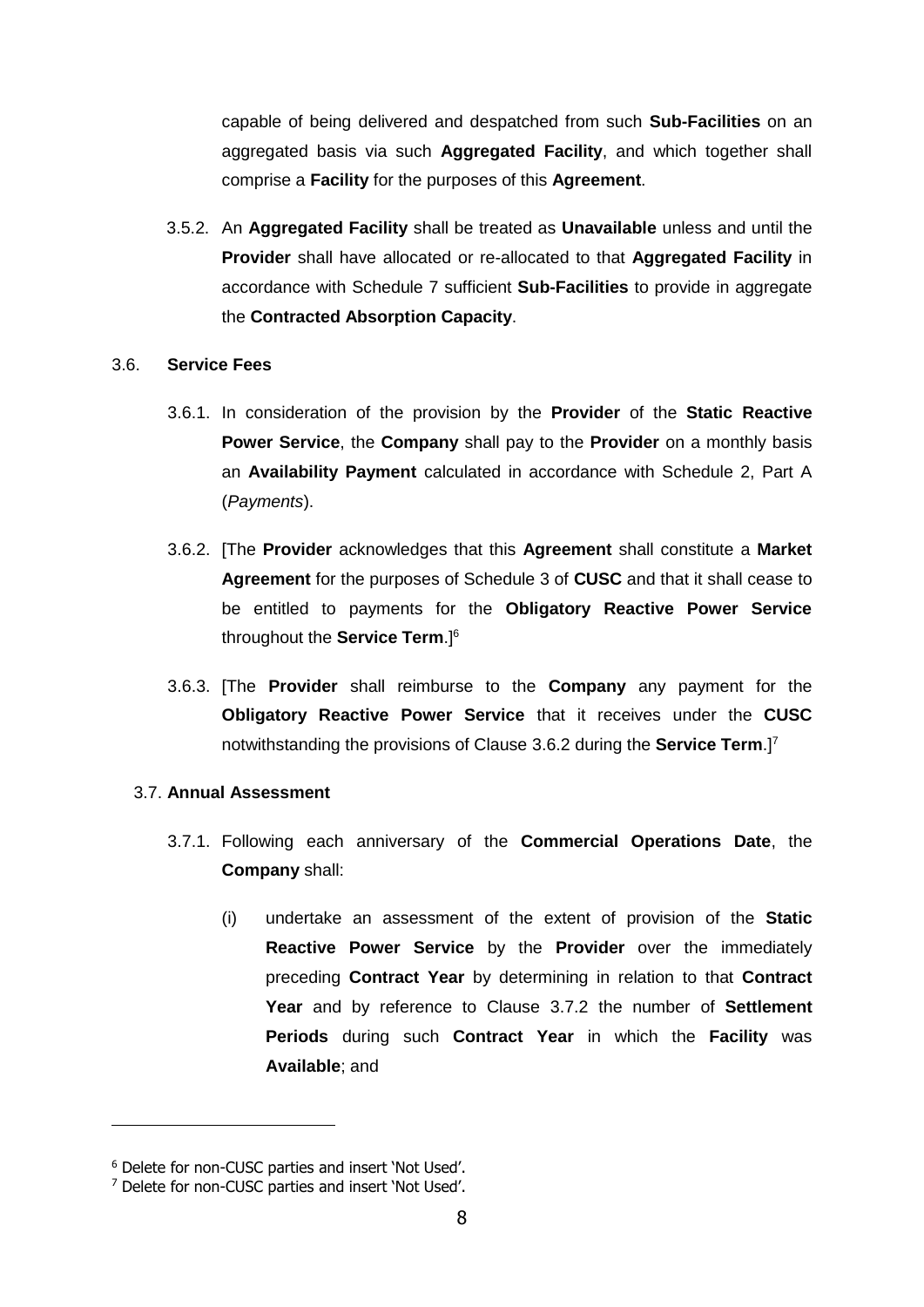- (ii) calculate the **Annual Availability Reconciliation Payment** in accordance with Schedule 2, Part B (*Payments*).
- <span id="page-9-2"></span><span id="page-9-0"></span>3.7.2. If in respect of any **Settlement Period** the **Facility** was **Unavailable** due solely to **Force Majeure** then, to the extent that in respect of such period the **Provider** is able to demonstrate to the **Company's** reasonable satisfaction that it has been taking all reasonably practicable steps to restore the **Availability** of the **Facility**, the **Facility** shall be treated as having been **Available** in the relevant **Settlement Period** for the purposes of calculating the **Annual Availability Reconciliation Payment** (but not for any other purpose).

#### <span id="page-9-4"></span>3.8. **Planned Maintenance**

- 3.8.1. Not later than three (3) months prior to the start of each **Contract Year**, the **Provider** shall provide to the **Company** notice and the programme (**"Planned Maintenance Programme"**) of the **Settlement Periods** in that **Contract Year** during which the **Provider** proposes to withdraw the **Facility** from service for a maintenance (including the duration of the outage) (**"Planned Maintenance Periods"**).
- 3.8.2. Following a request by the **Company**, the **Parties** shall meet to discuss (both **Parties** acting reasonably and in good faith) any changes the **Company** may reasonably require to the **Planned Maintenance Programme**.
- 3.8.3. The **Provider** shall only withdraw the **Facility** from service for the purposes of planned maintenance in accordance with the **Planned Maintenance Programme.**

#### <span id="page-9-1"></span>**4. PAYMENT**

- <span id="page-9-3"></span>4.1. As soon as reasonably practicable and no later than eight (8) **Business Days** following the end of each calendar month the **Company** shall send to the **Provider** a statement (the "**Monthly Statement**") consisting of:-
	- 4.1.1. its calculation of the **Availability Payment** due to the **Provider** in respect of the previous calendar month;
	- 4.1.2. in relation to the last calendar month in the **Contract Year**, its calculation of the **Annual Availability Reconciliation Payment** due from the **Provider**;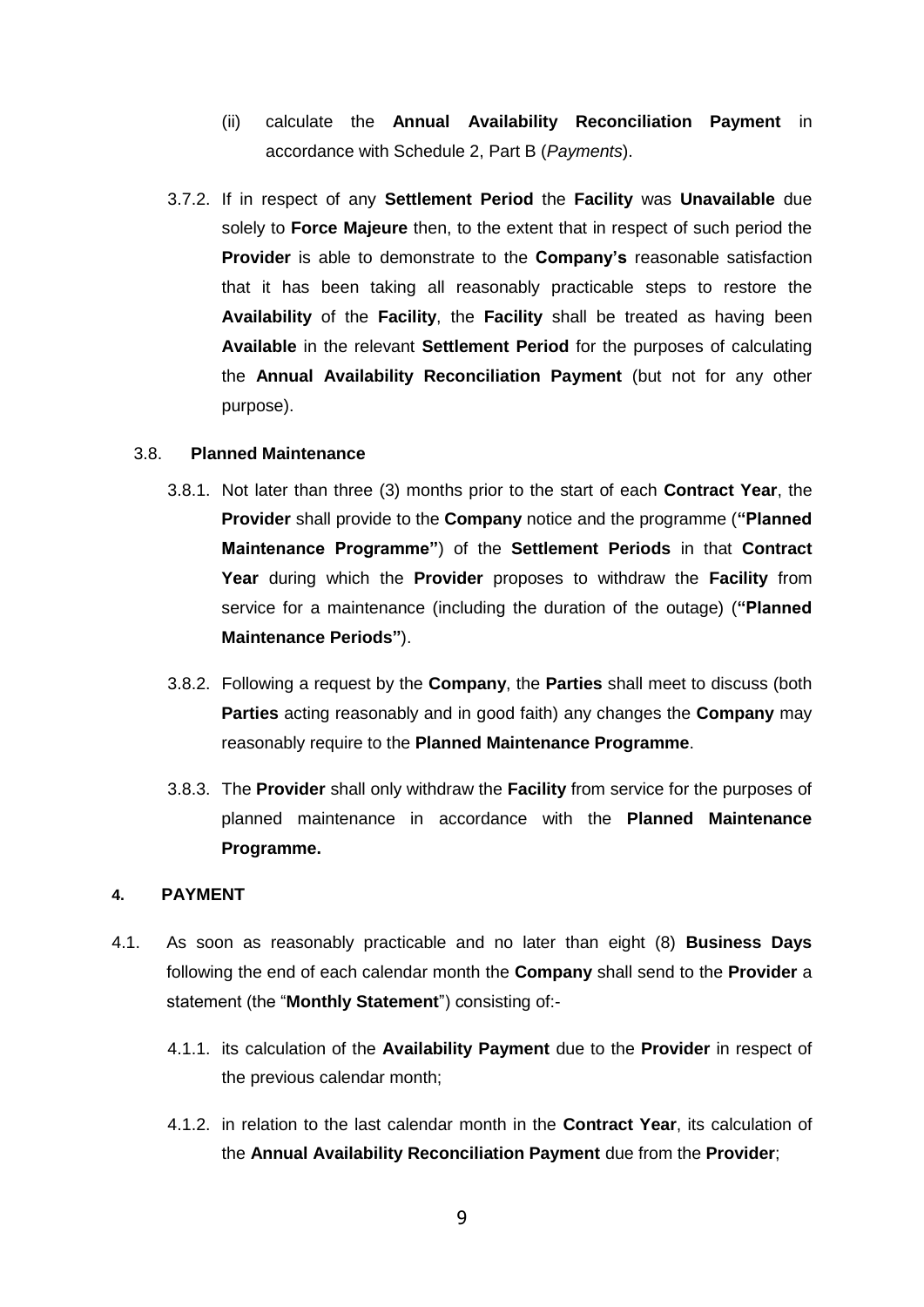- 4.1.3. if relevant, adjustments to be made (net of interest) in relation to disputes concerning **Availability Payments** any month prior to the previous month;
- 4.1.4. [if relevant, any amount to be reimbursed by the **Provide**r in accordance with clause [3.6.3](#page-8-1) (*Service Fees*), which amount may be set-off by the **Company** against sums payable under this **Agreement**;<sup>[8</sup> and
- 4.1.5. the net sum due to or from the **Provider** as a result thereof.
- <span id="page-10-1"></span>4.2. If the **Provider** disagrees with any dates times facts or calculations set out in the **Monthly Statement**, it shall state by notice in writing to the **Company** the reasons and facts which it relies upon in support of such disagreement. The **Parties** shall discuss and endeavour to resolve the matter and any adjustments agreed shall be included in the **Monthly Statement** next following the date of resolution of the dispute. The dates, times, facts and calculations set out in the **Monthly Statement** shall be binding upon the **Parties** until such time as they are reversed or revised by agreement between the **Parties** or otherwise determined pursuant to Clause [11](#page-25-0) (*Dispute Resolution and Expert Determination*).
- <span id="page-10-0"></span>4.3. Where:-

-

- 4.3.1. the **Company** discovers that any previous **Monthly Statement** contains an arithmetic error or omission; or
- 4.3.2. the **Company** becomes aware of any facts concerning matters provided by this Clause 4 (other than facts falling within Clause [4.3.1\)](#page-10-0) which show that the payment made by or to the **Provider** was incorrect; or
- 4.3.3. the **Provider** establishes to the **Company's** reasonable satisfaction that it was entitled to receive any additional payment,

then the **Company** shall adjust the account between itself and the **Provider** in the next **Monthly Statement** which the **Company** issues, setting out the reason for the adjustment and the provisions of Clause [4.2](#page-10-1) shall apply mutatis mutandis to such adjustment.

4.4. The **Company** shall pay to the **Provider** the amount shown as due from the **Company** in the **Monthly Statement** within three (3) **Business Days** after the date

<sup>8</sup> Delete if not applicable and insert 'Not Used'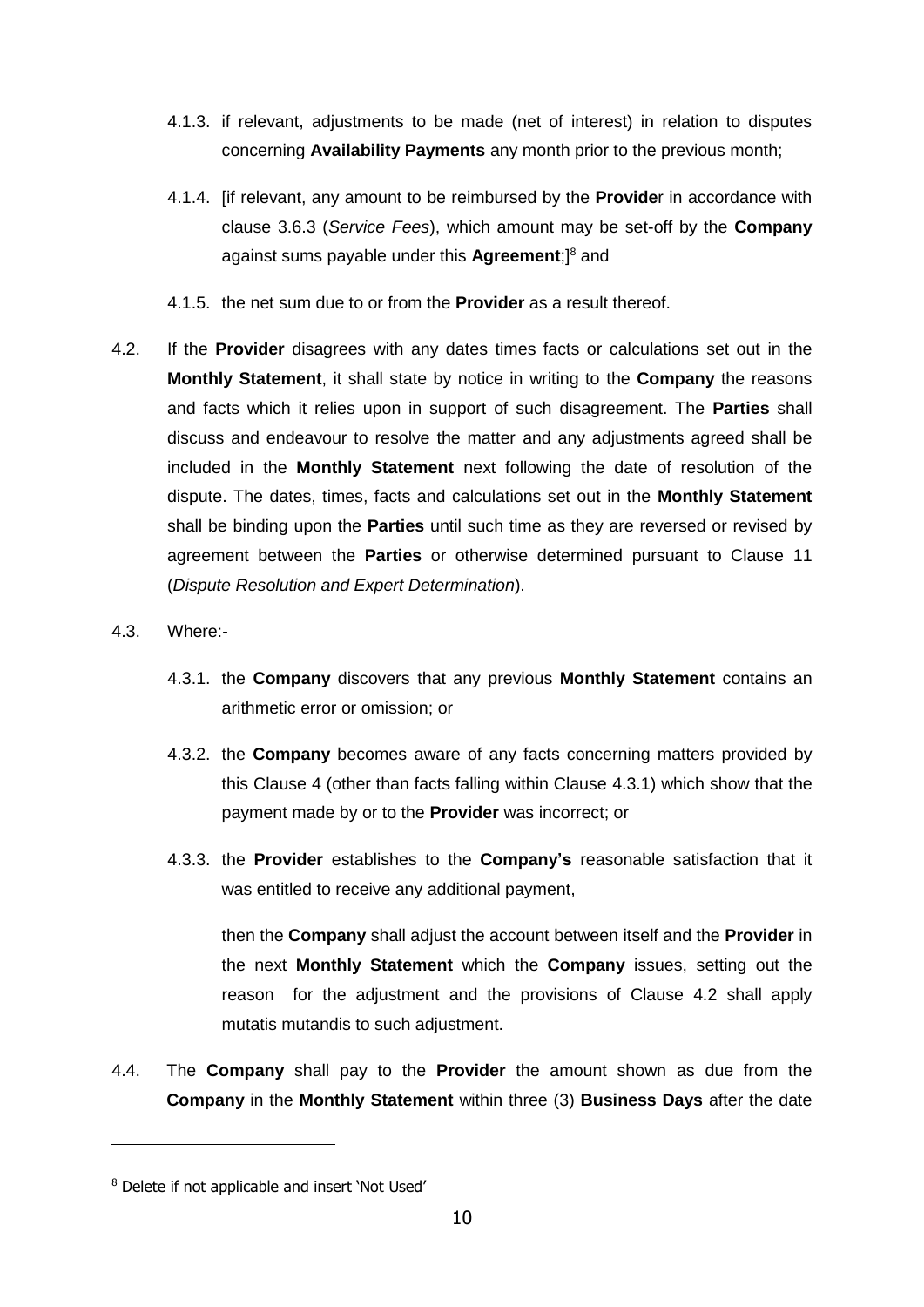of issue. The **Provider** shall pay to the **Company** the amount shown as due from the **Provider** in such statement within three (3) **Business Days** of the date on which the statement is issued.

- 4.5. If either **Party** (the "**Defaulting Party**") fails to pay any amount properly due under this **Agreement** on the due date then the **Defaulting Party** shall pay to the other **Party** interest on such overdue amount at the **Base Rate** plus three per cent (3%) from the due date on which such payment was properly due to (but excluding) the date of actual payment. Any interest shall accrue from day to day.
- 4.6. If it is agreed or otherwise determined under Clause [4.2](#page-10-1) that the **Provider** was entitled to a further payment from the **Company**, the **Provider** shall be entitled to interest at the **Base Rate** on the amount of such further payment from the date on which that sum would have been payable had it been included in the **Monthly Statement** for each **Relevant Settlement Period** until the date of payment.
- 4.7. If it is agreed or otherwise determined under Clause [4.2](#page-10-1) that the **Provider** was not entitled to any payment it has received, the **Company** shall be entitled to interest at the **Base Rate** on the amount so paid from the date of payment until the date of repayment or the date when the **Company** makes a payment to the **Provider** which takes such payment into account.
- 4.8. Notwithstanding any other provision of this **Agreement**, the **Parties** shall not be limited in any way as to the evidence they may rely upon in any proceedings arising out of or in connection with payment for the **Static Reactive Power Service** under this **Agreement** and the **Parties** agree that in the event and to the extent that either **Party** succeeds in proving in any such proceedings that the **Static Reactive Power Service** was or was not provided, the successful **Party** shall (without prejudice to any liquidated damages provision of this **Agreement**) be entitled to repayment of the sums already paid or payment of sums not paid as the case may be in respect of the **Static Reactive Power Service**.
- 4.9. Save as otherwise expressly provided in this **Agreement**, sums payable by one **Party** to the other pursuant to this **Agreement** whether by way of charges, interest or otherwise shall (except to the extent otherwise required by law) be paid in full, free and clear of and without deduction, set-off or deferment in respect of any disputes or claims whatsoever save for sums the subject of a final award or judgement (after exhaustion of all appeals if this opportunity is taken) or which by agreement between the **Company** and the **Provider** may be so deducted or set off.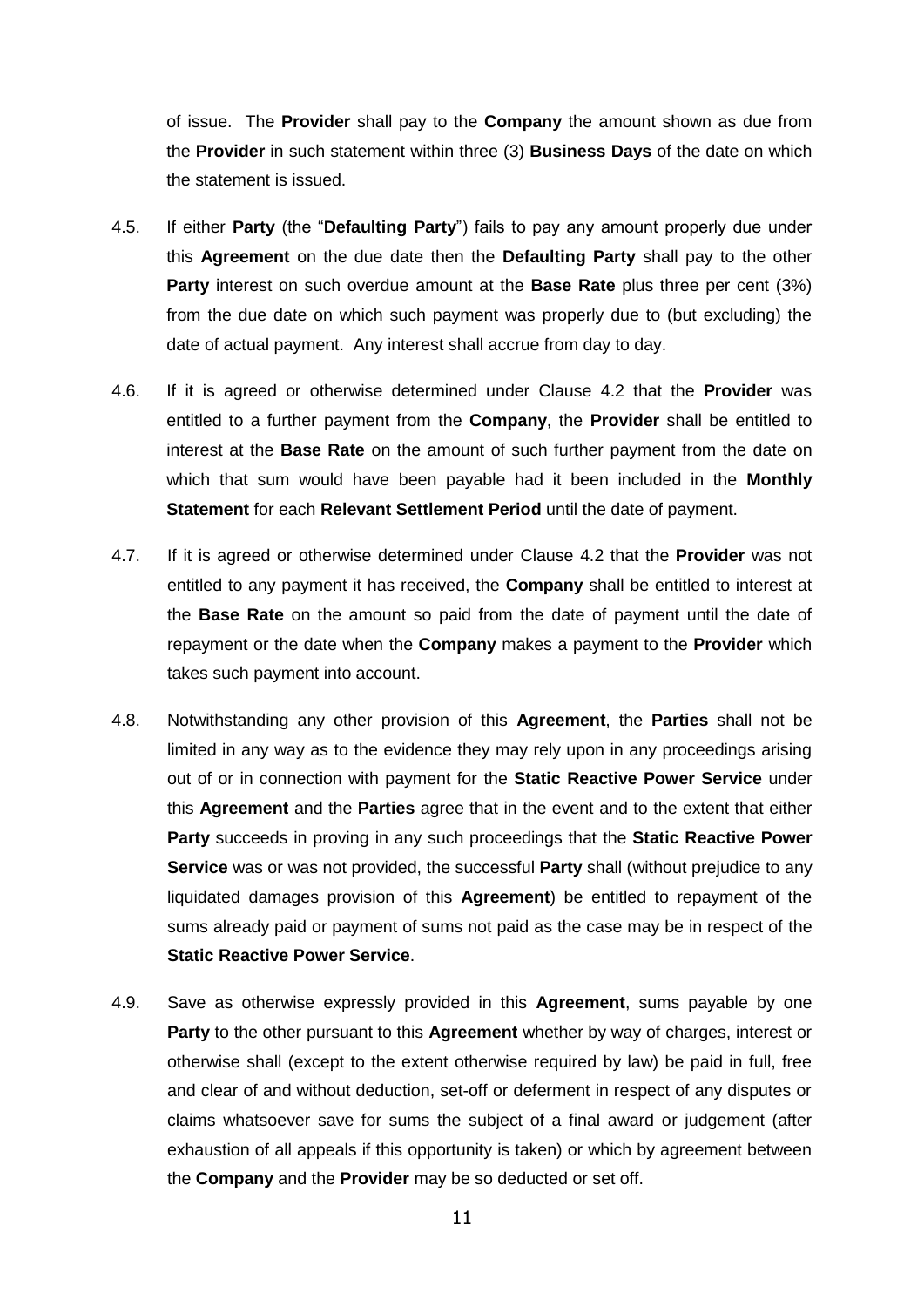- 4.10. All amounts specified hereunder shall be exclusive of any **Value Added Tax** or other similar tax and the **Company** shall pay to the **Provider Value Added Tax** at the rate for the time being and from time to time properly chargeable in respect of the making available and/or supply of the **Static Reactive Power Service** under this **Agreement**.
- 4.11. All payments by the **Company** to the **Provider** under this **Agreement** will be made by payment to the bank account details of which are notified to the **Company** by the **Provider** from time to time.
- 4.12. The submission of all **Monthly Statements** and facts and other evidence in support thereof and any questions in connection therewith from the **Company** to the **Provider** and vice versa in accordance with this Clause [4](#page-9-1) must be made, in the absence of agreement to the contrary between the **Parties**, by 19.00 hours on the **Business Day** concerned.
- 4.13. The **Provider** hereby irrevocably consents to the operation of a self-billing system by the **Company** with regard to the payment for the **Static Reactive Power Service** and will at all times throughout the **Term** maintain such consent. The **Provider** hereby undertakes to do (at the **Company**'**s** cost) all acts and things reasonably necessary to enable the **Company** to comply with the regulations of HM Customs and Excise as regards the self-billing of the **Static Reactive Power Service**.
- 4.14. The provisions of this Clause 4 shall survive termination of this **Agreement**.

#### **5. MONITORING, METERING AND TESTING**

- <span id="page-12-0"></span>5.1 To enable the **Company** to monitor the **Availability** of the **Facility**, the **Provider** shall:
	- 5.1.1 throughout the **Service Term**, maintain the **Monitoring Equipment** in good repair in accordance with **Good Industry Practice**; and
	- 5.1.2 make (and retain for a period of twelve (12) months) second by second measurements of the absorption of **Reactive Power** by the **Facility** for each **Settlement Period** and shall make the relevant data available to the **Company** not later than twenty (20) **Business Days** following the end of each calendar month and in such format as the **Company** may reasonably require.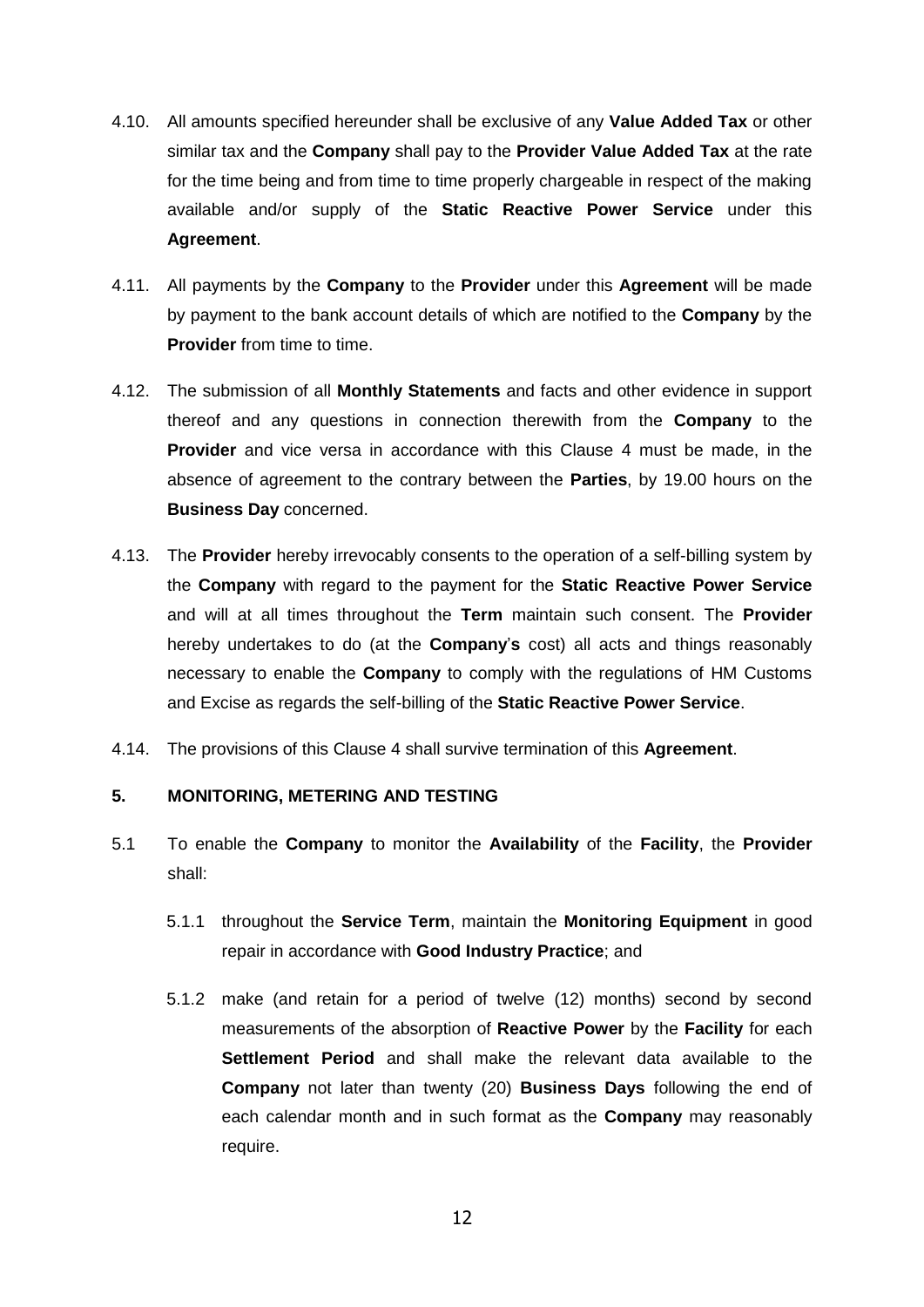- 5.2 The **Provider** shall allow or procure for the **Company**, its employees, agents, suppliers, contractors and subcontractors such access to the **Facility** as the **Company** may reasonably require for the purposes of inspecting the **Facility** during the **Provider's** working hours and provided that the **Company** has given the **Provider** at least ten (10) **Business Days'** notice of any requirement for such access.
- 5.3 Without limiting its obligations under Clause [5.1,](#page-12-0) the **Provider** hereby grants to the **Company** the right to collect and record data from any **Monitoring Equipment** at the **Company's** own cost.

#### *Testing*

- <span id="page-13-0"></span>5.4 At any time during the **Operational Period** the **Company** may notify the **Provider** in writing ("**Proving Test Notice**") that it wishes to undertake a **Proving Test** in relation to the **Facility**, provided that the **Facility** has not been declared **Unavailable** and subject to a maximum in any calendar year of two (2) **Proving Tests** (such maximum not including the **Initial Proving Test** or any re-tests). The following provisions shall apply:
	- (a) the **Company** shall be permitted to undertake such **Proving Test** and the **Provider** shall:
		- (i) propose a date (within twenty (20), but not earlier than five (5), **Business Days** after the **Proving Test Notice**) for the **Proving Test** to be carried out in relation to the **Facility** ("**Proving Test Date**"); and
		- (ii) act reasonably with a view to agreeing the detailed programme for the **Proving Test**, which shall be consistent with the principles in Schedule 5 (*Testing*) and which, if not agreed by the **Proving Test Date**, shall be determined by an **Expert** in accordance with Clause [11.3](#page-25-1) (*Dispute Resolution and Expert Determination*) and, following such determination, the **Provider** shall propose a new date for the **Proving Test** within twenty (20), but not earlier than five (5), **Business Days** after that determination;
	- (b) the **Provider** shall be responsible for undertaking the **Proving Test** but shall do so in liaison with the **Company** and in connection therewith: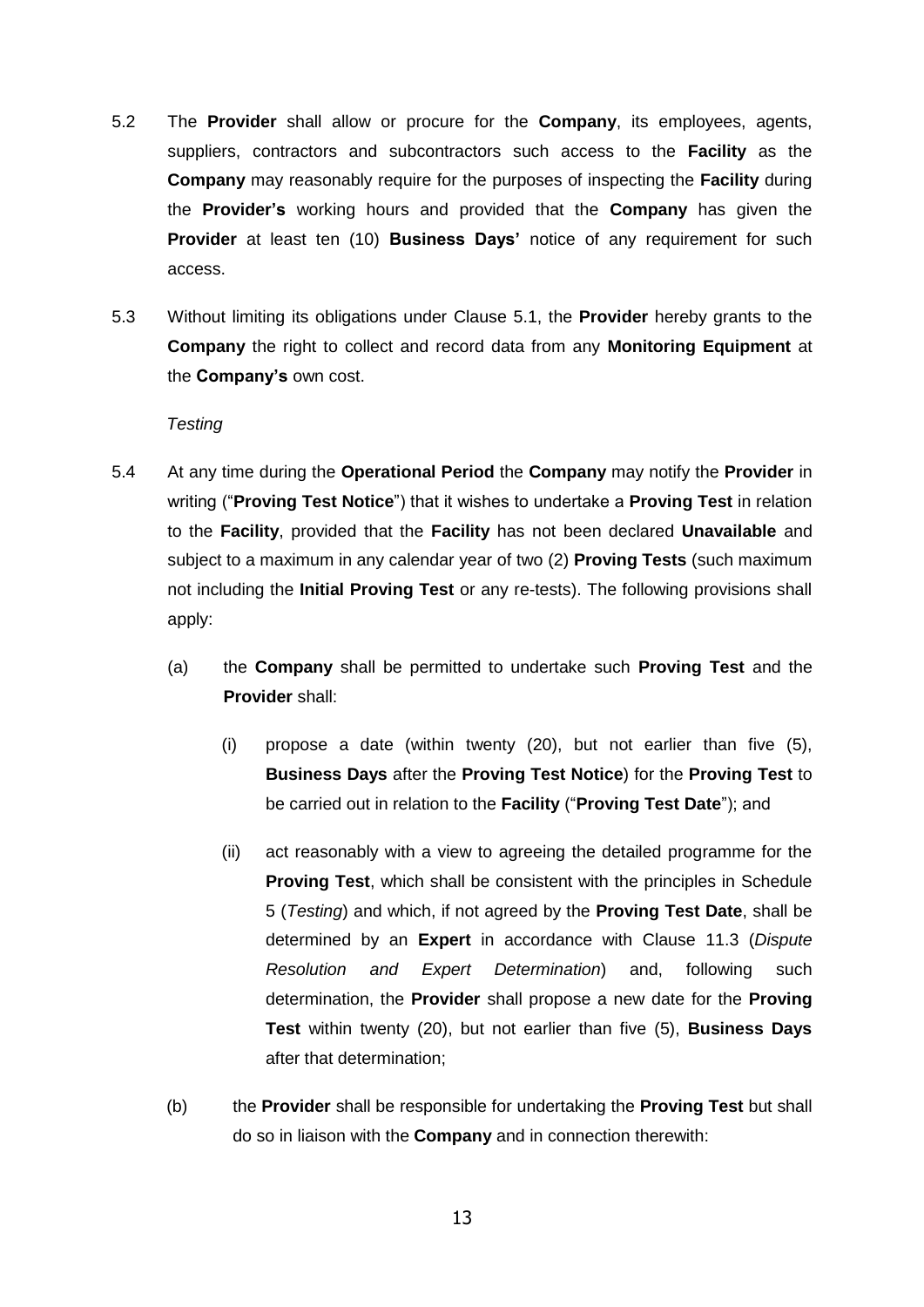- (i) whilst there is no obligation for the **Company** to attend the **Proving Test** (and the **Company's** failure to attend shall not invalidate the **Proving Test**), the **Provider** shall allow reasonable access to the **Company's** personnel and contractors to witness the **Proving Test**; and
- (ii) the **Provider** shall (on request) provide to the **Company** the results of the **Proving Test** by email and any such reasonable additional evidence as the **Company** may reasonably require for the purposes of demonstrating performance of the **Facility** during the test;
- (c) if the **Company** determines (acting reasonably) that the **Facility** has passed the **Proving Test**, then:
	- (i) it shall notify the **Provider** in writing accordingly within ten (10) **Business Days** after the completion of the **Proving Test**; and
	- (ii) the reasonable costs incurred by the **Provider** in connection with the carrying out of the **Proving Test** shall be paid to the **Provider** by the **Company** by reference to the next practicable **Monthly Statement**;
- (d) if the **Company** determines that the **Facility** has failed the **Proving Test**, then:
	- (i) it shall notify the **Provider** in writing accordingly within ten (10) **Business Days** after completion of the **Proving Test**;
	- (ii) the **Provider** shall be deemed to have declared the **Facility Unavailable** with effect from the **Proving Test Date** until such time as the **Company** notifies the **Provider** by email that a re-test has successfully been passed;
	- (iii) the **Provider** shall reimburse the reasonable costs incurred by the **Company** in carrying out the **Proving Test** (and any re-test) pursuant to this Clause [5.4\)](#page-13-0) by reference to the next practicable **Monthly Statement**;
	- (iv) the **Provider** shall notify the **Company** of the reasons for the failure, and may subsequently notify the **Company** when it is ready to carry out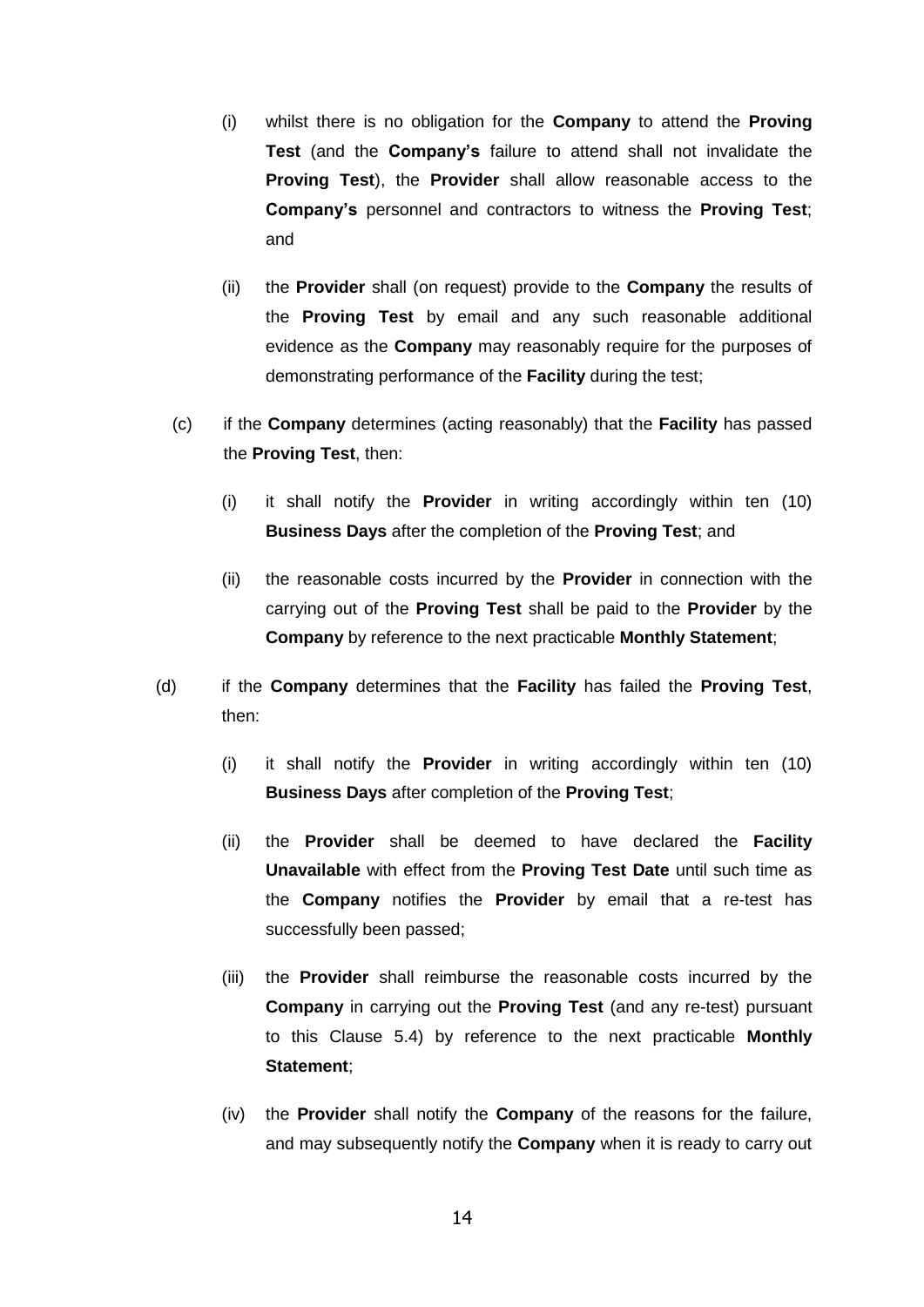a re-test whereupon the provisions of this Clause [5.4](#page-13-0) shall apply to that re-test mutatis mutandis; and

(v) if the **Facility** fails a **Proving Test** (including any re-test) for substantially the same reason on two or more subsequent occasions in any period of twelve (12) calendar months and/or if the total number of **Proving Tests** (including any re-test) the **Facility** fails is more than five in aggregate during the **Service Term**, then the **Company** shall have the right to either: (aa) terminate this **Agreement** in accordance with Clause [6.1](#page-15-1) (*Termination*); or (bb) to reduce the **Contracted Absorption Capacity** to the value that the **Company** reasonably considers reflects the true capability of the **Facility** on the basis of the failed **Proving Tests** and to reduce the **Availability Fee** by a percentage equal to the percentage reduction in the **Contracted Absorption Capacity**.

#### **6. TERMINATION AND SUSPENSION**

- <span id="page-15-1"></span><span id="page-15-0"></span>6.1 The **Company** shall be entitled to terminate this **Agreement** forthwith by notice in writing to the **Provide**r if:-
	- 6.1.1 the **Provider** shall fail to pay (other than by inadvertent error in funds transmission which is discovered by the **Company**, notified to the **Provider**  and corrected within five (5) **Business Days** thereafter) any material sum properly due or owing from the **Provider** to the **Company** pursuant to this **Agreement** according to its terms and such non-payment remains unremedied and not disputed in good faith and upon reasonable grounds at the expiry of fifteen (15) **Business Days** immediately following receipt by the **Provider** of written notice from the **Company** of such non-payment; or
	- 6.1.2 the **Provider** is in material breach of any other obligation under this **Agreement** and, in the case of a breach that is capable of remedy, has not remedied that breach within thirty (30) days (or such longer period as may reasonably be required for remedy) after receipt of notice from the **Company** identifying the breach and requiring its remedy;
	- 6.1.3 if Clauses 2.3, 2.6, or 5.4(v) applies apply; or
	- 6.1.4 in respect of the **Provider**:-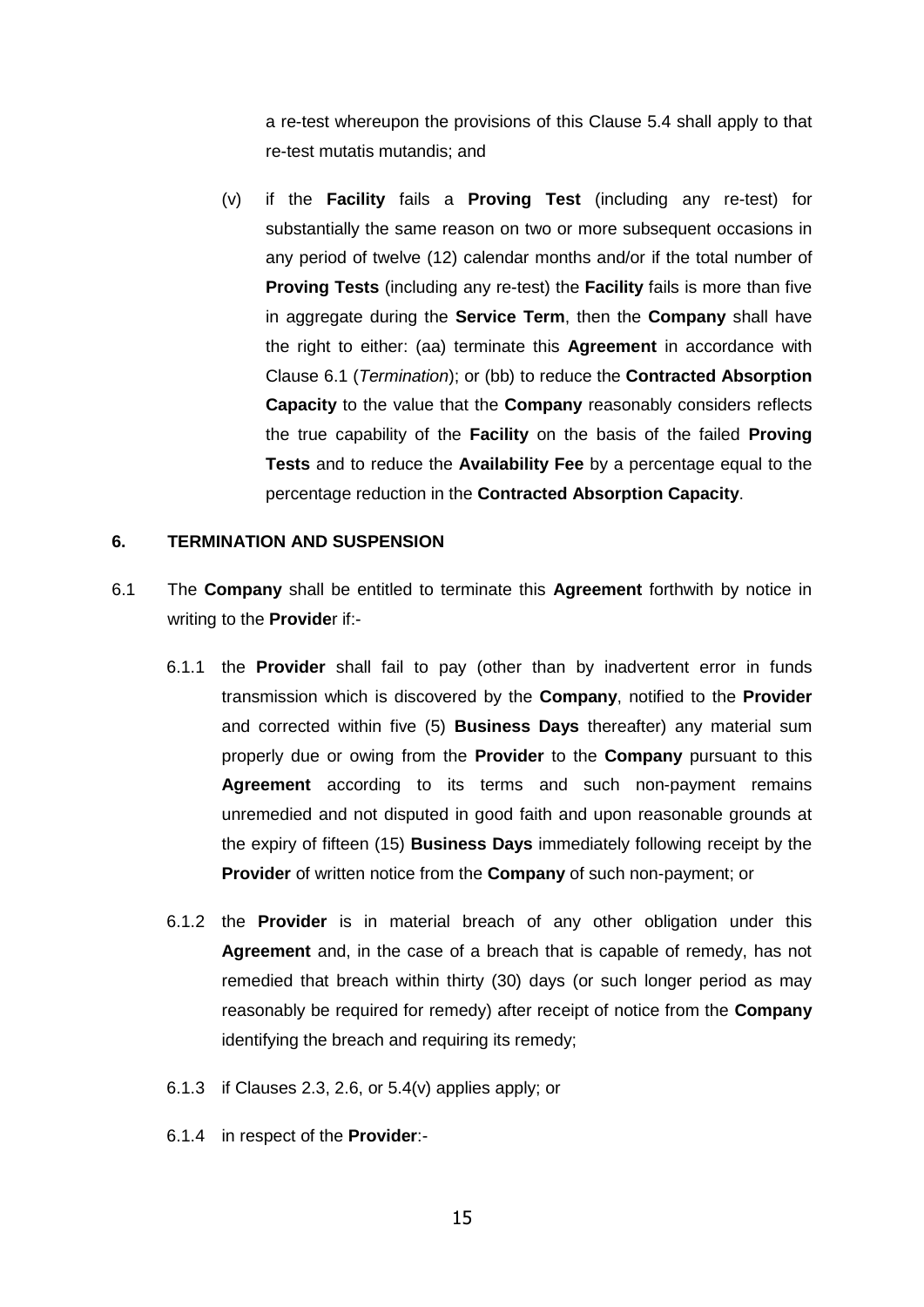- (i) an order of the **High Court** is made or an effective resolution passed for its insolvent winding up or dissolution; or
- (ii) a receiver (which expression shall include an administrative receiver within the meaning of Section 29 Insolvency Act 1986) of the whole or any material part of its assets or undertaking is appointed; or
- (iii) an administration order under Section 8 of the Insolvency Act 1986 is made or any other steps are taken to appoint an administrator or if a voluntary arrangement is proposed under Section 1 of that Act; or
- (iv) it enters into any scheme of arrangement (other than for the purpose of reconstruction or amalgamation upon terms and within such period as may previously have been approved in writing by the **Authority**); or
- (v) it is unable to pay its debts (within the meaning of Section 123(1) or (2) of the Insolvency Act 1986 save that such sections shall have effect as if for £750 there was inserted £250,000 and the **Provider** shall not be deemed to be unable to pay its debts if any demand for payment is being contested in good faith by the **Provider** with recourse to all appropriate measures and procedures);

and in any such case within fourteen (14) **Days** of appointment of the liquidator, receiver, administrative receiver, administrator, nominee or other similar officer, such person has not provided to the **Company** a guarantee of future performance by the **Provider** of this **Agreement** in such form and amount as the **Company** may reasonably require.

6.2 The **Company** acknowledges that the **Provider** may need to arrange funding to develop the **Facility** and that the funder may require as a condition of the availability of that finance to enter into a direct agreement with the **Company**. The **Company**  shall act in good faith (at the cost and expense of the **Provider**) to negotiate such a direct agreement where reasonably required by the **Provider**, on terms to be agreed by the **Company** (acting reasonably) but not so as to impose any financial obligation on the **Company** and provided always that it shall not be unreasonable for the **Company** to refuse to enter a direct agreement where the terms of such direct agreement negatively impacts, or are likely to negatively impact, the provision of the **Static Reactive Power Service** in accordance with the terms of this **Agreement**.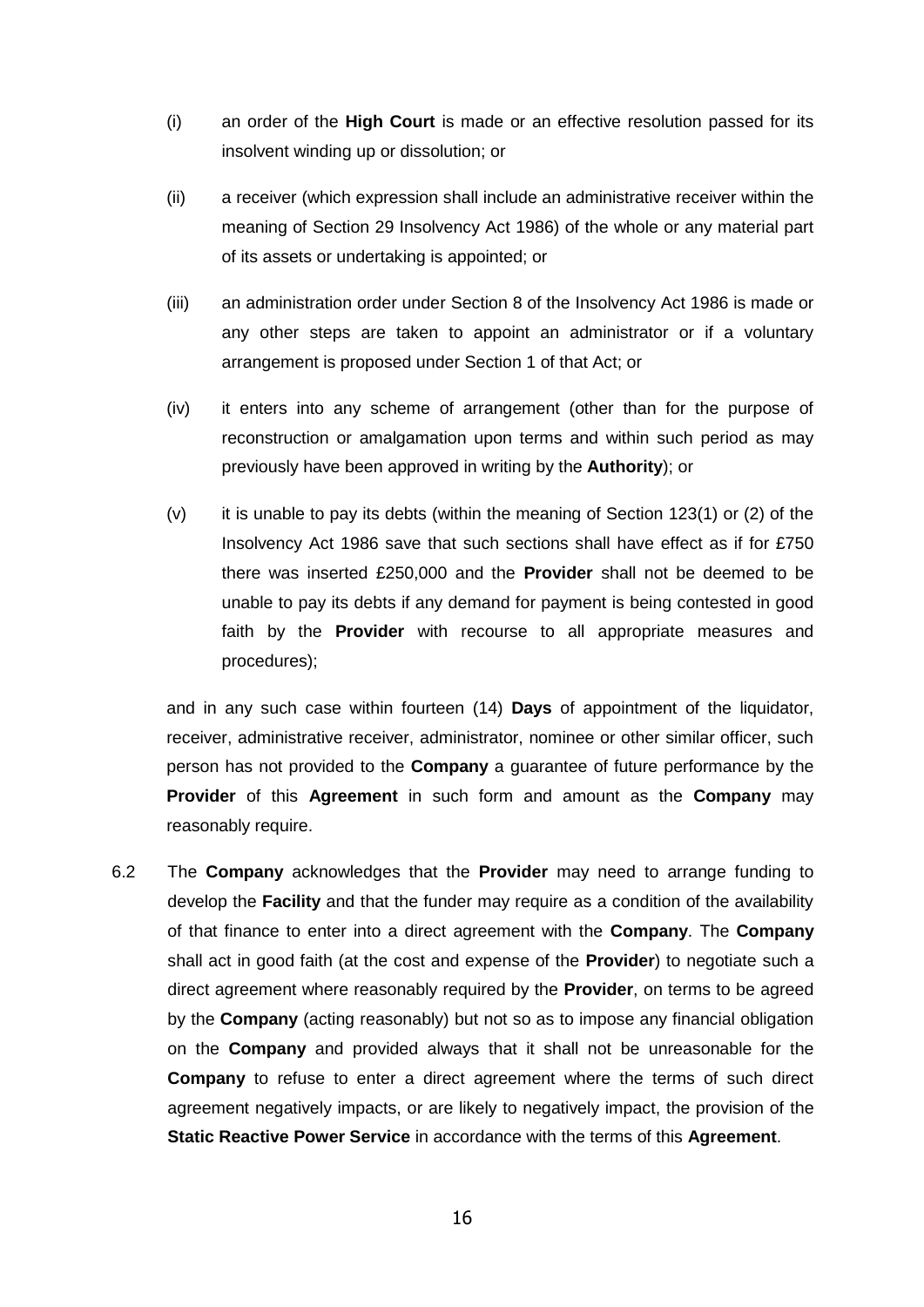- 6.3 The **Provider** may terminate this **Agreement** forthwith by notice in writing to the **Company** if:-
	- 6.3.1 the **Company** shall fail to pay (other than by inadvertent error in funds transmission which is discovered by the **Provider**, notified to the **Company** and corrected within five (5) **Business Days** following such notification) any material sum properly due or owing from it pursuant to this **Agreement** according to its terms and such non-payment remains unremedied and not disputed in good faith and upon reasonable grounds at the expiry of fifteen (15) **Business Days** immediately following receipt by the **Company** of written notice from the **Provider** of such non-payment; or
	- 6.3.2 in respect of the **Company**:-
	- (i) an order of the High Court is made or an effective resolution passed for its insolvent winding-up or dissolution; or
	- (ii) a receiver (which expression shall include an administrative receiver within the meaning of Section 29 of the Insolvency Act 1986) of the whole or any material part of its assets or undertaking is appointed; or
	- (iii) an administration order under Section 8 of the Insolvency Act 1986 is made or any other steps are taken to appoint an administrator or if a voluntary arrangement is proposed under Section 1 of that Act; or
	- (iv) it enters into any scheme of arrangement (other than for the purpose of reconstruction or amalgamation upon terms and within such period as may previously have been approved in writing by the **Authority**); or
	- $(v)$  it is unable to pay its debts within the meaning of Section 123(1) or (2) of the Insolvency Act 1986 save that such section shall have effect as if for £750 there was inserted £250,000 (and the **Company** shall not be deemed to be unable to pay its debts if any demand for payment is being contested in good faith by it with recourse to all appropriate measures and procedures);

and in any such case within fourteen (14) **Days** of appointment of the liquidator, receiver, administrative receiver, administrator, nominee or other similar officer, such person has not provided to the **Provider** a guarantee of future performance by the **Company** of this **Agreement** in such form and amount as the **Provider** may reasonably require.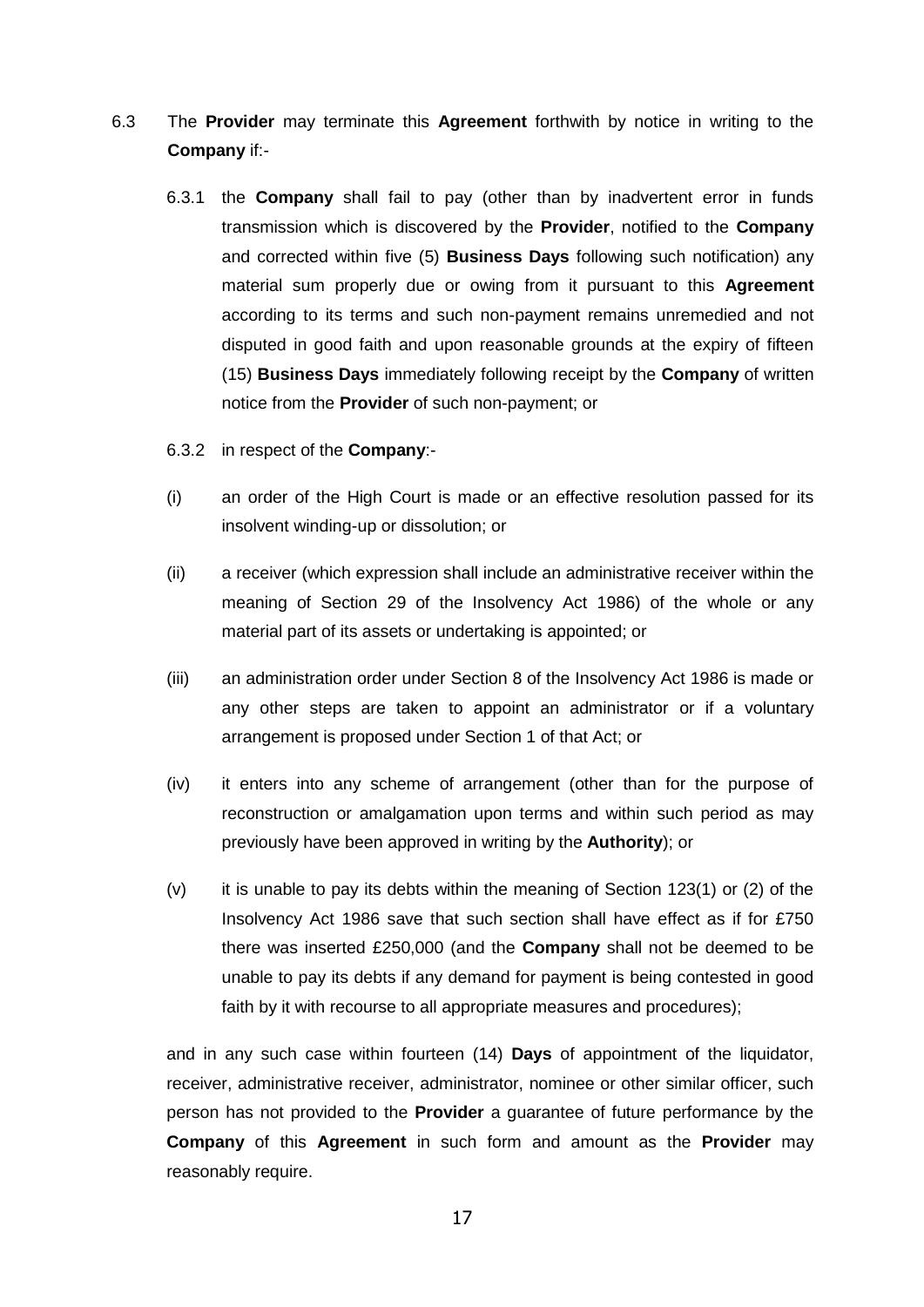- 6.4 Termination of this **Agreement** shall be without prejudice to the rights and remedies to which a **Party** may be entitled hereunder and shall not affect any accrued rights obligations or liabilities of either **Party** nor the coming into or continuance in force of any provision hereof which is expressly or by implication intended to come into or continue in force on or after such termination.
- 6.5 For the avoidance of doubt, unless otherwise expressly provided herein, references in this **Agreement** to termination of this **Agreement** shall mean termination of all of the provisions of this **Agreement** and not otherwise.
- 6.6 If at any time the operation of the **Facility** is subject to restrictions imposed by the **Local TO** that, in the **Company's** reasonable opinion, have a material and continuing adverse effect on the provision of the **Static Reactive Power Service** from the **Facility**, the **Company** may, by notice in writing to the **Provider**, suspend all rights and obligations of the **Parties** in relation to the **Static Reactive Power Service** until such time as the **Company** is reasonably satisfied that such restrictions are no longer being applied by the **Local TO** whereupon the **Company** shall by further notice ("**Notice of Resumption**") in writing to the **Provider** end the suspension of the **Parties'** respective rights and obligations. The **Provider** shall resume performance of the **Static Reactive Power Service** and its entitlement to **Availability Payments**  shall resume with effect from the time and date specified in the **Notice of Resumption**. The **Service Term** shall not be extended by reason of any period of suspension.

#### **7. WARRANTIES AND INDEMNITY**

- <span id="page-18-0"></span>7.1 The **Provider** hereby warrants and represents to the **Company** that:
	- 7.1.1 it has full power and authority to enter into this **Agreement** and perform its obligations hereunder, including without limitation that the availability and delivery of the **Static Reactive Power Service** from the **Facility** pursuant to and in accordance with this **Agreement** does not cause it, or any site owner, to be in breach of, or to otherwise be non-compliant with, any **Legal Requirement** and/or any agreement with any person;
	- 7.1.2 it will not do anything in connection with this **Agreement** that will cause it to be in breach of, or to otherwise be non-compliant with, any **Legal Requirement** and/or any agreement with any person**;** and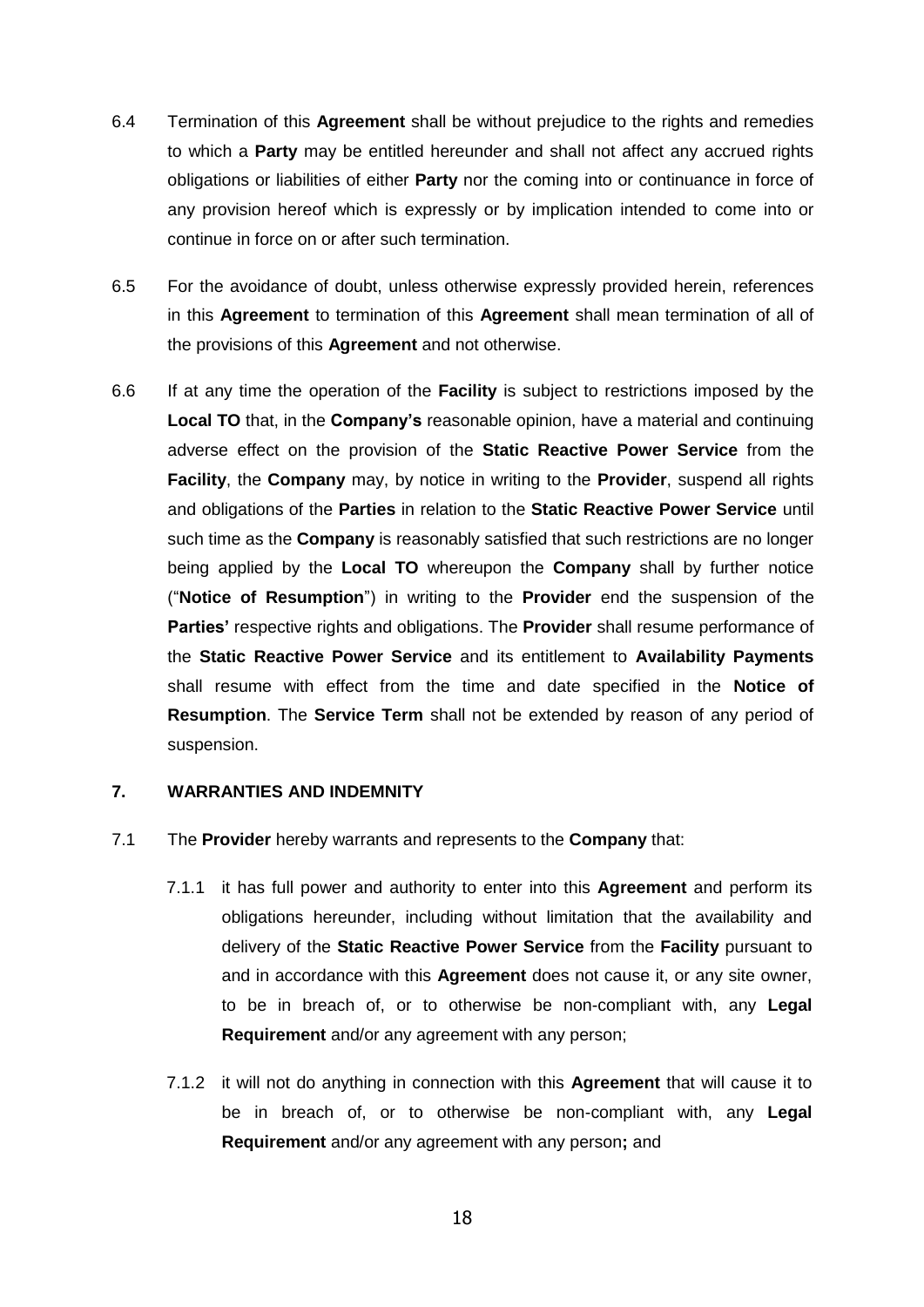- 7.1.3 as at date of this **Agreement** it is not a party to an agreement or arrangement with the **Company** or with any **Public Distribution System Operator** or electricity supplier or other person to provide any service from the **Facility** which may impair the **Provider's** ability to provide the **Static Reactive Power Service** and/or perform its obligations under this **Agreement**. The **Provider** repeats this warranty and representation upon its confirmation under Clause [3.3.2](#page-6-2) (*Instructions and Instructions to End*) of each **Instruction** during the **Service Term.**
- 7.2 In the event that any warranty or representation made under Clause [7.1](#page-18-0) is breached, the **Provider** shall indemnify the **Company** against all and any losses, liabilities, claims, expenses that may be suffered or incurred by the **Company** as a direct result of that breach and all and any claims and demands which may be brought against the **Company** by any other person connected to or using the **User System** of a **Public Distribution System Operator** or any other **User System** or the owner of operator of any **User System** or any other person whatever arising out of or resulting from such breach**.** Any legal costs and expenses reasonably incurred in the contesting of such claims including the court costs and the reasonable fees of lawyers and other professional advisors shall be treated as direct losses.
- <span id="page-19-0"></span>7.3 The provisions of this Clause [7.3](#page-19-0) shall continue to bind the **Parties** after termination of this **Agreement.**

#### <span id="page-19-3"></span>**8. LIMITATION OF LIABILITY**

- <span id="page-19-2"></span><span id="page-19-1"></span>8.1 Subject to Clause [8.2,](#page-20-0) save where any provision of this **Agreement** provides for an indemnity, the **Parties** agree and acknowledge that neither **Party** (the "**Party Liable**") nor any of its officers, employees or agents shall be liable to the other **Party** for loss arising from any breach of this **Agreement** other than for loss directly resulting from such breach and which at the date of this **Agreement** was reasonably foreseeable as not unlikely to occur in the ordinary course of events from such breach in respect of:-
	- 8.1.1 physical damage to the property of the other **Party**, its officers, employees or agents; and/or
	- 8.1.2 the liability of such other **Party** to any other person for loss in respect of physical damage to the property of any person subject, for the avoidance of doubt, to the requirement that the amount of such liability claimed by such other Party should be mitigated in accordance with general law,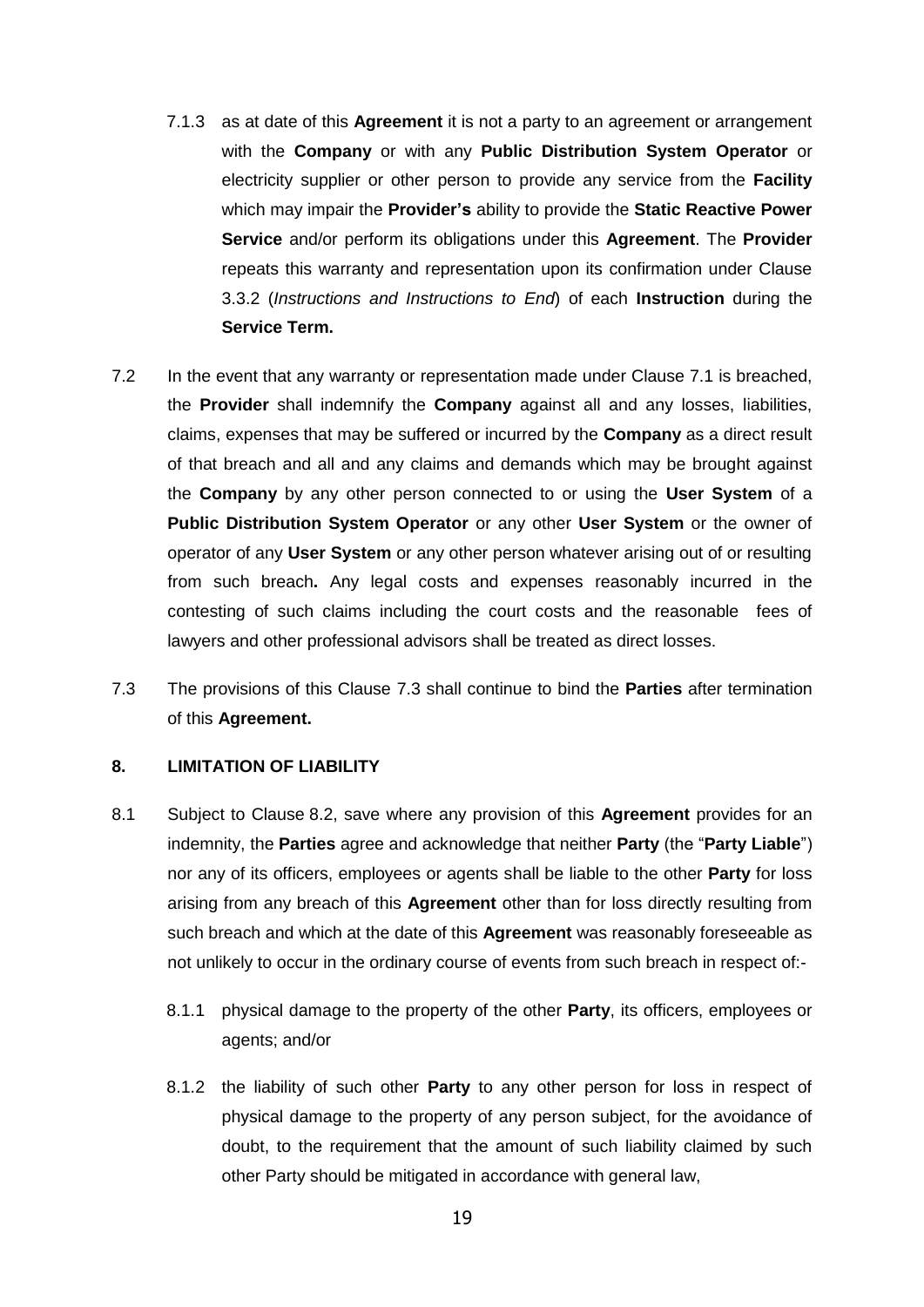provided further that the liability of any **Party** in respect of all claims for such loss shall not exceed five million pounds sterling (£5 million) per incident or series of related incidents.

- <span id="page-20-0"></span>8.2 Nothing in this **Agreement** shall exclude or limit the liability of the **Party Liable** for death or personal injury resulting from the negligence of the **Party Liable** or any of its officers, employees or agents and the **Party Liable** shall indemnify and keep indemnified the other **Party**, its officers, employees or agents, from and against all such and any loss or liability which such other **Party** may suffer or incur by reason of any claim on account of death or personal injury resulting from the negligence of the **Party Liable** or any of its officers, employees or agents.
- <span id="page-20-1"></span>8.3 Subject to Clause [8.2](#page-20-0) and save where any provision of this **Agreement** provides for an indemnity neither the **Party Liable** nor any of its officers, employees or agents shall in any circumstances whatsoever be liable to the other **Party** for:-
	- 8.3.1 any loss of profit, loss of revenue, loss of use, loss of contract or loss of goodwill; or
	- 8.3.2 any indirect or consequential loss; or
	- 8.3.3 loss resulting from the liability of the other **Party** to any other person howsoever and whensoever arising save as provided in Clause [8.1.2](#page-19-1) and Clause [8.2.](#page-20-0)
- <span id="page-20-2"></span>8.4 Each **Party** acknowledges and agrees that the other **Party** holds the benefit of Clauses [8.1,](#page-19-2) [8.2](#page-20-0) and [8.3](#page-20-1) for itself and as trustee and agent for its officers, employees and agents.
- 8.5 The rights and remedies provided by this **Agreement** to the **Parties** are exclusive and not cumulative and exclude and are in place of all substantive (but not procedural) rights or remedies express or implied and provided by common law or statute in respect of the subject matter of this **Agreement**, including without limitation any rights either **Party** may possess in tort which shall include actions brought in negligence and/or nuisance. Accordingly, each of the **Parties** hereby waives to the fullest extent possible all such rights and remedies provided by common law or statute and releases the other **Party**, its officers, employees and agents to the same extent from all duties, liabilities, responsibilities or obligations provided by common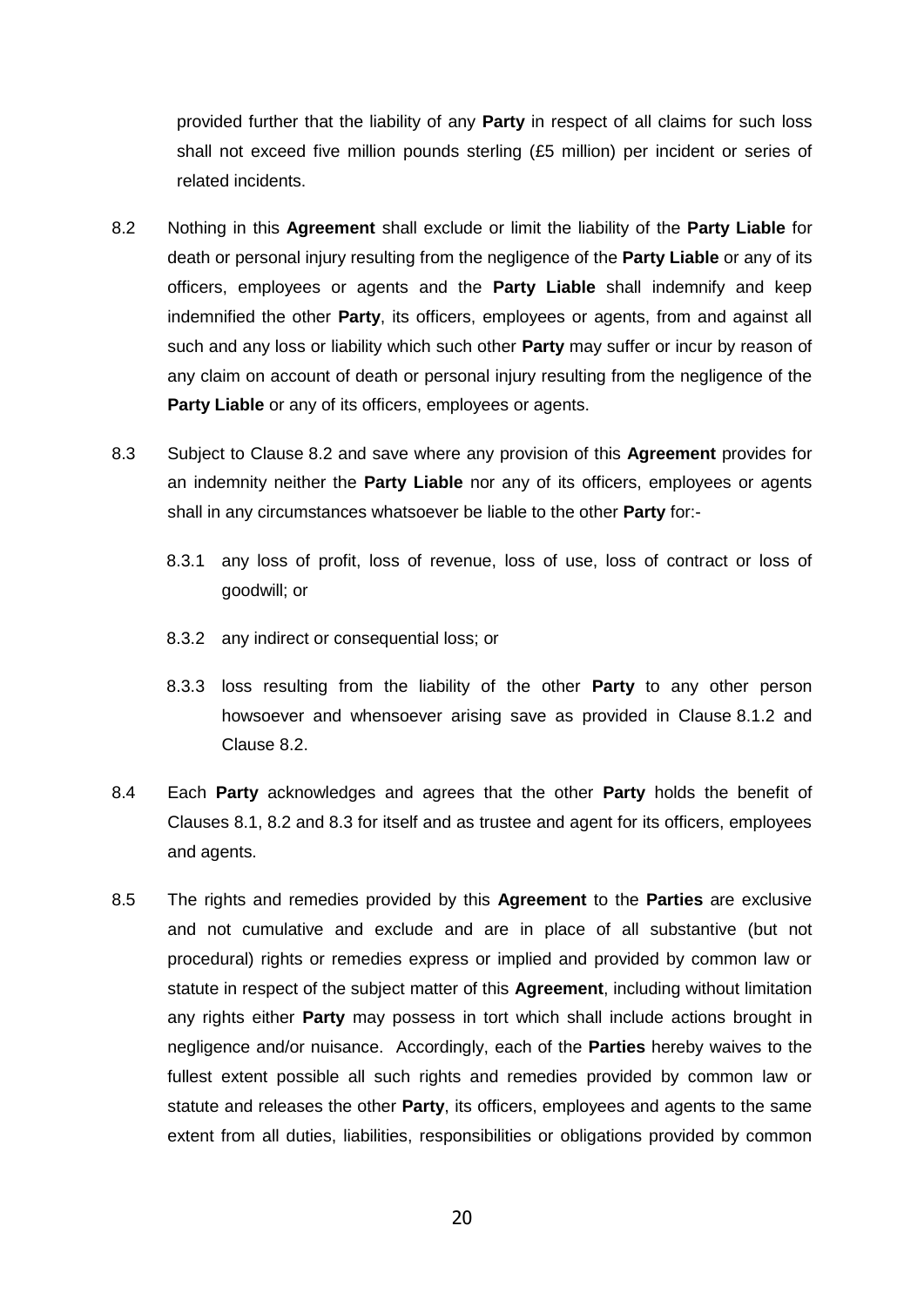law or statute in respect of the matters dealt with in this **Agreement** and undertakes not to enforce any of the same except as expressly provided herein.

- 8.6 For the avoidance of doubt, the **Parties** acknowledge and agree that nothing in this Agreement shall exclude or restrict or otherwise prejudice or affect any of the rights, powers, privileges, remedies, duties and obligations of the **Secretary of State** or the **Authority** under the **Act**, any **Licence** or otherwise howsoever.
- 8.7 Each of Clauses [8.1,](#page-19-2) [8.2](#page-20-0) , [8.3](#page-20-1) and [8.4](#page-20-2) shall:-
	- 8.7.1 be construed as a separate and severable contract term, and if one or more of such Clauses is held to be invalid, unlawful or otherwise unenforceable the other or others of such -Clauses shall remain in full force and effect and shall continue to bind the **Parties**; and
	- 8.7.2 survive termination of this **Agreement**.
- 8.8 For the avoidance of doubt, nothing in this Clause [8s](#page-19-3)hall prevent or restrict either **Party** enforcing any obligation (including suing for a debt) owed to it under or pursuant to this **Agreement**.
- 8.9 Each **Party** acknowledges and agrees that the provisions of this Clause [8](#page-19-3) have been the subject of discussion and negotiation and are fair and reasonable having regard to the circumstances as at the date of this **Agreement**.

# <span id="page-21-2"></span>**9. CONFIDENTIALITY AND ANNOUNCEMENTS**

#### <span id="page-21-1"></span><span id="page-21-0"></span>9.1 **General Restrictions**

9.1.1 Subject to the exceptions provided in Clause [9.2](#page-22-0) (and to the extent otherwise expressly permitted by this **Agreement**, neither **Party** shall, at any time, whether before or after the expiry or sooner termination of this **Agreement**, without the prior consent of the other **Party** in writing (such consent not to be unreasonably withheld or delayed), divulge or suffer or permit its officers, employees, agents or contractors to divulge to any person or permit use by any person (other than disclosure to or use by any of its or their respective officers or employees to the extent that such disclosure and use is required to enable such persons properly to carry out their duties in connection with this **Agreement**):-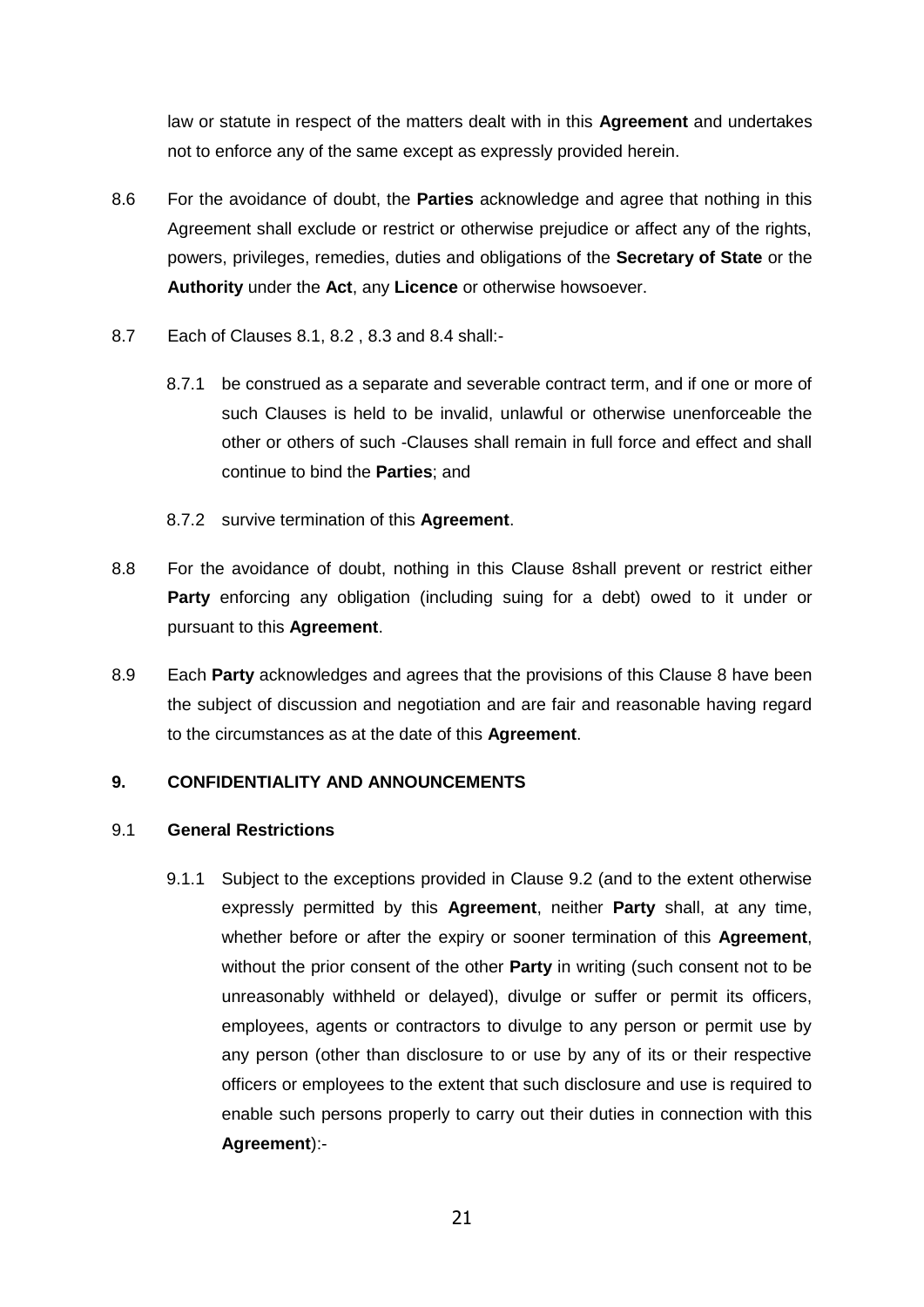- (i) any of the contents of this **Agreement**;
- (ii) any commercially confidential information relating to the negotiations concerning the entering into of this **Agreement**;
- (iii) any commercially confidential information which may come to a **Party**'s knowledge in the course of such negotiations; or
- (iv) any commercially confidential information concerning the operations, contracts, commercial or financial arrangements or affairs of the other **Party**.
- 9.1.2 Each **Party** undertakes to use information referred to in -Clause [9.1.1](#page-21-0) and disclosed to it by the other **Party** solely for the purposes of this **Agreement** and shall not use it for any other purpose or for the purposes of any third party.

#### <span id="page-22-0"></span>9.2 **Exceptions**

- 9.2.1 The restrictions imposed by Clause [9.1](#page-21-1) shall not apply to the disclosure of any information:
- (i) which now or hereafter comes into the public domain otherwise than as a result of a breach of a confidentiality obligation or which either **Party** can show was in its written records prior to the date of disclosure of the same by the other **Party**, under this **Agreement** or which it receives from a third party independently entitled to disclose it;
- (ii) which is required by law or pursuant to the rules of the Electricity Arbitration Association in England and Wales or pursuant to the rules or regulations of the Financial Services Authority to be disclosed to any person who is authorised by law or pursuant to the rules of the Electricity Arbitration Association in England and Wales or pursuant to the rules or regulations of the Financial Services Authority to receive the same;
- (iii) which is required to be disclosed by the regulations of any recognised exchange upon which the share capital of the **Party** making the disclosure (or its parent undertaking) is or is proposed to be from time to time listed or dealt in, or is required to be disclosed by the Panel on Takeovers and Mergers;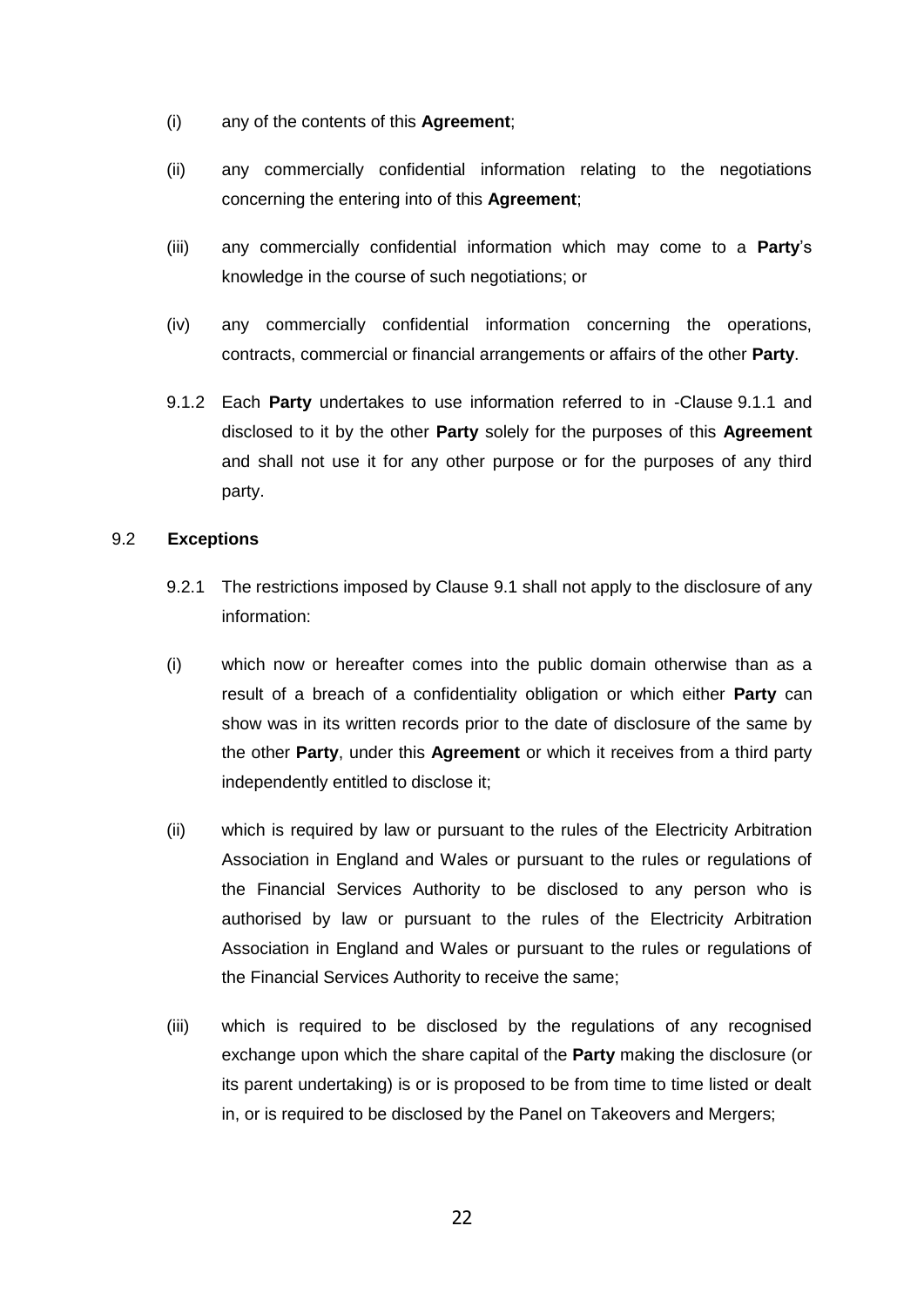- (iv) to a court, arbitrator or administrative tribunal in the course of proceedings before it to which the disclosing **Party** is a party;
- (v) pursuant to any **Licence** of the **Party** concerned;
- <span id="page-23-0"></span>(vi) by either **Party** to any parent undertaking on a "need to know" basis only;
- (vii) to any authorised consultants, banks, financiers, insurers or professional advisers to the disclosing **Party**;
- <span id="page-23-1"></span>(viii) by the **Provider** to a third party who is a party to a power purchase agreement in respect of the electricity generated by the **Facility** and with whom all (or some of) the risks and benefits arising from the **Agreement** will be shared provided such party is subject to confidentiality undertakings which are no less onerous than those to which the **Provider** is subject to under this **Agreement**;
- (ix) by the **Company** to any parent, subsidiary or fellow subsidiary undertaking;
- (x) by either **Party** to the **Local DNO** (to the extent required to facilitate the provision of the **Static Reactive Power Service**); or
- (xi) required or expressly permitted to be disclosed under the terms of any agreement or arrangement to which both the **Parties** have agreed to be bound.
- 9.2.2 In this Clause [9.2,](#page-22-0) the words "parent undertaking", "subsidiary undertaking" and "fellow subsidiary undertaking" shall have the meanings as provided in sections 1161 and 1162 of the Companies Act 2006.

# 9.3 **Third Parties**

Before either **Party** discloses any information in any of the circumstances described in Clauses [9.2.1\(vi\)](#page-23-0) to [9.2.1\(viii\)](#page-23-1) (other than to its authorised professional advisers), it shall notify the other **Party** of its intention to make such disclosure and procure the execution and delivery to that **Party** of an undertaking executed by the person to whom the disclosure is proposed to be made being in the same terms mutatis mutandis as the undertakings contained in this Clause [9.](#page-21-2)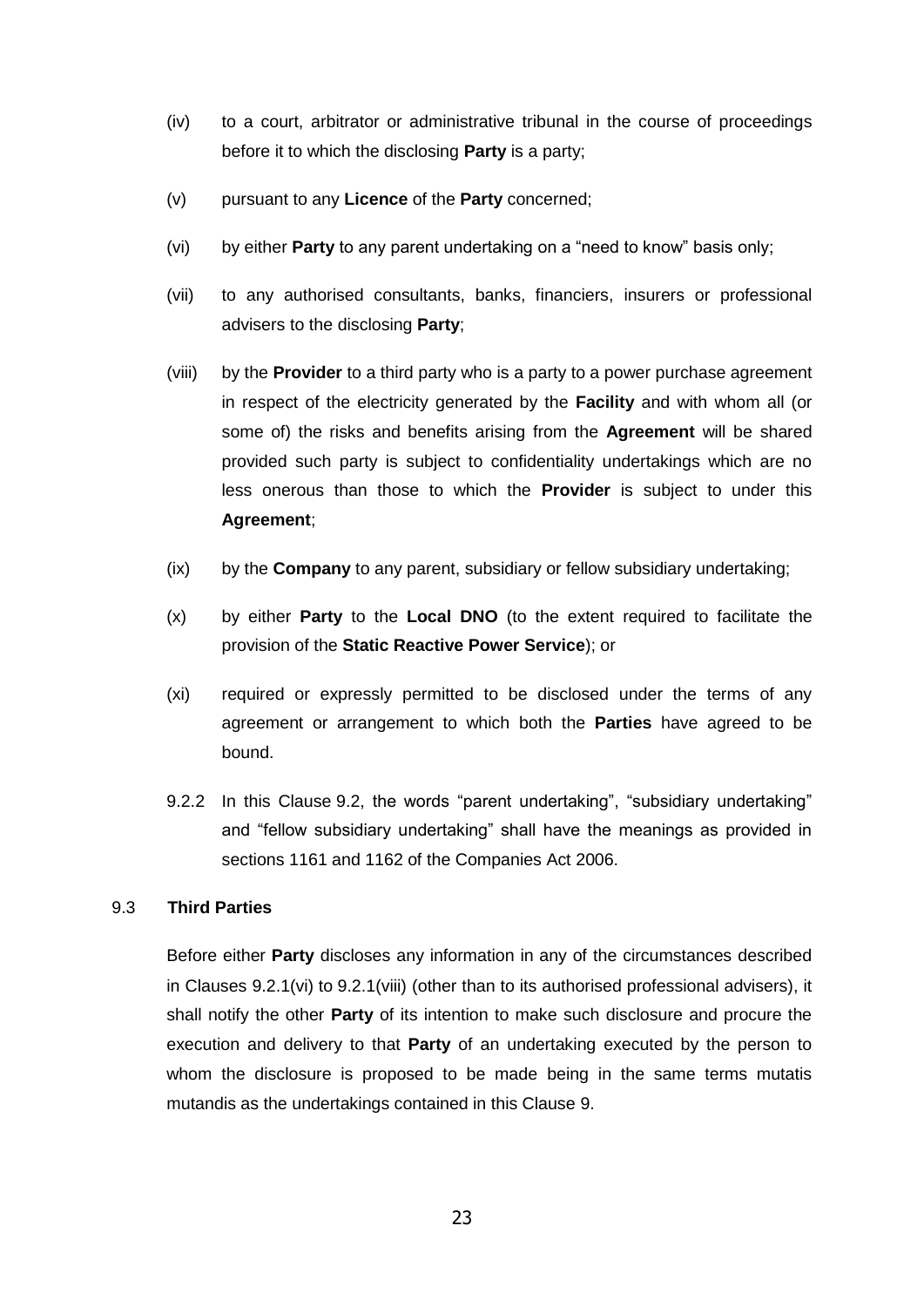#### 9.4 **Public announcements**

- 9.4.1 Subject to Clause [9.4.2,](#page-24-0) no public announcement or statement regarding the signature, performance or termination of this **Agreement** shall be issued or made unless before it is issued or made both the **Parties** have been furnished with a copy of it and have approved it (such approval not to be unreasonably withheld or delayed).
- <span id="page-24-0"></span>9.4.2 Neither **Party** shall be prohibited from issuing or making any such public announcement or statement if it is necessary to do so in order to comply with any applicable law or the regulations of any recognised stock exchange upon which the share capital of such **Party** is from time to time listed or dealt in.

#### 9.5 **Procedures**

With respect to the information referred to in Clause [9.1.1,](#page-21-0) both **Parties** shall ensure that:-

- 9.5.1 such information is disseminated within their respective organisations on a "need to know" basis only;
- 9.5.2 employees, directors, agents, consultants and professional advisers who are in receipt of such information are made fully aware of the **Party's** obligations of confidence in relation thereto; and
- 9.5.3 any copies of such information, whether in hard copy or computerised form, will clearly identify the information as confidential.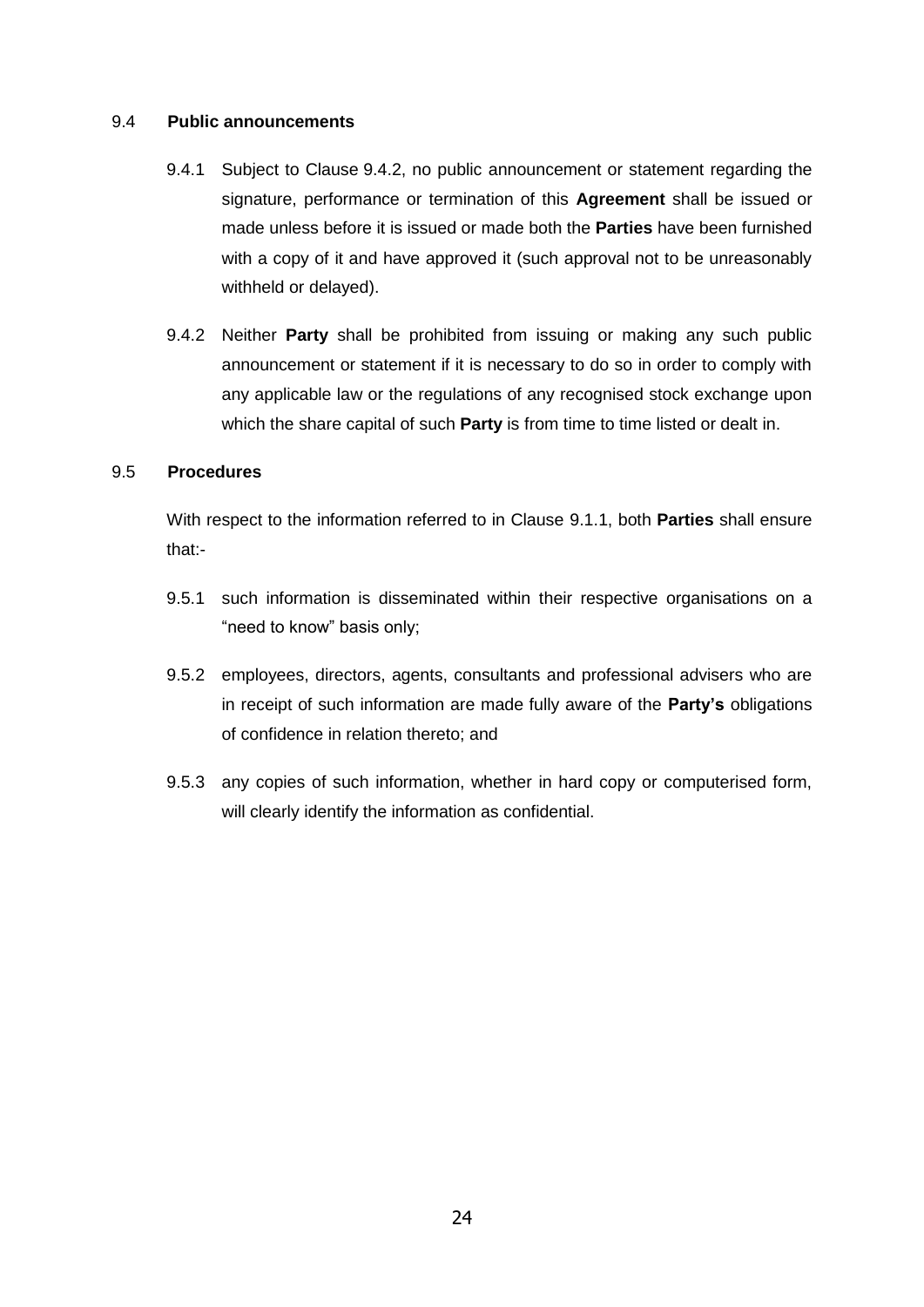#### 9.6 **Termination**

Notwithstanding any other provision of this **Agreement**, the provisions of this Clause [9](#page-21-2) shall continue to bind a person after termination of this **Agreement**, in whole or in part, for whatever reason.

#### 10. **DISCLOSURE OF INFORMATION**

The **Provider** hereby consents to the disclosure and use by the **Company** in such manner or form as it thinks fit of data and other information relating to this **Agreement** and the provision of the **Static Reactive Power Service** (including payments made to the **Provider** hereunder):

- (a) for the purposes of any or all of the statements published from time to time pursuant to Standard Condition C16 of the **Transmission Licence**; or
- (b) for the purposes of making market data available to tenderers for the **Static Reactive Power Service**.

#### <span id="page-25-0"></span>**11. DISPUTE RESOLUTION AND EXPERT DETERMINATION**

- 11.1 Save where expressly stated in this A**greement** to the contrary and subject to any contrary provision of the **Act** or any **Licence** or the rights, powers, duties and obligations of the **Authority** or the **Secretary of State** under the **Act**, any **Licence** or otherwise howsoever, any dispute or difference of whatever nature howsoever arising under, out of or in connection with this **Agreement** between the **Parties** shall be and is hereby referred to arbitration pursuant to the arbitration rules of the Electricity Arbitration Association in force from time to time.
- 11.2 Whatever the nationality, residence or domicile of either **Party** and wherever the dispute or difference or any part thereof arose, the law of England shall be the proper law of any reference to arbitration hereunder and in particular (but not so as to derogate from the generality of the foregoing) the provisions of the Arbitration Act 1996 (notwithstanding anything in Section 108 thereof) shall apply to any such arbitration wherever the same or any part of it shall be conducted.
- <span id="page-25-1"></span>11.3 Where any provision in this **Agreement** provides, or the **Parties** have agreed, for a dispute or difference between the **Parties** to be referred to an independent expert ("**Expert**") the following provisions shall apply, and neither **Party** shall commence proceedings in any court in respect of or otherwise in connection with such dispute: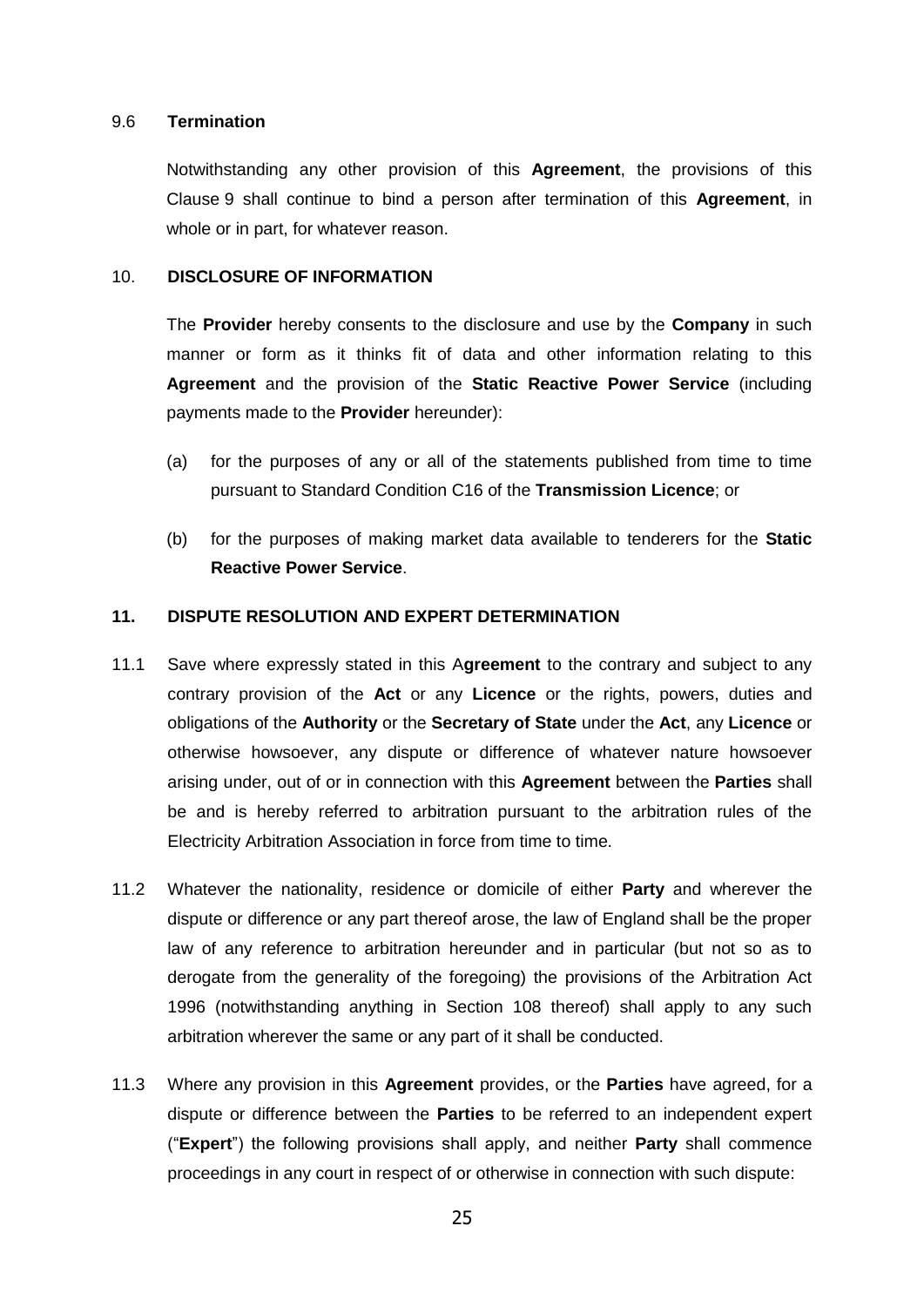- 11.3.1 the **Expert** shall be jointly appointed by the **Parties** and shall be a person of good repute with the relevant skills and technical experience to be able to make a fair and reasoned determination having regard to the nature of the dispute or difference;
- 11.3.2 the **Parties** agree that the **Expert** shall act as an expert and not as an arbitrator and shall decide those matters referred to him using his skill, experience and knowledge and with regard to all such other matters as he in his sole discretion considers appropriate;
- 11.3.3 if the **Parties** cannot agree upon the selection of an **Expert**, the **Expert** shall be selected on the application of either **Party** by the President for the Law Society of England and Wales;
- 11.3.4 all references to the **Expert** shall be made in writing by either **Party** with notice to the other being given contemporaneously, and the **Parties** shall promptly supply the **Expert** with such documents and information as he may request when considering any referral;
- 11.3.5 the **Expert** shall be requested to use his best endeavours to give his decision upon the question before him as soon as possible in writing following its referral to him, his decision shall, in the absence of fraud or manifest error, be final and binding upon the Parties;
- 11.3.6 the **Parties** shall equally share the **Expert's** fees and expenses unless the **Expert** determines otherwise; and
- 11.3.7 save to the extent otherwise expressly provided herein or in the determination by the **Expert**, this Clause shall, to the extent necessary for the **Parties** to perform their obligations under this **Agreement**, continue to bind the **Parties**  after termination.

#### **12. NOTICES**

12.1 For the purposes of this **Agreement**, save to the extent as may be specified on the forms specified in any of the Schedules, any notice or other communication to be given by the **Company** or the **Provider** to the other under, or in connection with matters contemplated by, this **Agreement** shall be sent to the following address and/or facsimile number and/or email and marked for the attention of the person named below: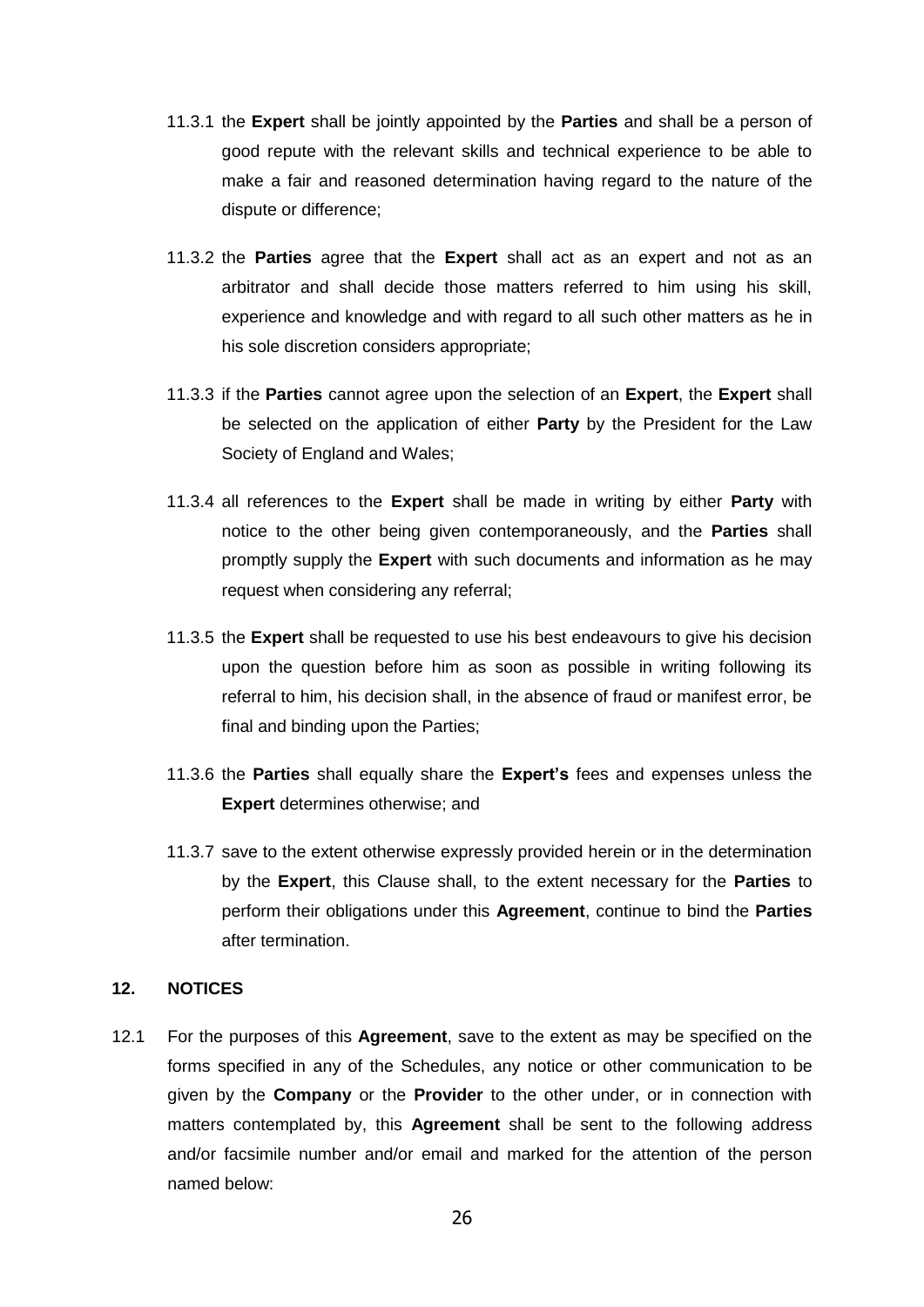| the <b>Company:</b>  | National Grid Electricity System Operator Limited |  |  |  |  |
|----------------------|---------------------------------------------------|--|--|--|--|
|                      | Commercial                                        |  |  |  |  |
|                      | <b>Faraday House</b>                              |  |  |  |  |
|                      | <b>Warwick Technology Park</b>                    |  |  |  |  |
|                      | <b>Gallows Hill</b>                               |  |  |  |  |
|                      | Warwick CV34 6DA                                  |  |  |  |  |
|                      | Facsimile number: 01926 655630                    |  |  |  |  |
|                      | E-mail: [ <b>Contract of Light</b>                |  |  |  |  |
|                      | For the attention of: The Company Secretary       |  |  |  |  |
|                      |                                                   |  |  |  |  |
|                      | Copy to: Head of Commercial                       |  |  |  |  |
|                      | Facsimile number: 01926 656613                    |  |  |  |  |
|                      | E-mail: [ <b>with a starting</b>                  |  |  |  |  |
|                      |                                                   |  |  |  |  |
| the <b>Provider:</b> |                                                   |  |  |  |  |
|                      |                                                   |  |  |  |  |
|                      | Facsimile number:                                 |  |  |  |  |
|                      | E-mail: [ <b>Continued:</b> 1999                  |  |  |  |  |
|                      | For the attention of:                             |  |  |  |  |
|                      |                                                   |  |  |  |  |
|                      | Operational telephone contact number: [           |  |  |  |  |
|                      | Operational facsimile contact number: [1699]      |  |  |  |  |
|                      | Operational e-mail contact: [                     |  |  |  |  |
|                      | Operational contact: [                            |  |  |  |  |

- 12.2 Any notice or other communication to be given by one **Party** to the other **Party** under, or in connection with the matters contemplated by, this **Agreement** shall be in writing and shall be given by letter delivered by hand or sent by first class prepaid post (airmail if overseas) or facsimile, and shall be deemed to have been received:-
	- 12.2.1 in the case of delivery by hand, when delivered; or
	- 12.2.2 in the case of first class prepaid post, on the second day following the day of posting or (if sent airmail from overseas) on the fifth day following the day of posting;
	- 12.2.3 in the case of facsimile, on acknowledgement by the addressee's facsimile receiving equipment (where such acknowledgement occurs before 17.00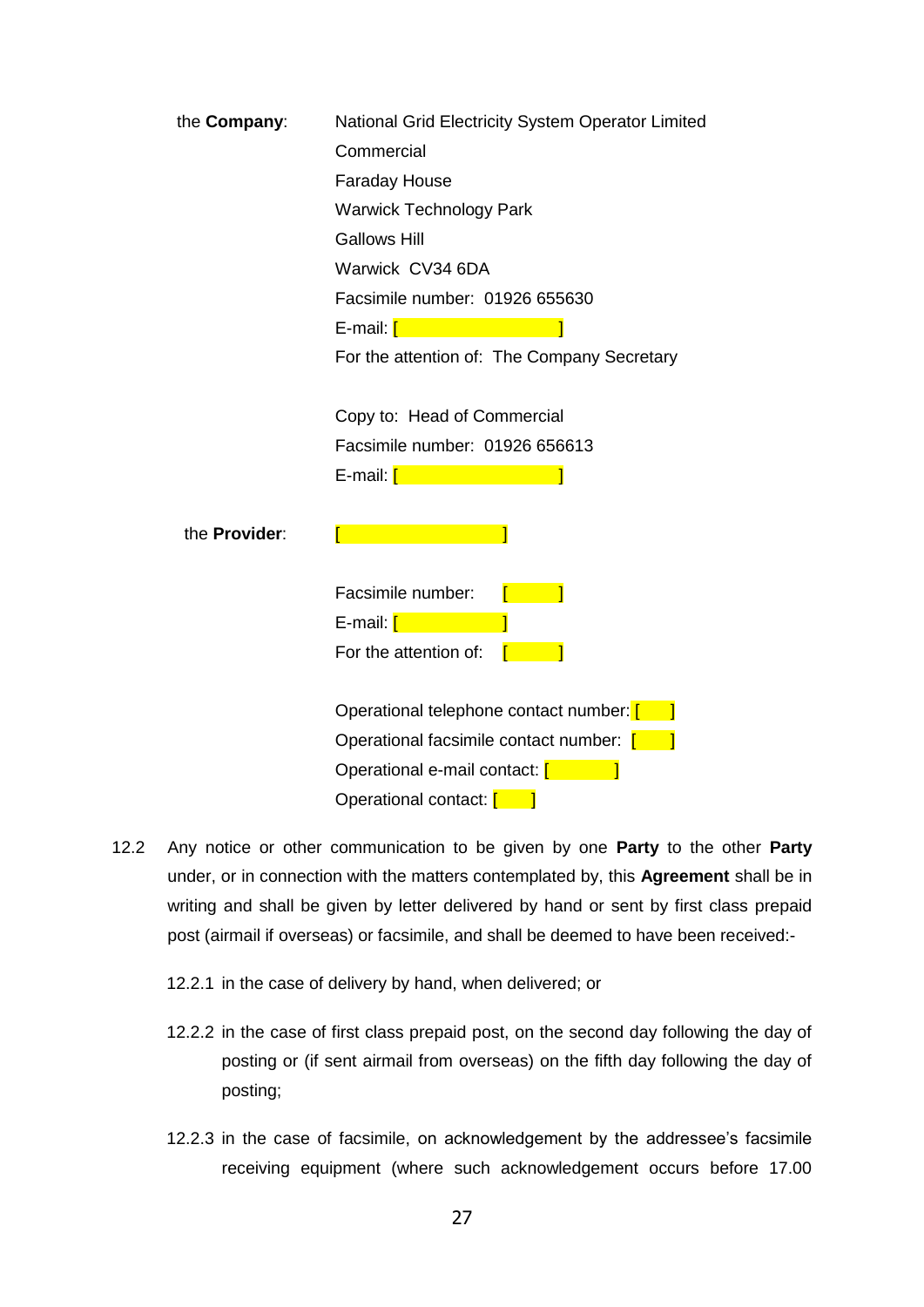hours on the day of acknowledgement) and in any other case on the day following the day of acknowledgement; or

12.2.4 in the case of email, one (1) hour after the time of transmission (as recorded on the device from which the sender sent the email), unless the sender received an automated message that the email has not been delivered.

#### **13. FORCE MAJEURE**

- 13.1 In so far as either **Party** is prevented from performing any of its obligations under this **Agreement** due to an event or circumstance of **Force Majeure**, then the rights and obligations of the **Parties** shall be suspended for as long as and to the extent that the circumstance of **Force Majeure** prevents such performance. For the avoidance of doubt, the **Provider** shall not be entitled to any **Availability Payment** to the extent that the **Facility** is **Unavailable** by reason of **Force Majeure**.
- 13.2 The **Party** affected by the **Force Majeure** shall give to the other **Party** promptly upon becoming aware of an event or circumstance of **Force Majeure**, a written communication describing the **Force Majeure** (including, without limitation, the nature of the occurrence and its expected duration) and the obligations which it is prevented from performing and shall continue to furnish regular reports with respect thereto to the other **Party** during the period of **Force Majeure**.
- 13.3 As soon as is reasonably practicable, following an event or circumstance of **Force Majeure**, the **Parties** shall discuss how best to continue their respective obligations as set out in this **Agreement**.
- 13.4 For the avoidance of doubt the non-performance of either **Party's** obligations pursuant to this **Agreement** arising prior to the event or circumstance of **Force Majeure**, shall not be excused as a result of the event or circumstance of **Force Majeure**.
- 13.5 Either **Party** shall have a right to terminate this **Agreement** if a **Party** has been prevented from performing its obligations due to an event or circumstance of **Force Majeure** for a continuous period of six (6) months.

#### 14. **MISCELLANEOUS**

14.1 No delay by or omission of any **Party** in exercising any right, power, privilege or remedy under this **Agreement** shall operate to impair such right, power, privilege or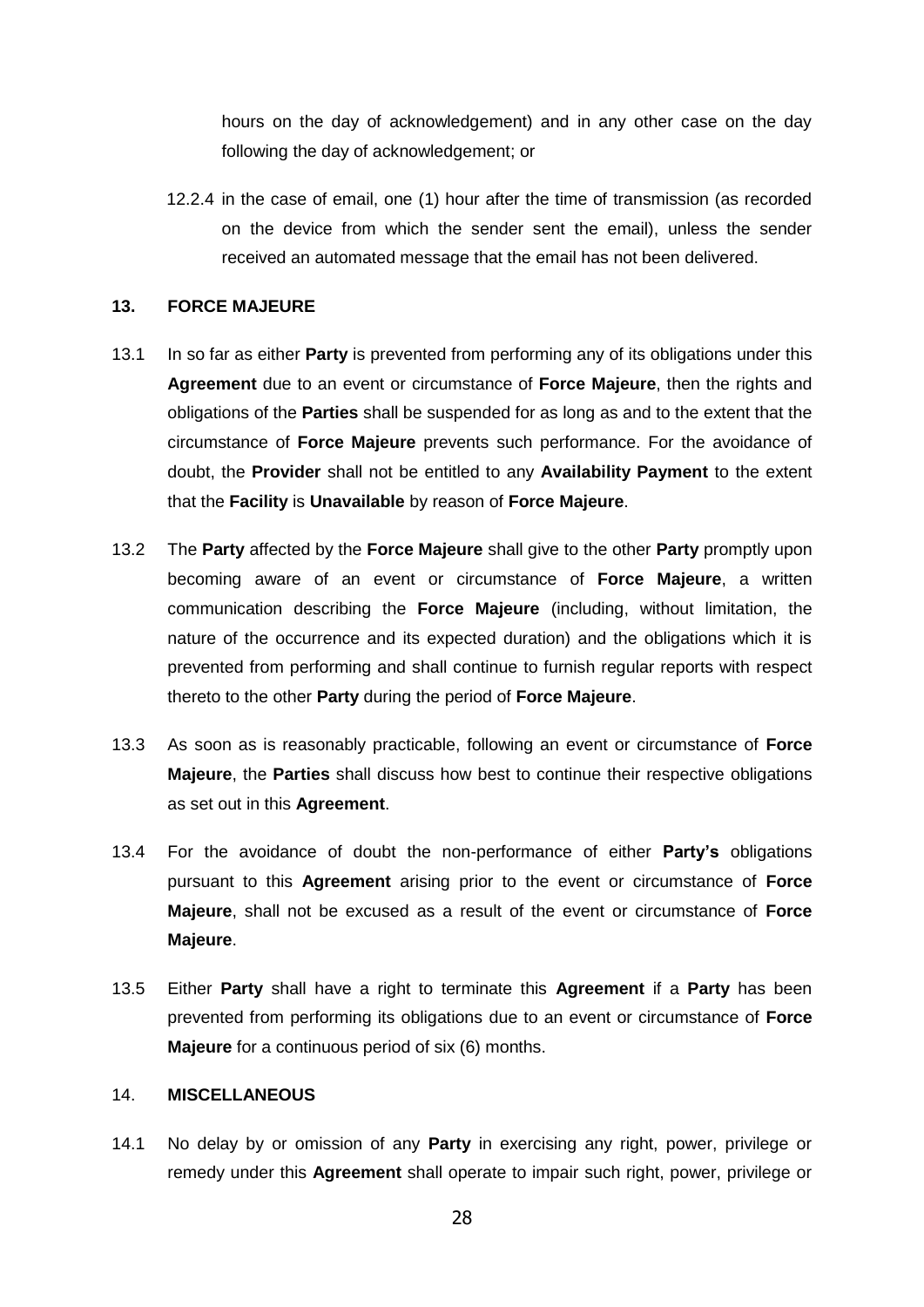remedy or be construed as a waiver thereof. Any single or partial exercise of any such right, power, privilege or remedy shall not preclude any other or further exercise thereof or the exercise of any other right, power, privilege or remedy.

- 14.2 No variations or amendments to this **Agreement** shall be effective unless made in writing and signed by and on behalf of both **Parties**.
- 14.3 This **Agreement** is personal to the **Parties** and neither **Party** shall assign, transfer, mortgage, charge, sub-contract or deal in any other manner with any or all of its rights and obligations under this **Agreement** without the prior written consent of the other **Party** (such consent no to be unreasonably withheld, conditioned or delayed), save that the **Provider** may sub-contract the operation of the **Facility** to a third party operator.
- 14.4 The **Parties** hereby acknowledge and agree for the purposes of the Contracts (Rights of Third Parties) Act 1999 that no rights, powers or benefits are or shall be conferred on any person pursuant to this **Agreement** save as expressly provided in this **Agreement**.
- 14.5 This **Agreement** may be executed in any number of counterparts and by the different **Parties** on separate counterparts, each of which when executed and delivered shall constitute an original but all the counterparts shall together constitute but one and the same instrument. The delivery of a facsimile copy of a signed counterpart of this **Agreement** shall be deemed to be valid signature thereof provided that the **Party** so delivering a facsimile hereby undertakes to deliver an original copy of this **Agreement** forthwith following such facsimile transmission.
- 14.6 If any provision of this **Agreement** is or becomes or is declared invalid, unenforceable or illegal by the courts of any jurisdiction to which it is subject or by order of the Commission of the European Communities or by order of the **Secretary of State**, such invalidity, unenforceability or illegality shall not prejudice or affect the remaining provisions of this **Agreement** which shall continue in full force and effect notwithstanding such invalidity, unenforceability or illegality.

#### <span id="page-29-0"></span>**15. ANTI-BRIBERY**

- 15.1 Each **Party** shall:
	- 15.1.1 comply with all **Anti-Bribery Laws**;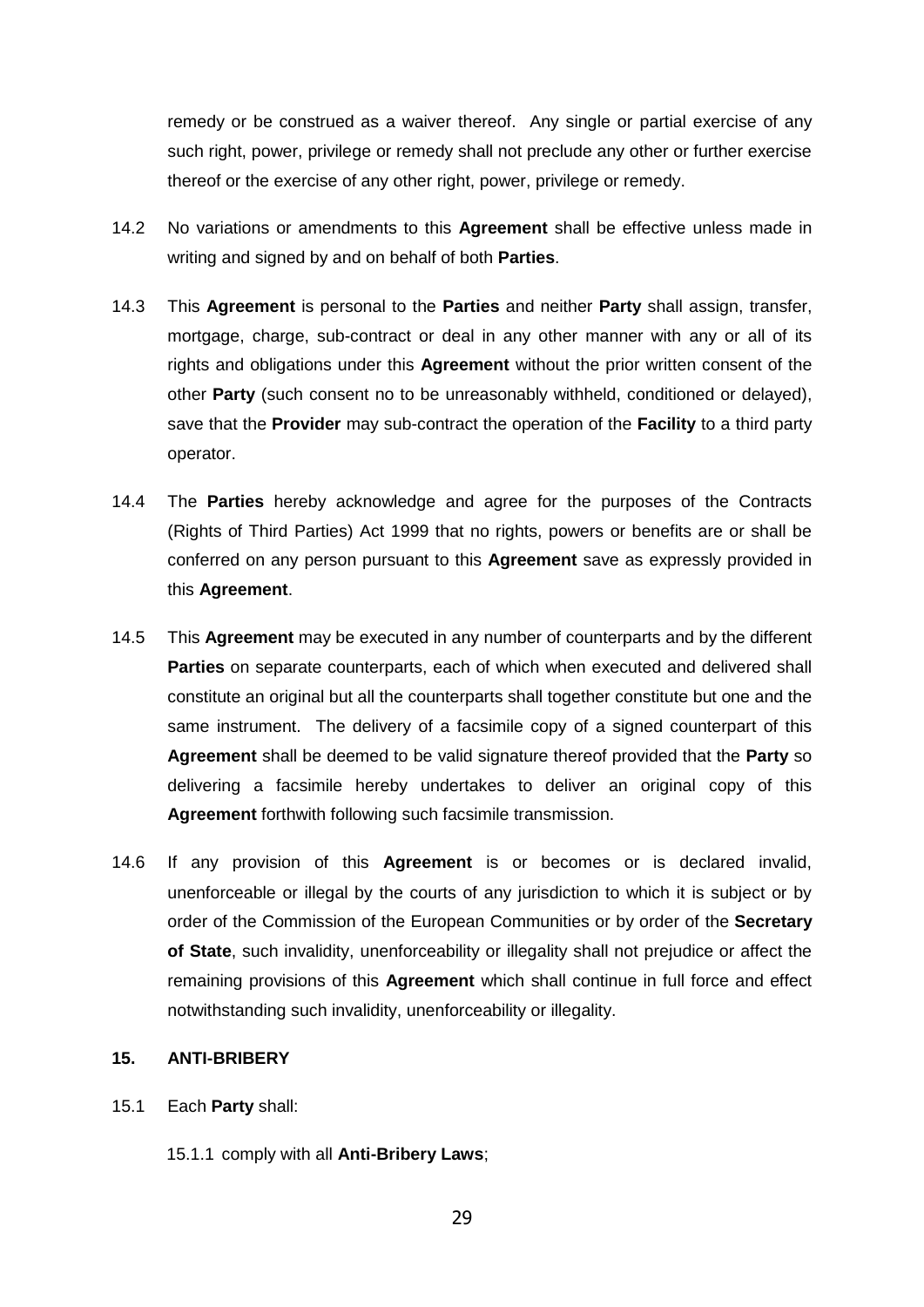- 15.1.2 not engage in any activity, practice or conduct which would constitute an offence under sections 1, 2 or 6 of the Bribery Act 2010 if such activity, practice or conduct had been carried out in the United Kingdom;
- 15.1.3 have and shall maintain in place, throughout the **Service Term**, its own policies and procedures, including Adequate Procedures, to ensure compliance with the Anti-Bribery Laws and this Clause , and will enforce them where appropriate; and
- 15.1.4 procure and ensure that all of its Associated Persons and/or other persons who are performing services in connection with this Agreement comply with this Clause [15.](#page-29-0)
- 15.2 If either **Party** breaches this Clause [15](#page-29-0) then, without prejudice to any other rights or remedies, the other **Party** may immediately terminate this **Agreement** on written notice to the **Party** in breach.

#### **16. EMR**

- 16.1 Notwithstanding any confidentiality obligations and any restriction on the use or disclosure of information set out in this **Agreement**, the **Provider** consents to the **Company** and each of its subsidiaries using all and any information or data supplied to or acquired by it in any year under or in connection with this **Agreement** for the purpose of carrying out its **EMR Functions**.
- 16.2 The provisions relating to the resolution of disputes set out in this **Agreement** (if any) are subject to any contrary provision of an **EMR Document**.
- 16.3 Where for the purposes of this provision only:

| "AF Rules"    | has the meaning given to "allocation framework" in |  |  |  |
|---------------|----------------------------------------------------|--|--|--|
|               | section 13(2) of the Energy Act 2013;              |  |  |  |
| "Capacity"    | means the rules made under section 34 of the       |  |  |  |
| <b>Market</b> | Energy Act 2013 as modified from time to time in   |  |  |  |
| Rules"        | accordance with that section and The Electricity   |  |  |  |
|               | Capacity Regulations 2014;                         |  |  |  |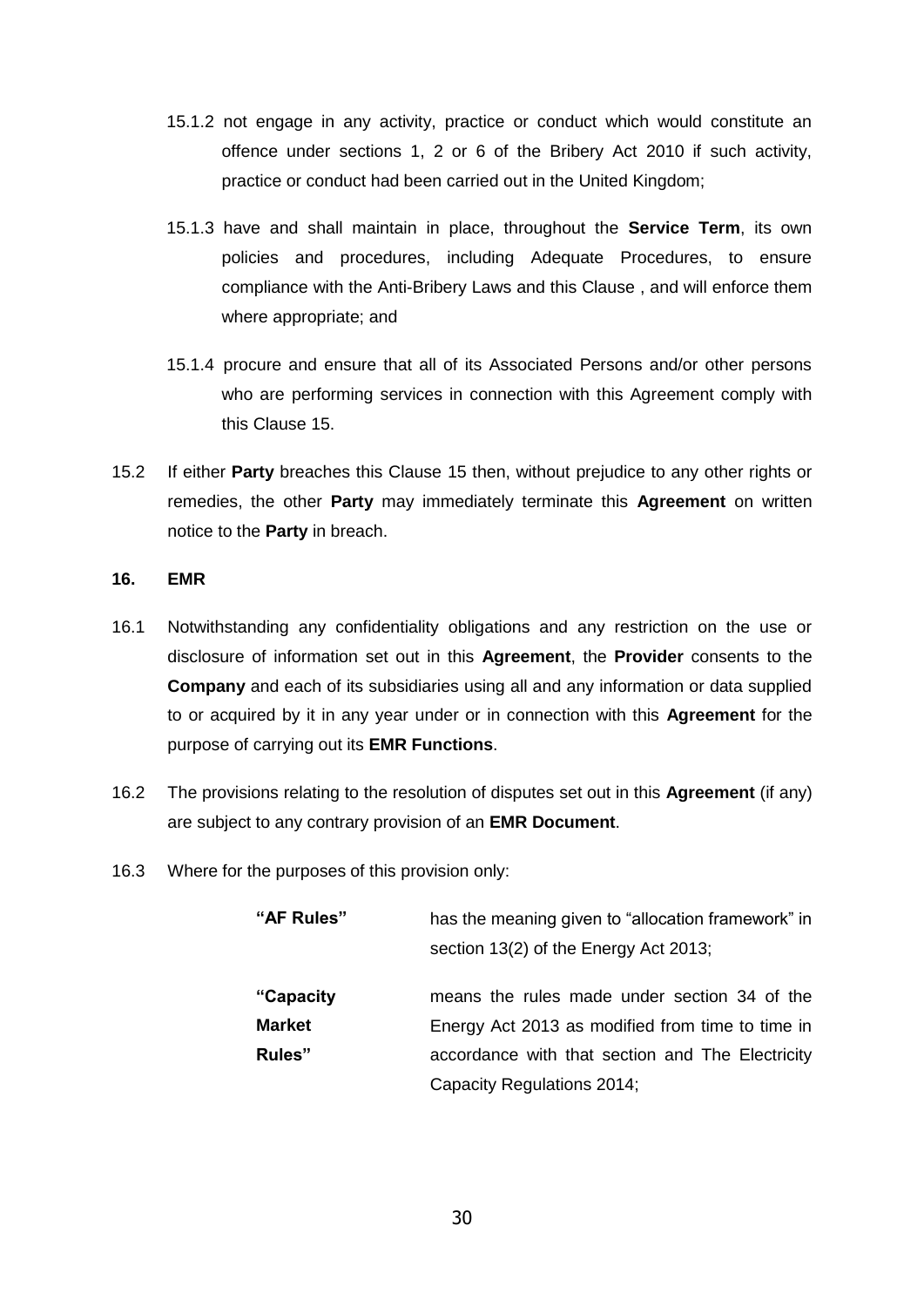**"EMR Document"** means The Energy Act 2013, The Electricity Capacity Regulations 2014, the Capacity Market Rules, The Contracts for Difference (Allocation) Regulations 2014, The Contracts for Difference (Definition of Eligible Provider) Regulations 2014, The Contracts for Difference (Electricity Supplier Obligations) Regulations 2014, The Electricity Market Reform (General) Regulations 2014, the AF Rules and any other regulations or instruments made under Chapter 2 (contracts for difference), Chapter 3 (capacity market) or Chapter 4 (investment contracts) of Part 2 of the Energy Act 2013 which are in force from time to time; and

#### **"EMR Functions"** has the meaning given to "EMR functions" in Chapter 5 of Part 2 of the Energy Act 2013.

#### <span id="page-31-0"></span>**17. JURISDICTION**

- 17.1 Subject and without prejudice to Clause [11](#page-25-0) (*Dispute Resolution and Expert Determination*) and to Clause [17.4,](#page-32-0) both **Parties** irrevocably agree that the courts of England and Wales are to have exclusive jurisdiction to settle any disputes which may arise out of or in connection with this **Agreement** and that accordingly any suit, action or proceeding (together in this Clause [17](#page-31-0) referred to as "**Proceedings**") arising out of or in connection with this **Agreement** may be brought to such courts.
- 17.2 Each **Party** irrevocably waives any objection which it may have now or hereafter to the laying of the venue of any **Proceedings** in any such court as is referred to in this Clause [17](#page-31-0) and any claim that any such **Proceedings** have been brought in an inconvenient forum and further irrevocably agrees that judgment in any proceedings brought in the courts of England and Wales shall be conclusive and binding upon such **Party** and may be enforced in the courts of any other jurisdiction.
- 17.3 Each **Party** which is not incorporated in any part of **Great Britain** agrees that if it does not have, or shall cease to have, a place of business in **Great Britain** it will promptly appoint, and shall at all times maintain, a person in **Great Britain** to accept service of process on its behalf in any **Proceedings** in **Great Britain**.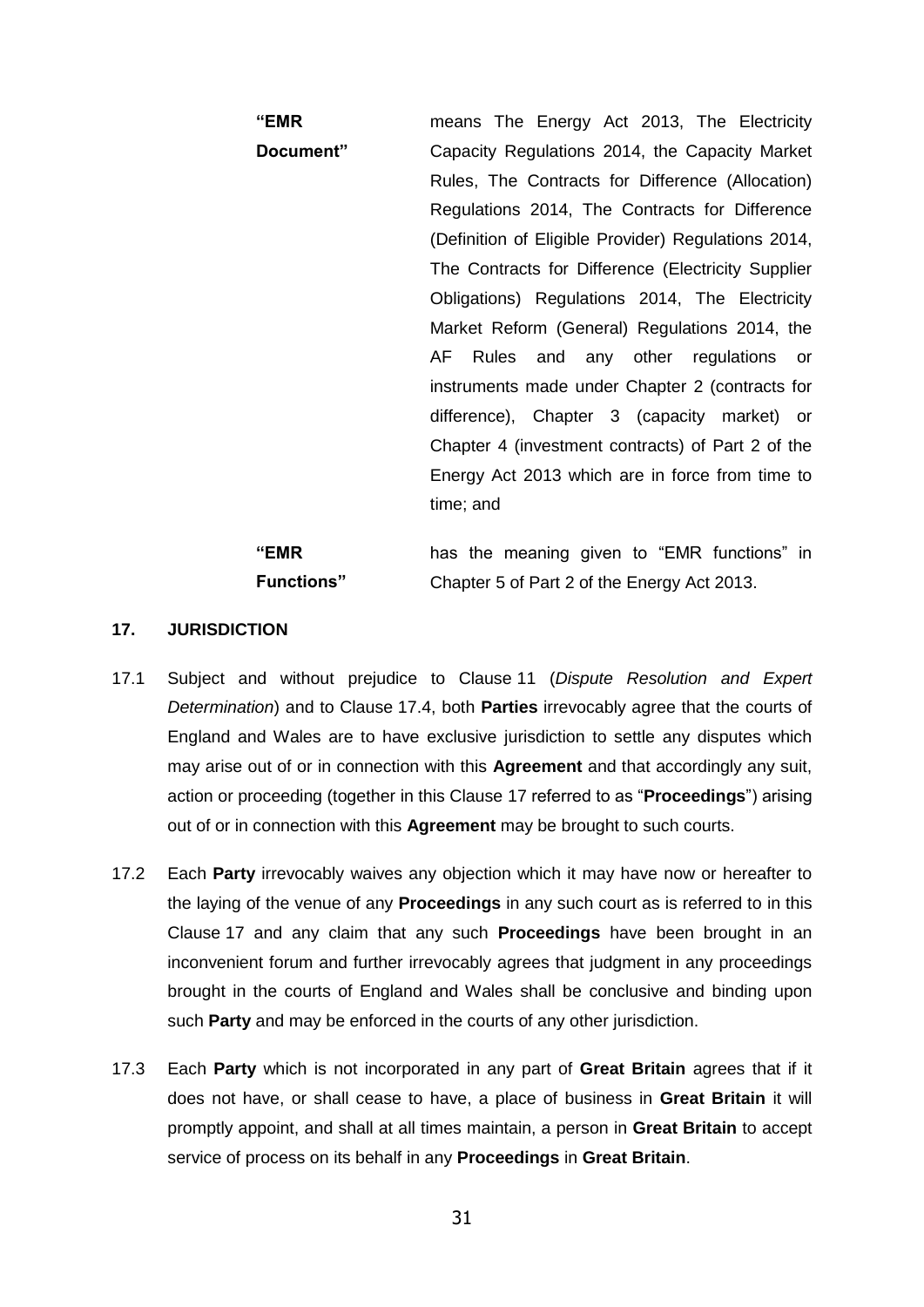<span id="page-32-0"></span>17.4 For the avoidance of doubt nothing contained in the foregoing provisions of this Clause [17](#page-31-0) shall be taken as permitting a party to commence **Proceedings** in the courts where this **Agreement** otherwise provides for **Proceedings** to be referred to arbitration.

#### **18. GOVERNING LAW**

This **Agreement** shall be governed by and construed in all respects in accordance with English law.

**IN WITNESS WHEREOF** the hands of the duly authorised representatives of the **Parties** at the date first above written.

**SIGNED** on behalf of

**NATIONAL GRID** 

**ELECTRICITY SYSTEM OPERATOR LIMITED**

**SIGNED** on behalf of

[*PROVIDER*]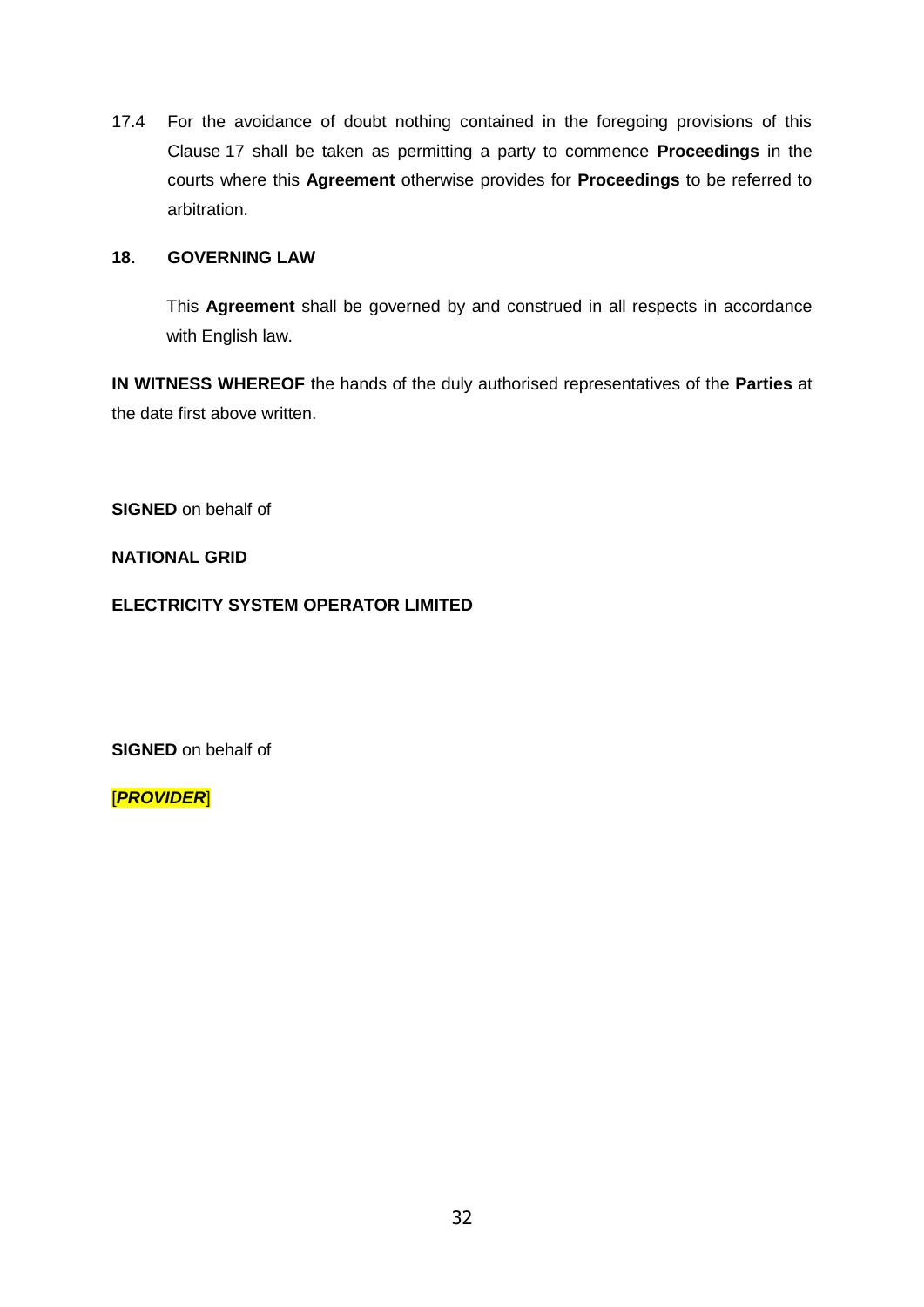# **SCHEDULE 1**

# **Definitions**

| "Acceptable           | <b>Protection</b> | means, in relation to the <b>Facility</b> (or, in the case |
|-----------------------|-------------------|------------------------------------------------------------|
| Settings"             |                   | of an Aggregated Facility, each Sub-Facility),             |
|                       |                   | protection settings that meet with the following           |
|                       |                   | technical requirements:                                    |
|                       |                   | (a) in respect of the rate of change of frequency          |
|                       |                   | protection setting, a setting of one Hertz per             |
|                       |                   | second (1Hz/s) or above;                                   |
|                       |                   | (b) that such <b>Facility</b> or <b>Sub-Facility</b> (as   |
|                       |                   | applicable) does not use vector shift protection           |
|                       |                   | settings; and                                              |
|                       |                   | (c) the ability to remain connected and stable for         |
|                       |                   | faults on the <b>NETS</b> where the voltage at the point   |
|                       |                   | of connection to the <b>NETS</b> drops to zero (0) pu      |
|                       |                   | for up to one hundred and forty (140) ms,                  |
|                       |                   | as more particularly described in the ITT;                 |
| "Act"                 |                   | means the Electricity Act 1989;                            |
| "Aggregated Facility" |                   | means the notional facility identified in Schedule         |
|                       |                   | 3, Part A (Facility and Contracted Parameters)             |
|                       |                   | and comprising a number of Sub-Facilities made             |
|                       |                   | <b>Available</b> and operated by the <b>Provider</b> on an |
|                       |                   | aggregated basis;                                          |
| "Allocated"           |                   | means, with respect to a Sub-Facility, allocated           |
|                       |                   | at the relevant time to an Aggregated Facility in          |
|                       |                   | accordance with the provisions of Schedule 7               |
|                       |                   | (Provisions relating to an Aggregated Facility)            |
|                       |                   | "UnAllocated"<br>shall<br>and<br>be<br>construed           |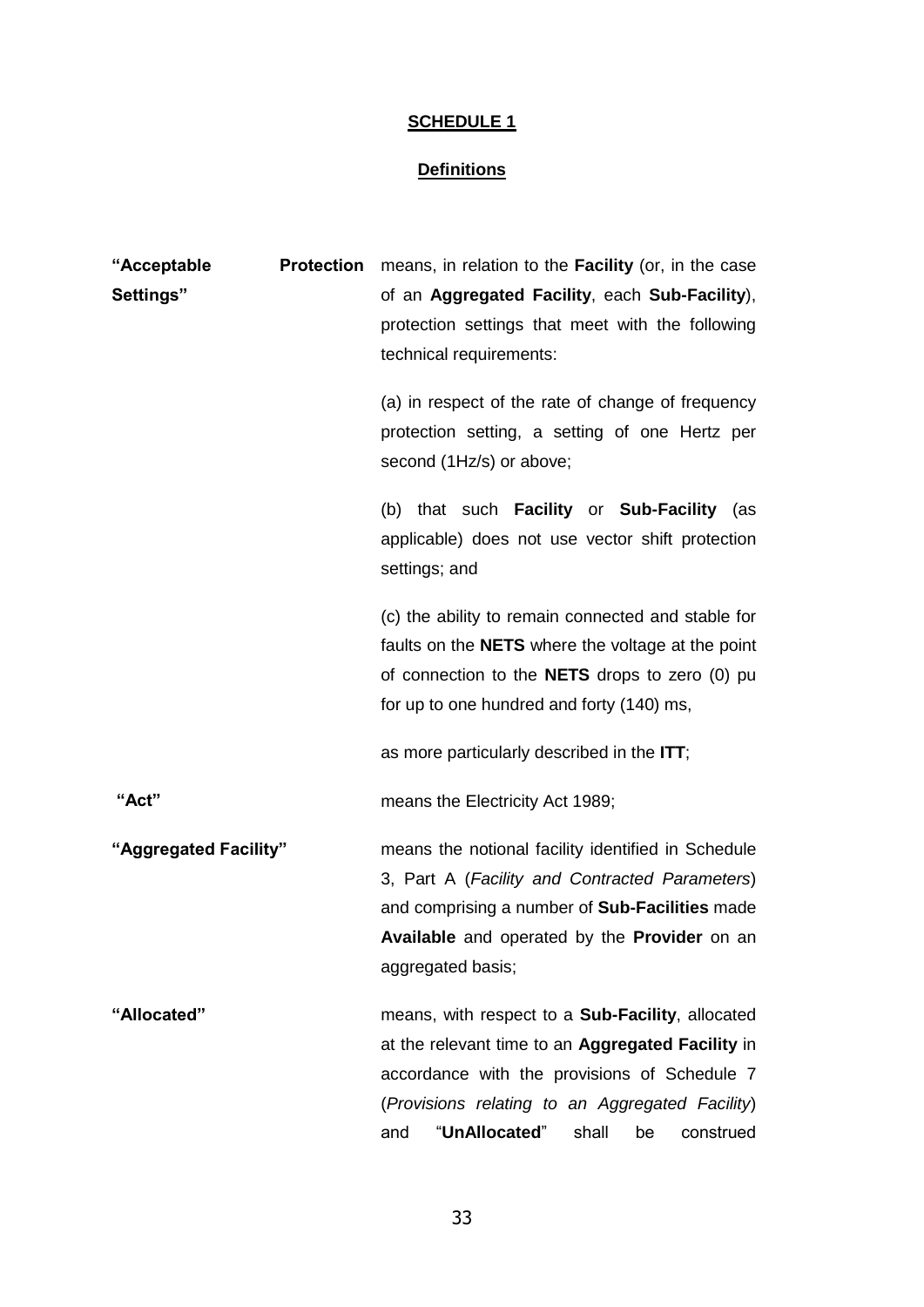accordingly;

**"Allocation Notification"** shall have the meaning given in paragraph 1.6 of Schedule 7 (*Provisions relating to an Aggregated Facility*);

**"Annual Availability Reconciliation Payment"** means the payment to be calculated by the **Company** following the end of each **Contract Year** in accordance with Clause [3.7.1\(ii\)](#page-9-2) (*Annual Assessment*);

- **"Available"** means that the **Facility** is capable of operating at not less than ninety per cent (90%) of its **Contracted Absorption Capacity** and otherwise is capable of operating in accordance with its **Contracted Parameters** in full in response to an **Instruction**, including absorption of **Reactive Power** from the **NETS** and the terms "**Availability**", "**Unavailable**" and "**Unavailability**" shall be construed accordingly;
- **"Availability Fee"** means the sum of £[ ]/**Settlement Period**, as tendered by the **Provider** subject to indexation in accordance with paragraph 2 of Schedule 2 Part A (*Availability Payment*);
- **"Availability Payment"** means the payment to be made to the **Provider** for each calendar month as calculated in accordance with Schedule 2, Part A (*Availability Payment*);

**"Authority"** means the Gas and Electricity Markets Authority;

**"Bilateral Agreement"** as defined in the **CUSC**;

**"BM Unit"** as defined in the **BSC**;

**"Balancing and Settlement**  as defined in the **Public Electricity Supply Code"** or **"BSC" Licence**;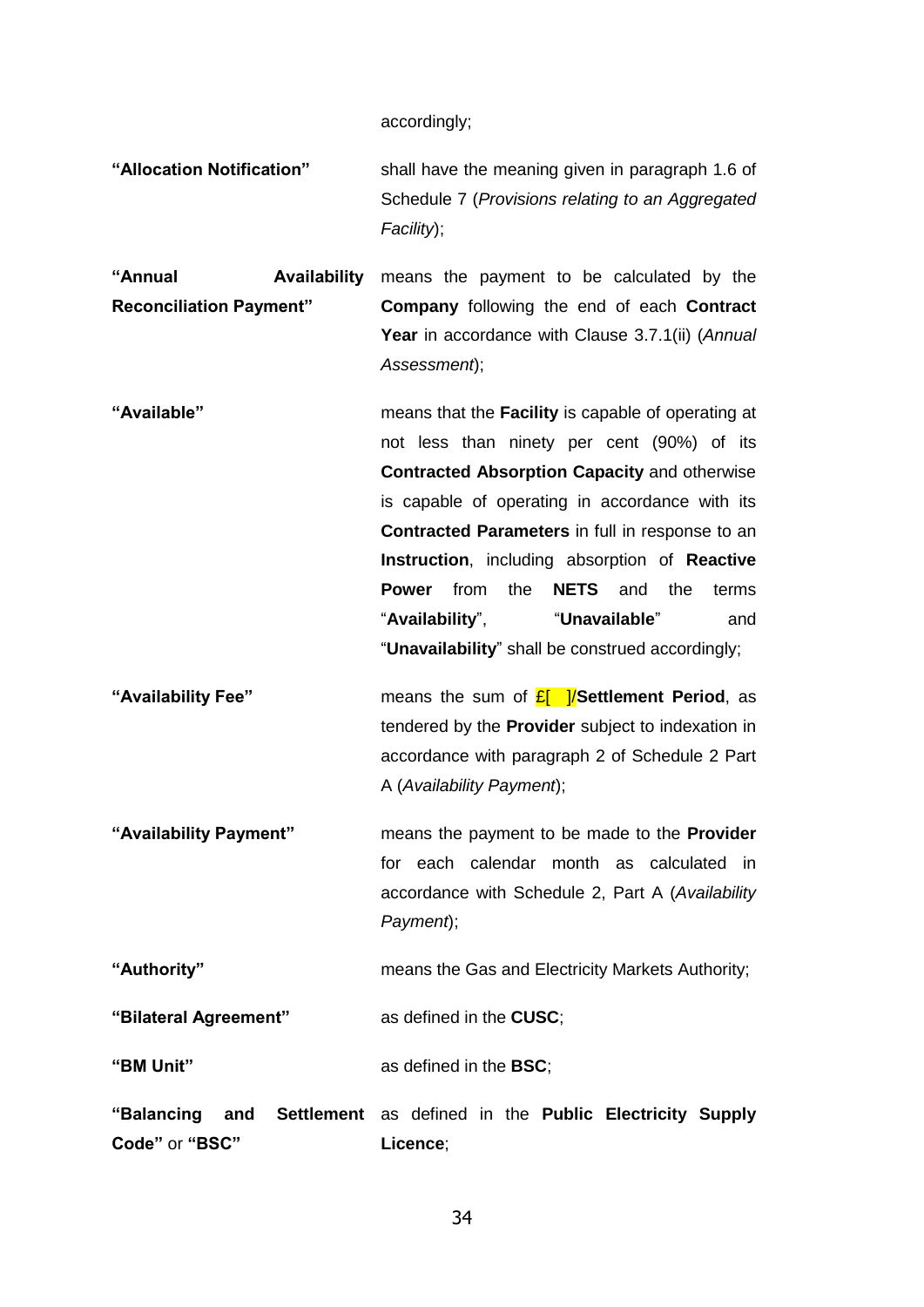- **"Business Day"** a week-day other than a Saturday or Sunday on which banks are open for domestic business in the City of London;
- **"Commercial Operations Date"** means the later of: (i) the date on which the **Conditions Precedent** have been satisfied or waived in full; and (ii) 1<sup>st</sup> April 2022, provided that such date shall not extend beyond the **Long Stop Date**;
- **"Competent Authority"** means the **Authority** or any local, national or supra-national agency, authority, department, inspectorate, minister, official, court, tribunal or public or statutory person (whether autonomous or not) of the United Kingdom (or the government thereof) or the member states of the European Union which have jurisdiction over the **Company** or the subject matter of this **Agreement**;
- **"Conditions Precedent"** has the meaning given to it in Clause [2.2](#page-2-0) (*Commencement and Term*);
- **"Continued Performance Failure**  means, in respect of **Instructions** issued in any calendar month, the **Facility** was declared or deemed **Unavailable** for twenty percent (20%) of the aggregate **Relevant Settlement Periods** in that month;
- **"Contract Year"** means the period commencing on the **Commercial Operations Date** and ending on the date falling twelve (12) months from the **Commercial Operations Date,** and every period of twelve (12) months thereafter;
- **"Contracted Absorption**  means the maximum capacity of the **Facility** to **Capacity"** absorb **Reactive Power** as specified in the **Contracted Parameters**;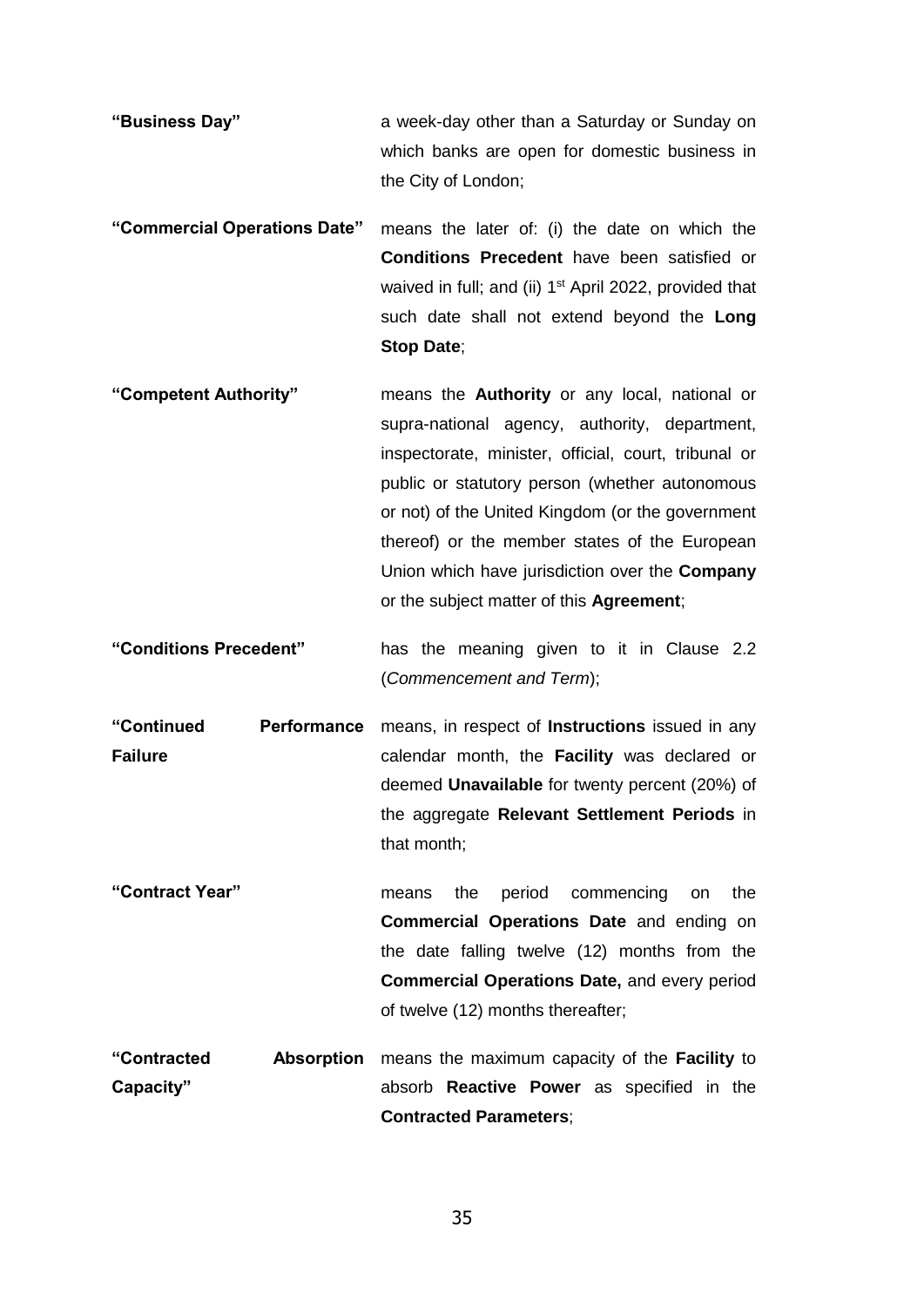**"Contracted Parameters"** means, in relation to the **Facility**, the parameters and values specified in the table set out in Schedule 3 (*Facility and Contracted Parameters*); **"CUSC"** means the Connection and Use of System Code as defined in the **Transmission Licence**; **"Distribution Licence"** means a licence issued under section 6(1)(c) of the **Act**; **"EDL"** means the electronic despatch logging mechanism by which the **Company** communicates with the **Provider** and the **Provider** communicates with **Company** in respect of the **Facility** for the purposes of sending and acknowledging **Instructions** and **Instructions to End**; **"Facility"** the facility owned and operated by the **Provider** or (as the case may be) the **Aggregated Facility**  operated by the **Provider** as further identified in Schedule 3, Part A (*Facility and Contracted Parameters*); **"Force Majeure"** in relation to either **Party** any event,

circumstance or condition which is beyond the reasonable control of such **Party** (not being, without limitation an event or circumstance caused by the negligence or lack of care and attention of that **Party** or its officers or employees, agents, contractors and subcontractors) which, despite all reasonable endeavours of the **Party** claiming **Force Majeure** to prevent it or mitigate its effects, causes a material delay or disruption in the performance of any obligation imposed hereunder, but subject thereto including act of God, strike, lockout or other industrial disturbance, act of the public enemy, war declared or undeclared, threat of war, terrorist act, blockade, revolution, riot,

36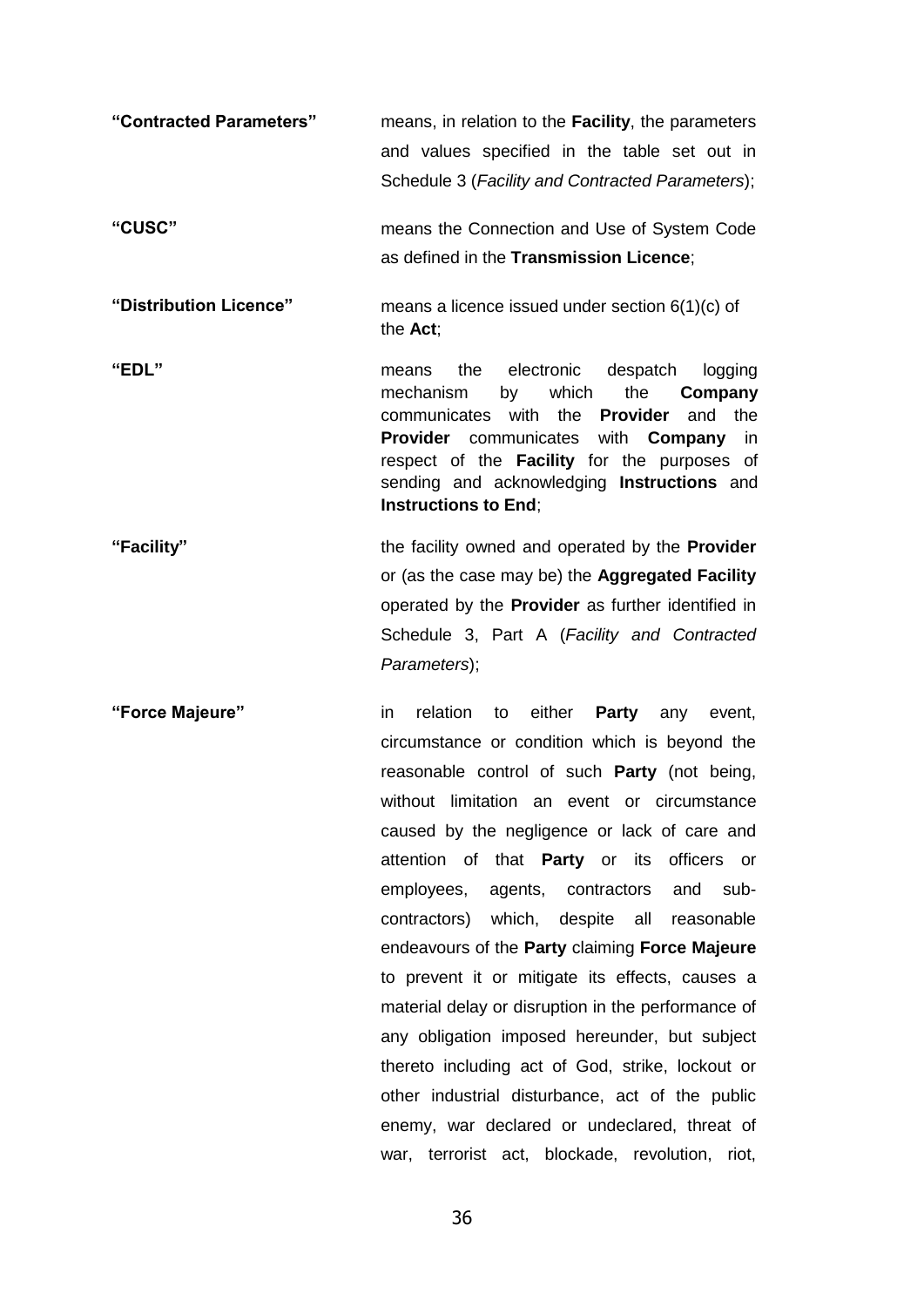insurrection, civil commotion, public demonstration, sabotage, act of vandalism, lightening, fire, storm, flood, earthquake, accumulation of snow or ice, lack of water arising from weather or environmental problems, explosion, governmental restraint, **Act** of Parliament, other legislation, bye law and Directive (not being any order, regulation or direction under Section 32, 33, 34 and 35 of the Act) provided always that neither: (i) lack of funds nor (ii) any restrictions imposed on the operation of the **Facility** by the **Local DNO,** shall be interpreted as a cause beyond the reasonable control of that **Party**;

**"Good Industry Practice"** in relation to any undertaking and any circumstances the exercise of that degree of skill, care and diligence which would reasonably and ordinarily be expected from an experienced operator engaged in the same or similar type of undertaking under the same or similar circumstances;

**"Grid Supply Point"** has the meaning given to it in the **BSC**;

**"GSP Group"** has the meaning given to it in the **BSC**;

- "Indicative Post **Milestones" Tender** means the indicative milestones set out in Schedule 4 (*Indicative Post Tender Milestones*);
- **"Initial Proving Test"** has the meaning given to it in Schedule 5 (*Testing*);
- **"Instructed Settlement Periods Cap"** means, in respect of any **Contract Year**, initially eleven thousand (11,000) **Settlement Periods**, subject always to the provisions of Clause [3.3.6](#page-7-1) (*Instructions and Instructions to End*);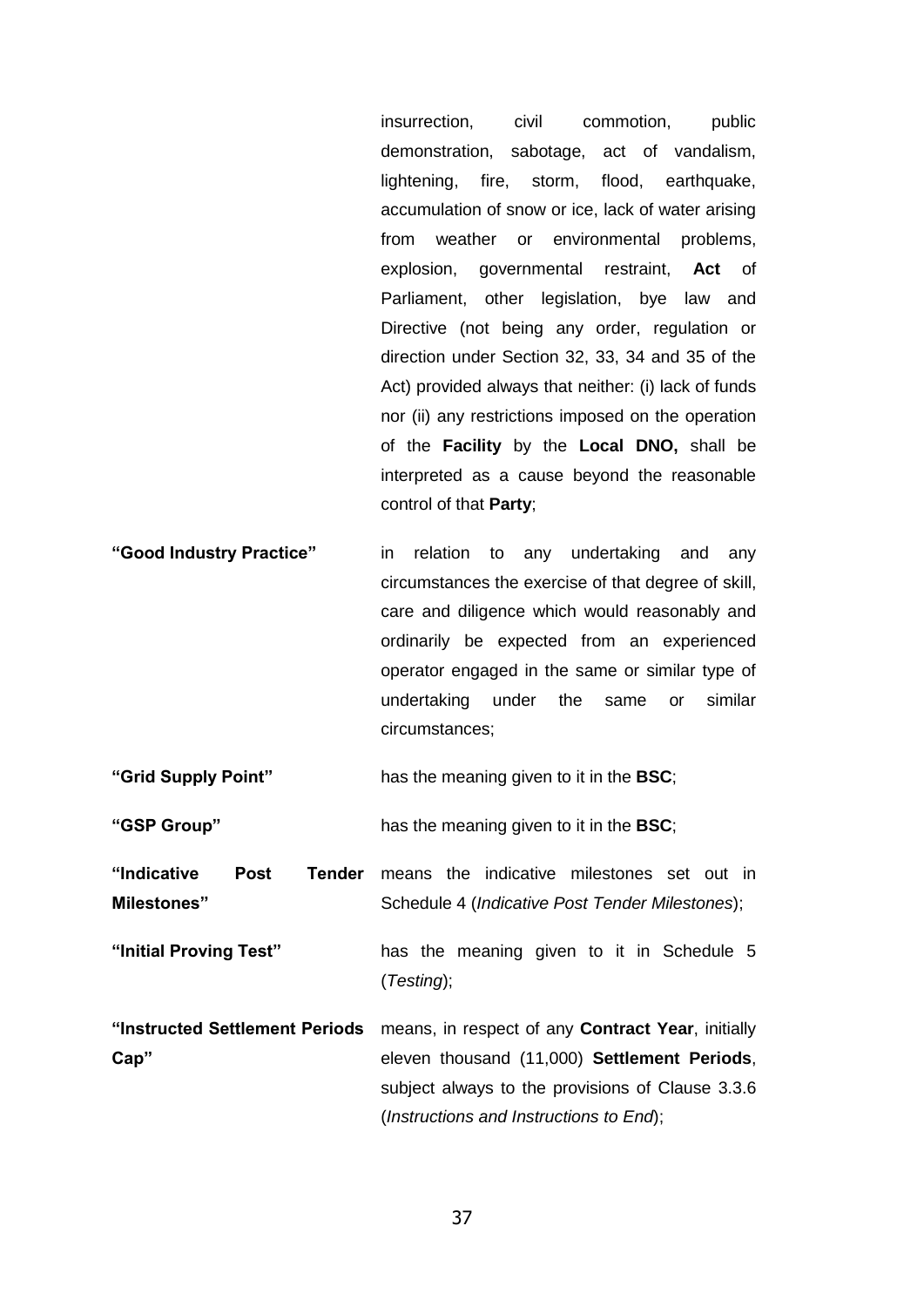**"Instruction"** has the meaning given to that term in Clause [3.3.1](#page-6-1) (*Instructions and Instructions to End*); **"Instruction to End"** has the meaning given that term in Clause [3.3.1\(](#page-6-1)*Instructions and Instructions to End*); **"ITT"** has the meaning given to it in recital A; **"Monthly Statement"** has the meaning given to that term in Clause [4.1](#page-9-3) (*Payment*); **"Legal Requirement"** means any Act of Parliament, regulation, licence or any present or future directive, request, requirement, instruction, code of practice, direction or rule of any **Competent Authority**  and any modification, extension or replacement thereof; **"Licence"** means a licence issued under section 6(1) of the Electricity Act 1989; **"Local Distribution System"** means all or part of the distribution system operated by the **Local DNO**; **"Local DNO"** means SP Manweb Plc a company registered in England under number 02366937; **"Local TO"** means the owner of that part of the **NETS** to which the **Facility** is connected or (in the case of an embedded **Facility**) the owner of that part of the **NETS** in which the associated **Grid Supply Point** is located; **"Long Stop Date"** 31 October 2022; **"Market Agreement"** has the meaning given to that term in the **CUSC**; **"Monitoring Equipment"** means the monitoring equipment required to be installed by the **Provider** in relation to the **Facility**, as more particularly set out in the **ITT**;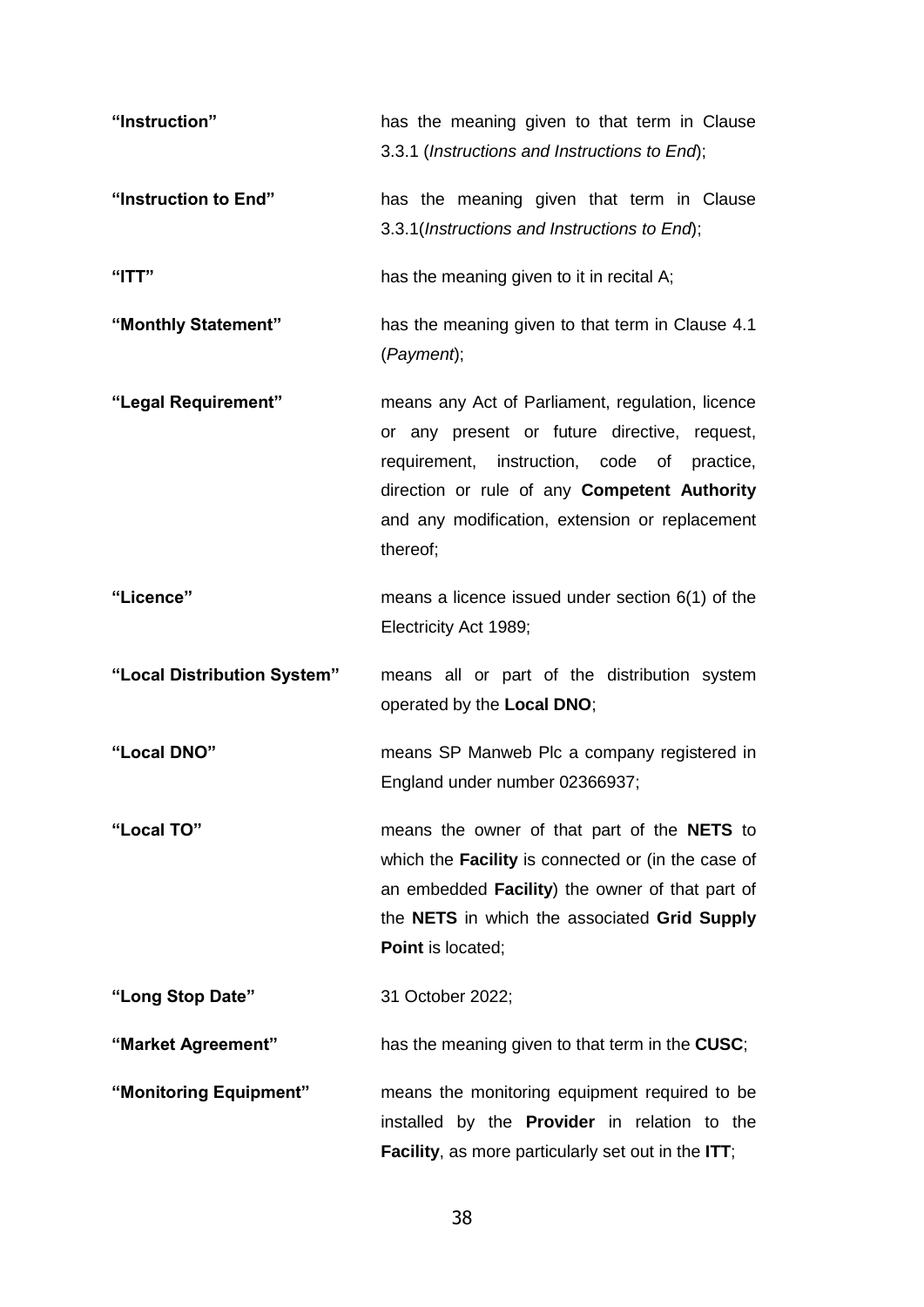| "National<br>Transmission System" or Company's Licence;<br>"NETS"                      |             |                    |                                                                                                                                                                                                                                                                           | <b>Electricity</b> has the meaning given to that term in the                                                           |  |  |  |
|----------------------------------------------------------------------------------------|-------------|--------------------|---------------------------------------------------------------------------------------------------------------------------------------------------------------------------------------------------------------------------------------------------------------------------|------------------------------------------------------------------------------------------------------------------------|--|--|--|
| "Notice Period"                                                                        |             |                    | means the period specified in Schedule 3 (Notice<br>Period and Contracted Parameters);                                                                                                                                                                                    |                                                                                                                        |  |  |  |
| "Obligatory Reactive Power has the meaning given to that term in the CUSC;<br>Service" |             |                    |                                                                                                                                                                                                                                                                           |                                                                                                                        |  |  |  |
| <b>Post</b><br>"Phase<br>Tender<br>1<br><b>Milestones</b> "                            |             | <b>Milestones;</b> | means the milestones, and requisite evidence,<br>agreed by the <b>Company</b> and the <b>Provider</b> as<br>part of the <b>Provider's Tender</b> submission to be<br>achieved by the <b>Phase 1 PTM Date</b> , initially<br>based on Part A of the Indicative Post Tender |                                                                                                                        |  |  |  |
| "Phase<br>$\mathbf{2}$<br><b>Milestones</b> "                                          | <b>Post</b> |                    |                                                                                                                                                                                                                                                                           | <b>Tender</b> means the milestones, and requisite evidence,<br>agreed by the <b>Company</b> and the <b>Provider</b> as |  |  |  |

- part of the **Provider's Tender** submission to be achieved by the **Phase 2 PTM Date**, initially based on Part B of the **Indicative Post Tender Milestones**;
- **"Phase 1 PTM Date"** means the date on which the **Provider's**  achievement of the **Phase 1 Post Tender Milestones** is to be assessed, being the date falling nine (9) months after the date of contract award pursuant to the **Tender**;
- **"Phase 2 PTM Date"** means the date on which the **Provider's**  achievement of the **Phase 2 Post Tender Milestones** is to be assessed, being the date falling six (6) months prior to the **Scheduled Commercial Operations Date**;
- **"Planned Maintenance**  has the meaning given to it in Clause [3.8.1](#page-9-4) **Periods"** (*Planned Maintenance*);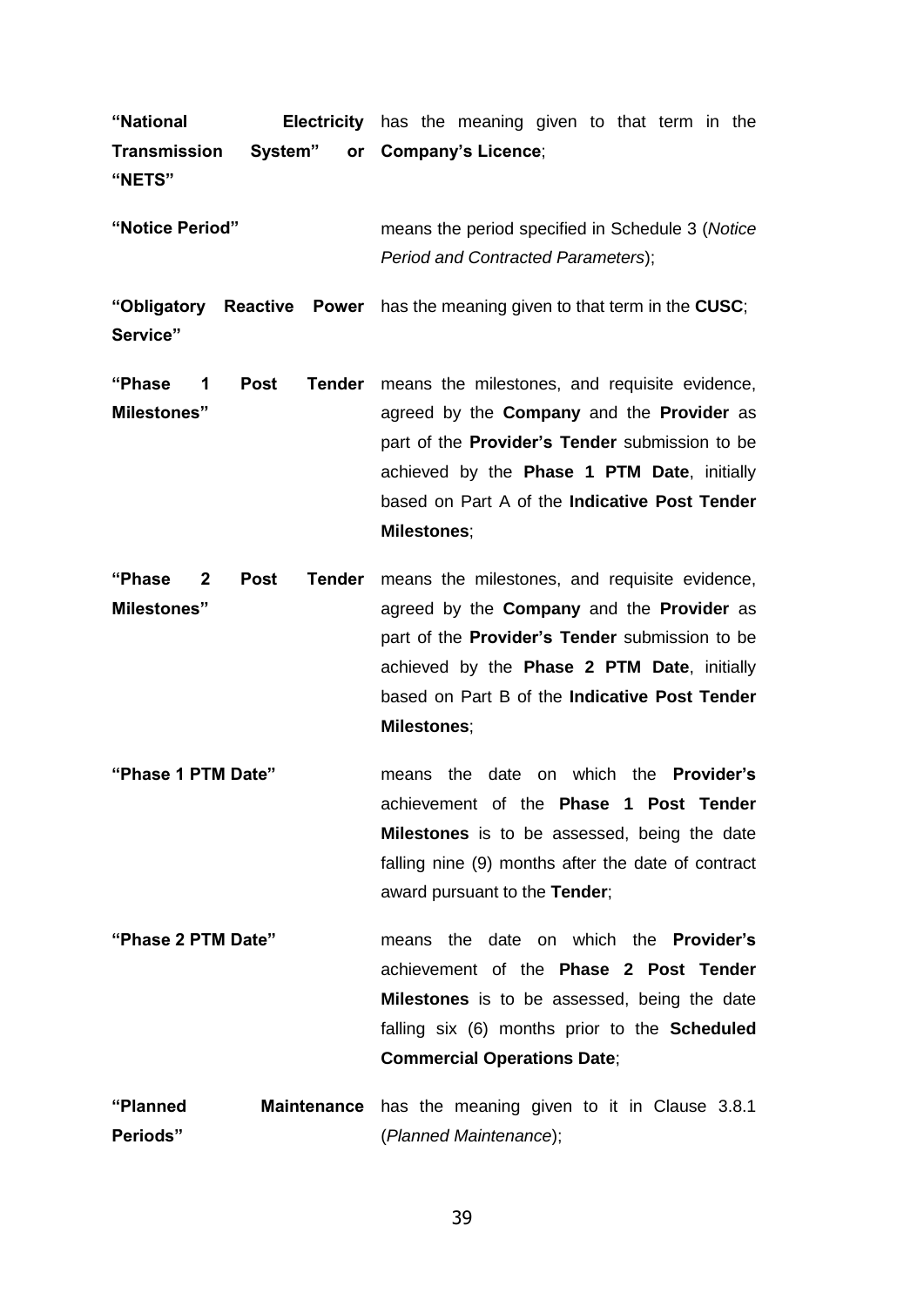| "Planned                                 | <b>Maintenance</b> | has the meaning given to it in Clause 3.8.1                                                                                                                                                                                    |  |  |
|------------------------------------------|--------------------|--------------------------------------------------------------------------------------------------------------------------------------------------------------------------------------------------------------------------------|--|--|
| Programme"                               |                    | (Planned Maintenance);                                                                                                                                                                                                         |  |  |
| "Post-Tender Milestones"                 |                    | either the <b>Phase 1</b><br>Post<br><b>Tender</b><br>means<br>Milestones or the Phase 2 Post<br><b>Tender</b><br><b>Milestones</b> (as the context so requires);                                                              |  |  |
| "Proving Test"                           |                    | means a test to be undertaken in accordance<br>with Clause 5.4 (Testing) and the principles set<br>out in Schedule 5 (Testing);                                                                                                |  |  |
| "PTM Date"                               |                    | means either the Phase 1 PTM Date or the<br><b>Phase 2 PTM Date</b> (as the context so requires);                                                                                                                              |  |  |
| "Public Distribution System<br>Operator" |                    | a holder of a Distribution Licence who was the<br>holder of, or is a successor to a company which<br>was the holder of a Public Electricity Supply<br><b>Licence, relating to distribution activities in Great</b><br>Britain; |  |  |
| "Public Electricity Supply<br>Licence"   |                    | a licence granted under Section $6(1)(c)$ of the Act<br>prior to the coming into force of section 30 of the<br>Utilities Act 2000;                                                                                             |  |  |
| "Reactive Power"                         |                    | the product of voltage and current and the sine of<br>the phase angle between them measured in units<br>of voltamperes reactive and standard multiples<br>thereof i.e.:- 1000 Var = 1Kvar 1000 Kvar =<br>1Mvar;                |  |  |
| "Relevant Settlement Period"             |                    | means a Settlement Period that is subject to an<br>Instruction;                                                                                                                                                                |  |  |
| "Scheduled<br><b>Operations Date"</b>    |                    | <b>Commercial</b> 1 <sup>st</sup> April 2022;                                                                                                                                                                                  |  |  |
| "Service Term"                           |                    | means the period commencing at 23:00 hours on<br>the Commercial Operations Date and ending at<br>07:00 hours on 31 March 2031;                                                                                                 |  |  |
| <b>Reactive</b><br>"Static               | <b>Power</b>       | the service of<br>making<br><b>Facility</b><br>the<br>means                                                                                                                                                                    |  |  |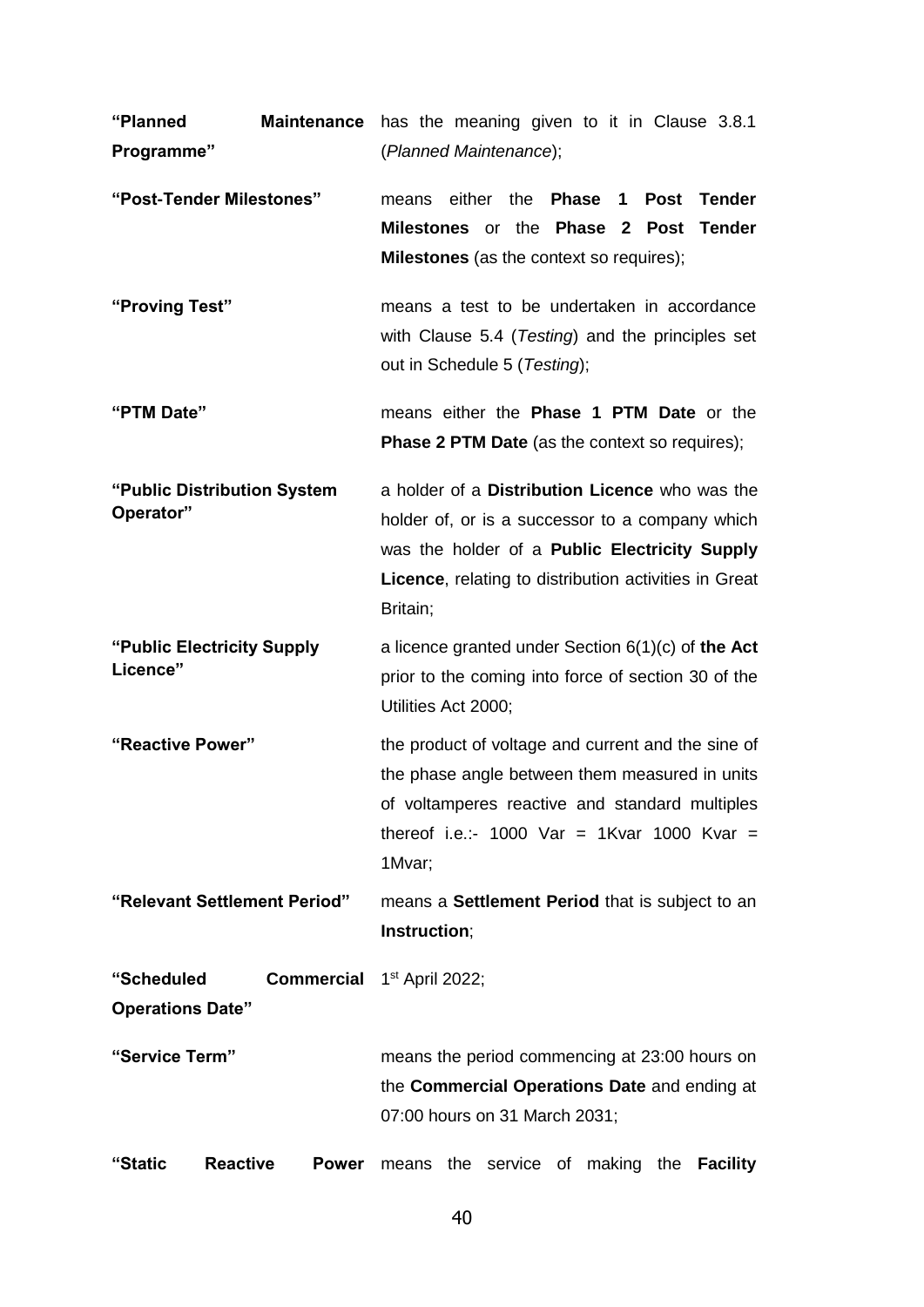| Service"                | Available and responding to the Company's                                                                                                                                                                                                                                                                       |
|-------------------------|-----------------------------------------------------------------------------------------------------------------------------------------------------------------------------------------------------------------------------------------------------------------------------------------------------------------|
|                         | Instructions in accordance with this Agreement;                                                                                                                                                                                                                                                                 |
| "Sub-Facility"          | means a facility with a maximum capacity to<br>absorb MVar of not less than five (5) MVar<br>owned or operated by the <b>Provider</b> and<br>introduced<br>and validated as part of<br>an<br>Aggregated Facility pursuant to Paragraph 1.1<br>of Schedule 7 (Provisions relating to an<br>Aggregated Facility); |
| "Sub-Facility Proposal" | shall have the meaning in paragraph 1.1(a) of<br>Schedule 7 (Provisions relating to an Aggregated<br>Facility);                                                                                                                                                                                                 |
| "Tender"                | means the competitive procurement process for<br>the Static Reactive Power Service undertaken<br>pursuant to the ITT;                                                                                                                                                                                           |
| "Trading Day"           | means, for each day, the period commencing at<br>23:00 hours and ending the instant in time before<br>23:00 hours the following day; and                                                                                                                                                                        |
| "VPN"                   | has the meaning given to it in Clause 3.1.4<br>(Provision of Static Reactive Power Service).                                                                                                                                                                                                                    |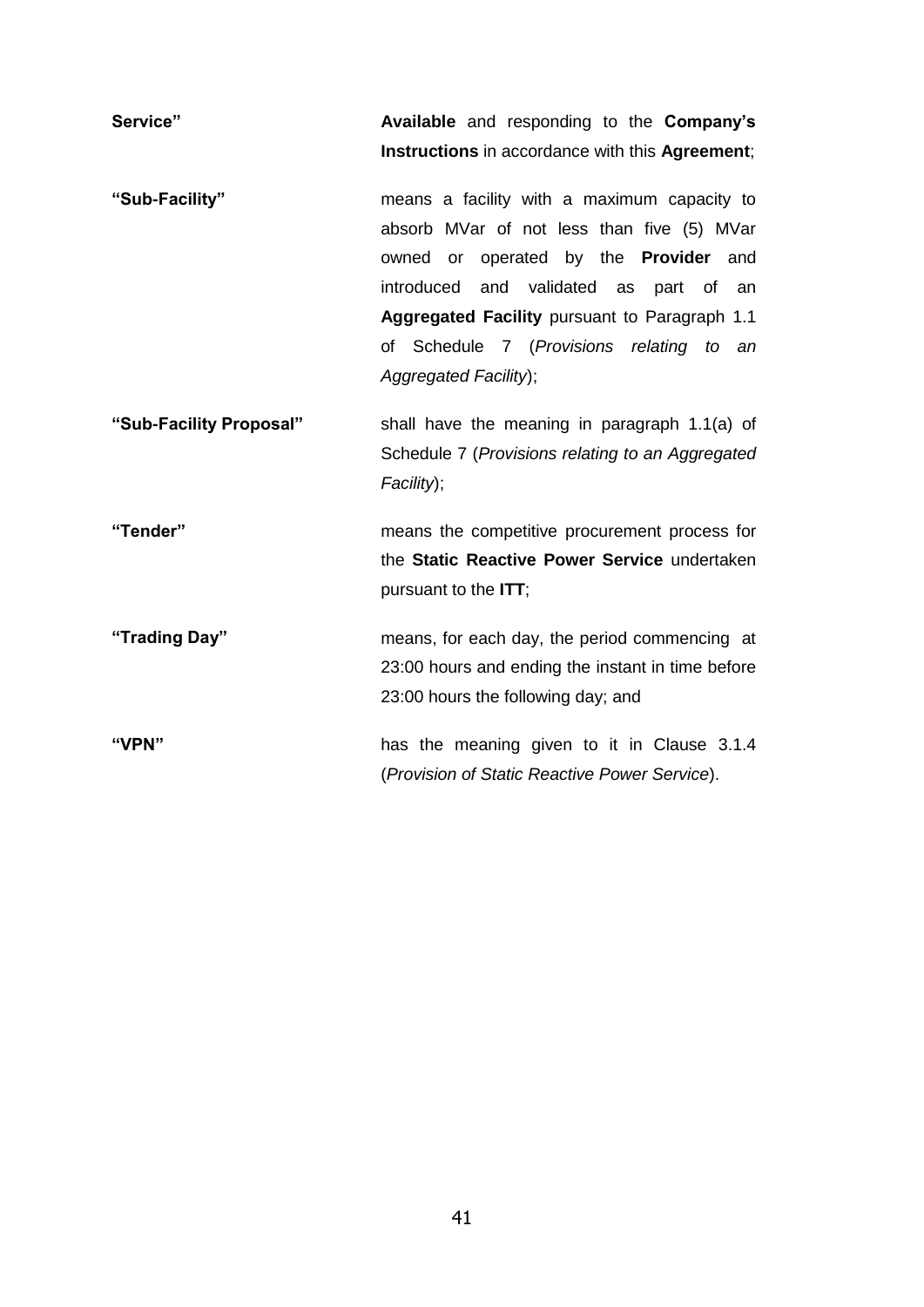#### **SCHEDULE 2**

### **Payments**

#### **Part A – Availability Payment**

1. The aggregate **Availability Payment** in respect of calendar month m ("*APm*") is calculated as follows:

$$
AP_m = \sum_{j=1}^{month} AF_i \qquad * \qquad AM_j
$$

is the summation over all **Settlement Periods** j in calendar month

m;

 *month j=1*

- *AF<sup>i</sup>* is the **Availability Fee** for the **Facility** i in **Contract Year** y (expressed in £/**Settlement Period**) for all **Settlement Periods** j;
- *AMj* is: 0 in respect of each **Settlement Period** j in which the **Facility** i is **Unavailable**, including any **Settlement Periods** in which the **Facility** i is treated as **Unavailable** in accordance with Clauses [3.1.2,](#page-4-2) [3.2.3,](#page-6-3) [3.3,](#page-6-4) [3.5.2](#page-8-2) or [5.4\(](#page-13-0)d)(ii); or 1 in respect of each **Settlement Period** j in which the **Facility** i was **Available**.
- 2. The **Availability Payment** will be calculated by reference to the **Availability Fee**, subject to indexation as follows:
- 2.1 The **Availability Fee** is specified at [April 2020] values and will be adjusted annually (commencing on [1st April 2022]) to take account of general price inflation. The index used will be the Consumer Prices Index ("**CPI**") with 2015 = 100 base. The source of the CPI index is the monthly Office for National Statistics Statistical bulletin.
- 2.2 The **Contract Rate** will therefore be increased (or reduced as appropriate) for the period [April 2022] to [March 2023] by the following factor:-

$$
\frac{\text{CPI}_2}{\text{CPI}_1}
$$

Where:

*CPI<sup>2</sup>* is the CPI for [March 2022]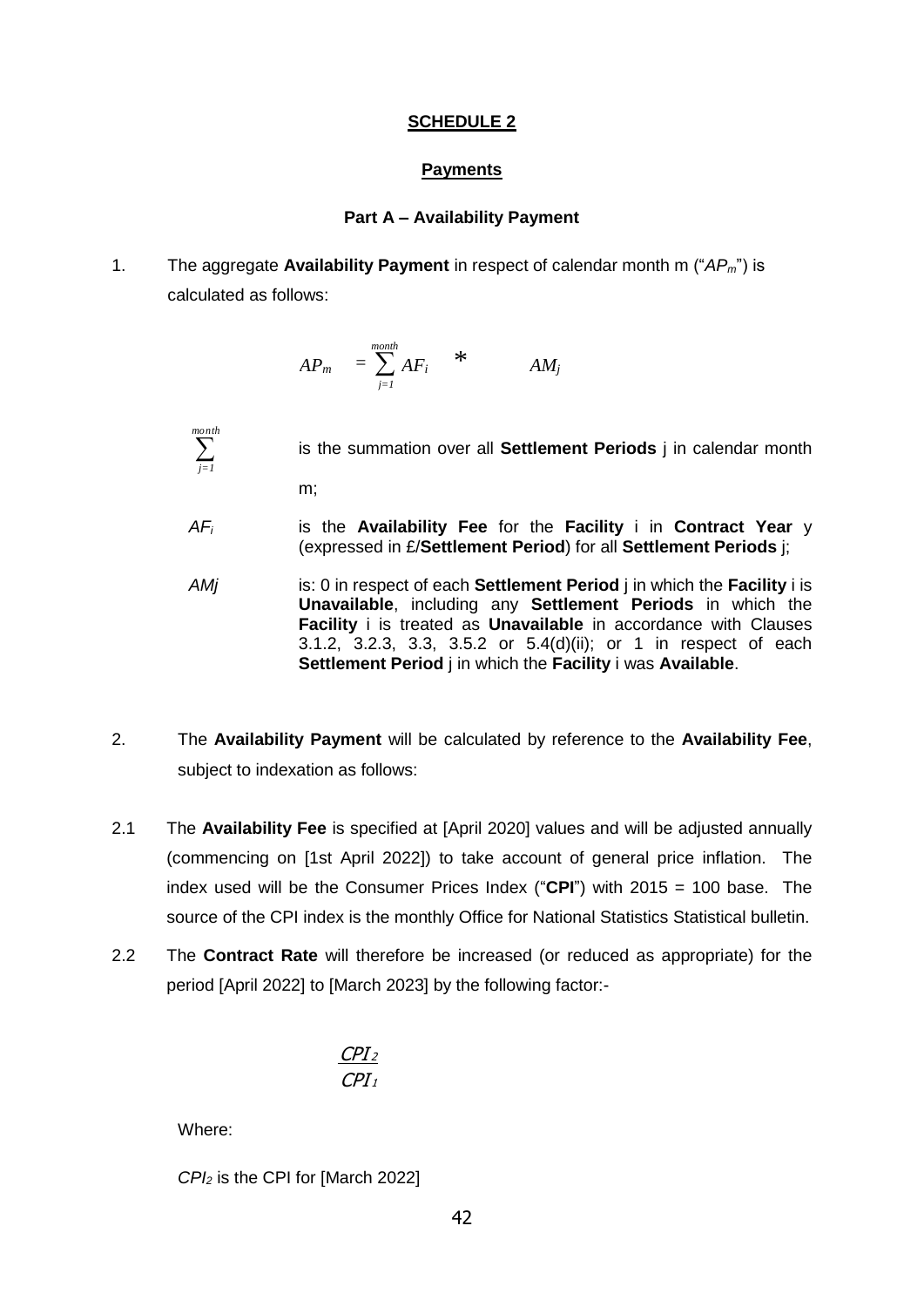*CPI<sup>1</sup>* is the CPI for [March 2020]

2.3 The relevant price will then be increased (or reduced as appropriate) for the period [April 2023] to March [2024] by the following factor:-

$$
\frac{CPI_3}{CPI_1}
$$

Where:

*CPI<sup>3</sup>* is the CPI for [March 2023]

*CPI<sup>1</sup>* is the CPI for [March 2020]

- 2.4 In subsequent years, indexation will continue in accordance with the above, with always the numerator of the factor representing the CPI of the **Contract Year** under consideration and the denominator of the factor being CPI for [March 2020].
- 2.5 In the event that CPI ceases to be published or is not published in respect of any relevant month or it is not practicable to use CPI because of a change in the method of compilation or some other reason, indexation for the purpose of paragraph 2 of this Schedule 2 shall be calculated by the **Company** using an index agreed by the **Parties** with a view to determining the relevant price after indexation that would be closest to the relevant price after indexation if CPI had continued to be available.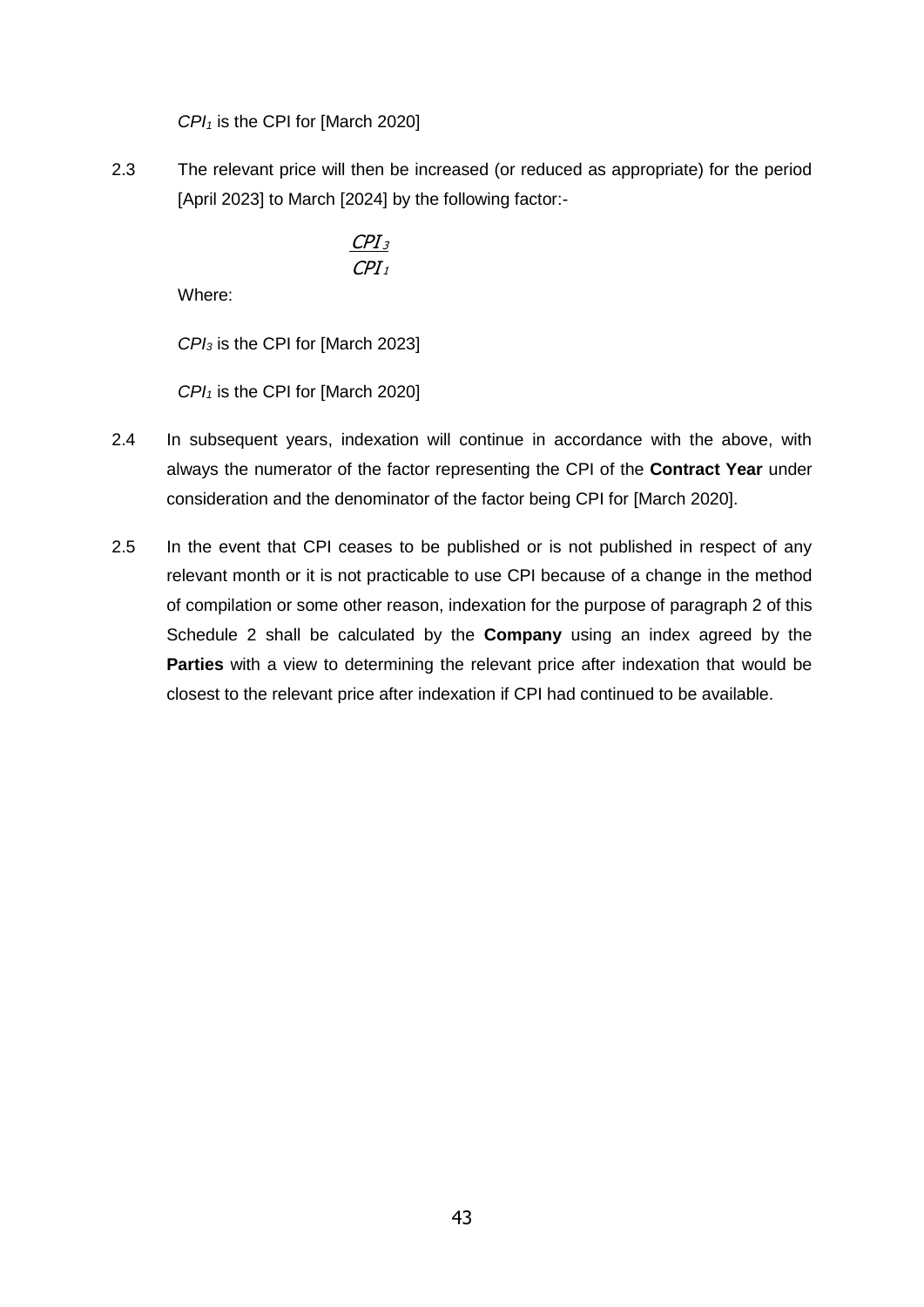#### Part B – **Annual Availability Reconciliation Payment**

The **Annual Availability Reconciliation Payment** payable in respect of **Contract Year** y ("*RPy*") is calculated as follows:

 $RP_y$  = 0 if  $AA_y \geq TA_y$ 

otherwise

$$
RP_{y} = \sum AP_{y} * (TA_{y} - AA_{y})
$$

Where:

- ∑AP<sup>y</sup> is the summation of the **Availability Payments** for each month m in **Contract Year** y;
- *AA<sup>y</sup>* is the actual **Availability** of the **Facility**, being the number of **Settlement Periods** in **Contract Year** y in which the **Facility** was **Available** (expressed as a percentage); and
- TA<sup>y</sup> is the **Target Availability** of the **Facility** for **Contract Year** y, being ninety percent (90%) (which, for the avoidance of doubt, includes any **Planned Maintenance Periods**).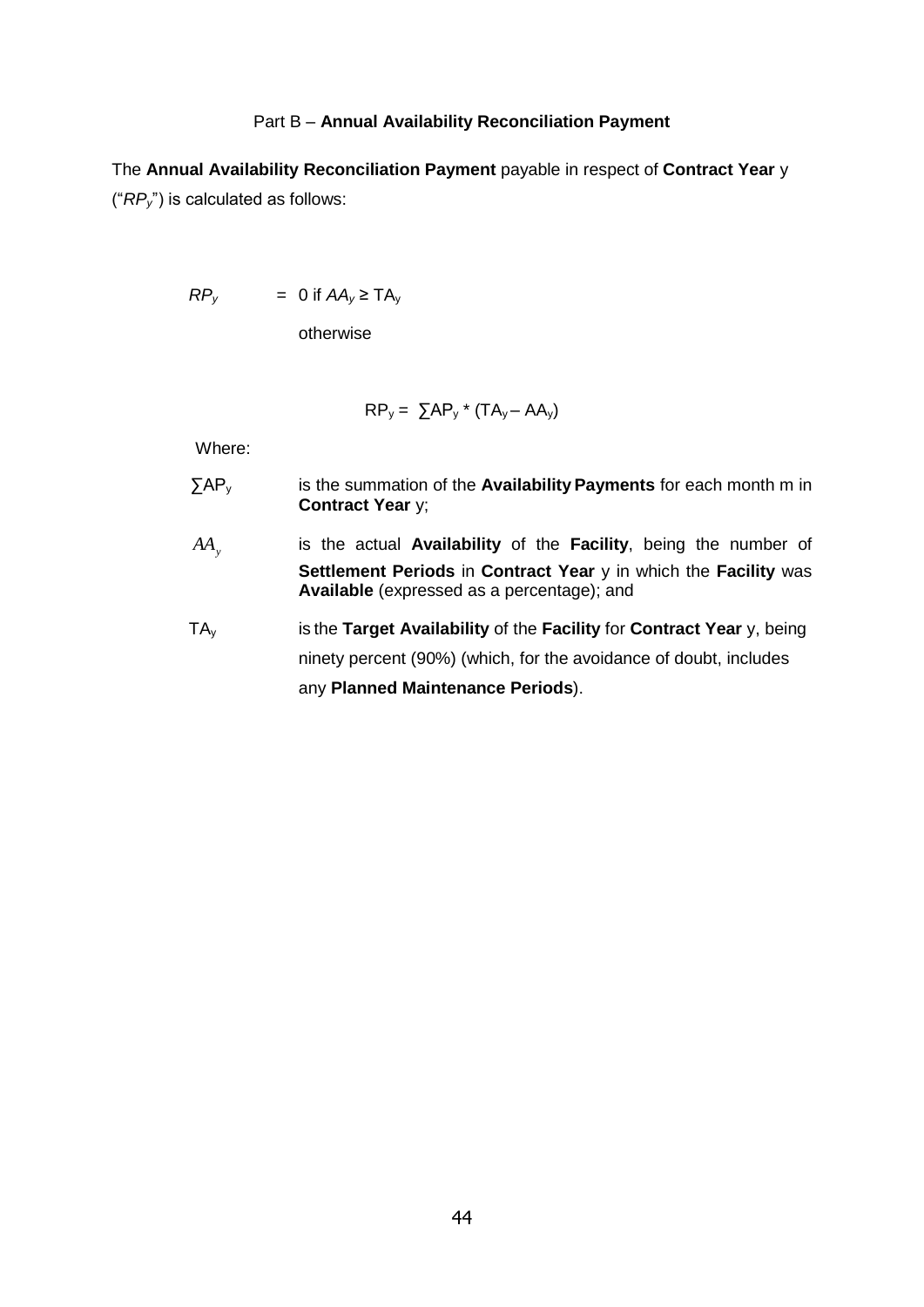# **SCHEDULE 3**

# **Facility and Contracted Parameters**

**Part A**

**[Facility Unit ID: [ ]]**

**[Aggregated Facility: ]**

| <b>Aggregated Facility Unit ID</b><br>(including BM Unit ID) | <b>Allocated Sub-Facilities</b> |
|--------------------------------------------------------------|---------------------------------|
|                                                              |                                 |
|                                                              |                                 |
|                                                              |                                 |

| <b>Contracted Parameter</b>                          | <b>Contracted Value</b>     |
|------------------------------------------------------|-----------------------------|
| <b>Notice Period</b>                                 | maximum thirty (30) minutes |
| <b>Contracted Absorption Capacity (Leading MVAr)</b> |                             |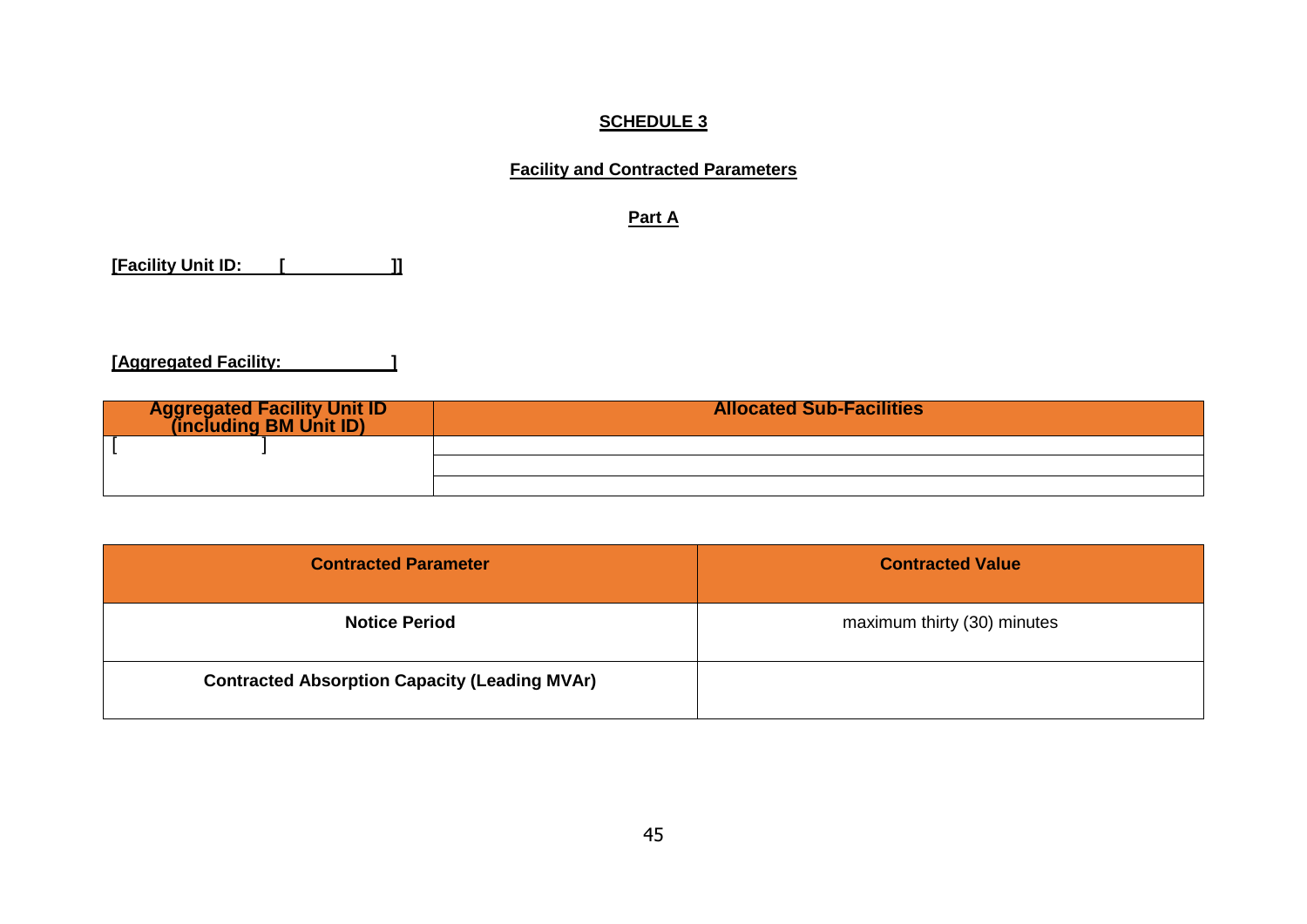# **Part B**

[Details of **Sub-Facilities**]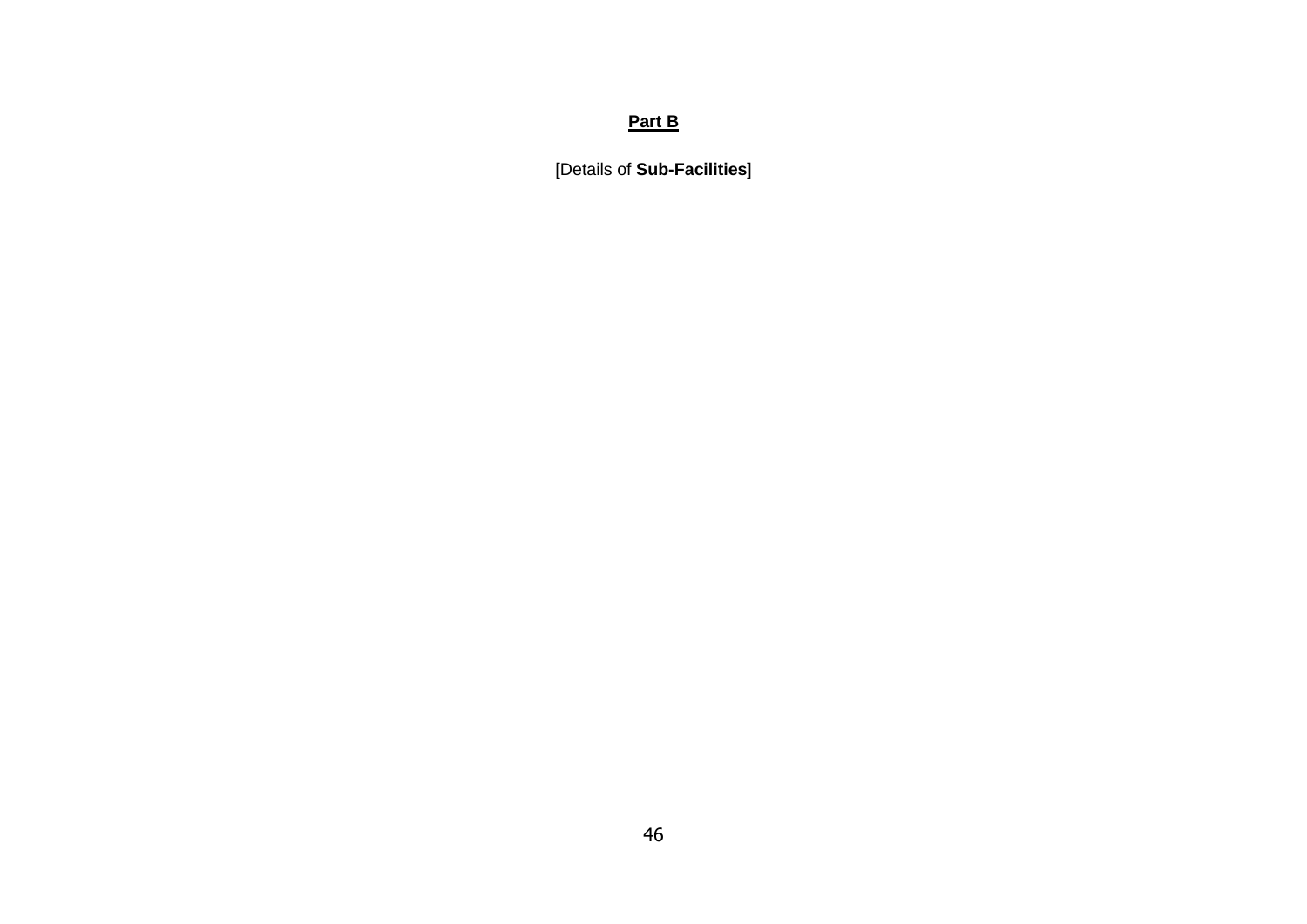# **SCHEDULE 4**

# **Indicative Post-Tender Milestones**

# **Part A – Phase 1 Post Tender Milestones**

|    | <b>Milestone</b>                                 | <b>Evidence Required</b>                        |
|----|--------------------------------------------------|-------------------------------------------------|
|    |                                                  |                                                 |
| 1. | The grant by the relevant local planning         | Copy of all relevant consents or (at the        |
|    | authority (on terms and conditions               | <b>Company's sole discretion) a declaration</b> |
|    | reasonably acceptable to the <b>Company</b> ) of | by the <b>Provider</b> that it has obtained the |
|    | permission for the proposed erection,            | necessary planning permission) that may         |
|    | construction operation and/or site               | be required to enable the <b>Provider</b> to    |
|    | clearance required (including all and any        | deliver its project for the purposes of         |
|    | ancillary erections, structures and              | providing the Static Reactive Power             |
|    | equipment, plant and apparatus) and use          | <b>Service</b> in accordance with the terms of  |
|    | of the <b>Facility</b> for the provision of the  | the Agreement.                                  |
|    | <b>Static Reactive Power Service in</b>          |                                                 |
|    | accordance with the terms of the                 |                                                 |
|    | Agreement.                                       |                                                 |
|    |                                                  |                                                 |
|    |                                                  |                                                 |
| 2. | The Provider has either a leasehold or           | Evidence to the Company's reasonable            |
|    | freehold interest in land upon which the         | satisfaction which may (at the Company's        |
|    |                                                  |                                                 |
|    | <b>Facility</b> is (or is to be) situated        | sole discretion) be by way of a declaration     |
|    |                                                  | by the <b>Provider</b> that it has met these    |
|    |                                                  | obligations.                                    |
|    |                                                  |                                                 |
|    |                                                  |                                                 |
| 3. | The Provider has in place (as can                | Evidence to the Company's reasonable            |
|    | reasonably be expected to be in place by         | satisfaction which may (at the Company's        |
|    | the Phase 1 PTM Date), without limitation,       | sole discretion) be by way of a certificate     |
|    | those consents, permissions, approvals,          | from an independent consultant (based in        |
|    | licences, exemptions and other permits (in       | the United Kingdom and who has sufficient       |
|    | legally effectual form) as may be                | experience and expertise in assessing the       |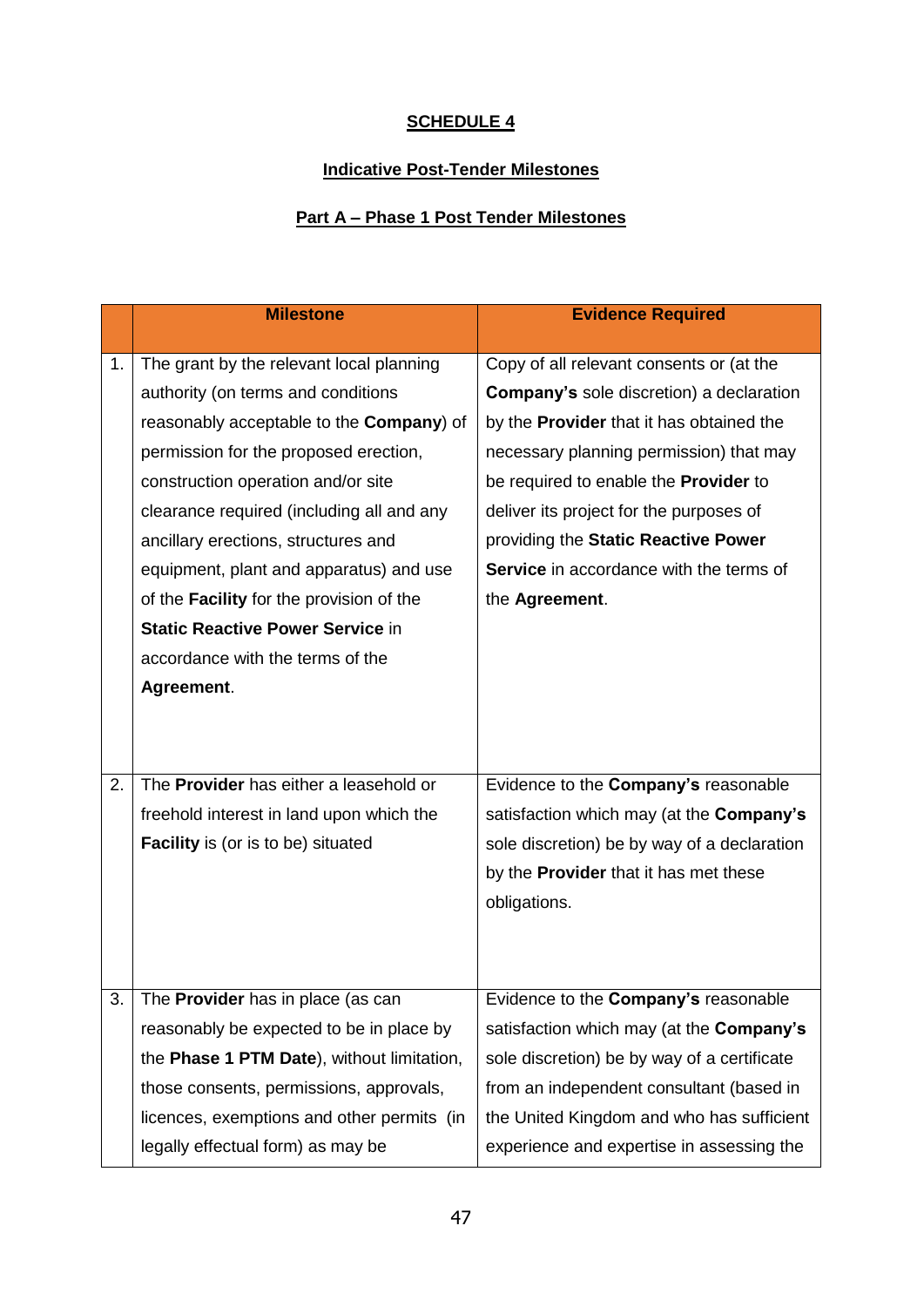|    | necessary to commence, carry out,                  | consenting requirements for the                       |
|----|----------------------------------------------------|-------------------------------------------------------|
|    | maintain and ensure the provision of the           | construction and operation of facilities              |
|    | <b>Static Reactive Power Service in</b>            | similar to the Provider's system) that the            |
|    | accordance with the terms of the                   | Provider has, or can reasonably be                    |
|    | Agreement.                                         | expected to have, the necessary consents,             |
|    |                                                    | permissions, approvals, licences,                     |
|    |                                                    | exemptions and other permits in place to              |
|    |                                                    | enable the Provider to the Static                     |
|    |                                                    | Reactive Power Service in accordance                  |
|    |                                                    | with the terms of the <b>Agreement</b> by no          |
|    |                                                    | later than the Scheduled Commercial                   |
|    |                                                    | <b>Operations Date.</b>                               |
|    |                                                    |                                                       |
| 4. | Entry by the <b>Provider</b> into a binding        | Unless evidence was fully provided at the             |
|    | agreement (on terms acceptable to the              | Tender stage, evidence to the Company's               |
|    | <b>Company</b> ) for the connection of the         | reasonable satisfaction or (at the                    |
|    | <b>Facility</b> to the public electricity supplier | <b>Company's sole discretion) a declaration</b>       |
|    | distribution system or to the National             | by the <b>Provider</b> that it has entered into a     |
|    | Electricity Transmission System to receive         | suitable grid connection agreement that               |
|    | a supply or electricity from and export            | will enable the <b>Provider</b> to deliver the        |
|    | electricity into the distribution system or the    | <b>Static Reactive Power Service in</b>               |
|    | National Electricity Transmission System.          | accordance with the terms of the                      |
|    |                                                    | Agreement.                                            |
|    |                                                    |                                                       |
| 5. | The Provider has put in place the                  | Evidence to the Company's reasonable                  |
|    | necessary orders for all necessary plant,          | satisfaction.                                         |
|    | equipment, apparatus, machinery and                |                                                       |
|    | other materials with long procurement              |                                                       |
|    | and/or delivery periods.                           |                                                       |
|    |                                                    |                                                       |
|    |                                                    |                                                       |
| 6. | Entry by the <b>Provider</b> into a binding        | Unless a contract was entered into at the             |
|    | engineering procurement and construction           | <b>Tender</b> stage, evidence to the <b>Company's</b> |
|    | contract and/or a supply agreement with an         | reasonable satisfaction which may be by               |
|    | original equipment manufacturer (as                | way of a certificate from an independent              |
|    |                                                    |                                                       |
|    | applicable) for the provision of relevant          | consultant who has sufficient experience              |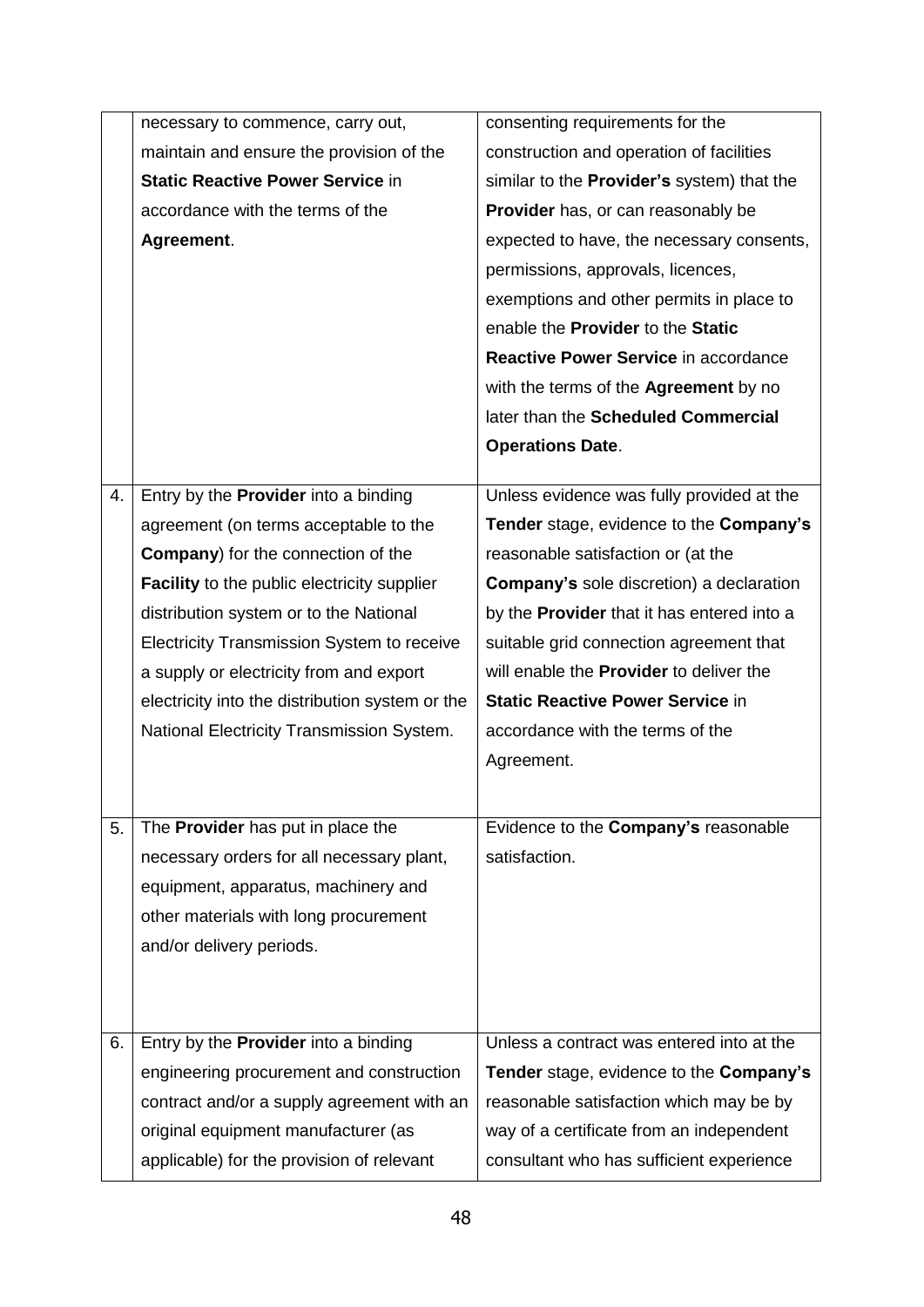| equipment and services in developing the     | and expertise in assessing the necessary                |
|----------------------------------------------|---------------------------------------------------------|
| <b>Facility</b> (including all ancillary and | requirements for the construction and                   |
| associated works in relation thereto) on     | operation of facilities similar to the                  |
| terms and conditions reasonably              | <b>Provider's</b> system in the United Kingdom          |
| acceptable to the <b>Company</b> .           | that, given the terms of such agreements,               |
|                                              | there is a reasonable prospect of the                   |
|                                              | <b>Provider</b> being able to provide the <b>Static</b> |
|                                              | <b>Reactive Power Service by no later than</b>          |
|                                              | the Scheduled Commercial Operations                     |
|                                              | Date.                                                   |
|                                              |                                                         |
|                                              |                                                         |
|                                              |                                                         |

# **Part B – Phase 2 Post Tender Milestones**

| 1. | The <b>Provider</b> is close to completing     | Evidence (to the Company's reasonable             |
|----|------------------------------------------------|---------------------------------------------------|
|    | development and construction of the            | satisfaction) and/or (at the <b>Company's</b>     |
|    | Facility.                                      | sole discretion) a declaration by the             |
|    |                                                | <b>Provider</b> that it is on schedule to start   |
|    |                                                | providing the Static Reactive Power               |
|    |                                                | Service by the Scheduled Commercial               |
|    |                                                | <b>Operators Date</b> (or if not, by when).       |
|    |                                                |                                                   |
|    |                                                |                                                   |
| 2. | The Provider that is has in place, without     | Evidence to the Company's reasonable              |
|    | limitation, all remaining consents,            | satisfaction which may (at the <b>Company's</b>   |
|    | permissions, approvals, licences,              | sole discretion) be by way of a certificate       |
|    | exemptions and other permits (in legally       | from an independent consultant (based in          |
|    | effectual form as may be necessary to          | the United Kingdom and who has sufficient         |
|    | complete, maintain and ensure the              | experience and expertise in assessing the         |
|    | provision of the Static Reactive Power         | consenting requirements for the                   |
|    | <b>Service</b> in accordance with the terms of | construction and operation of facilities          |
|    | the Agreement.                                 | similar to the <b>Provider's</b> system) that the |
|    |                                                | <b>Provider</b> has, all the necessary consents,  |
|    |                                                |                                                   |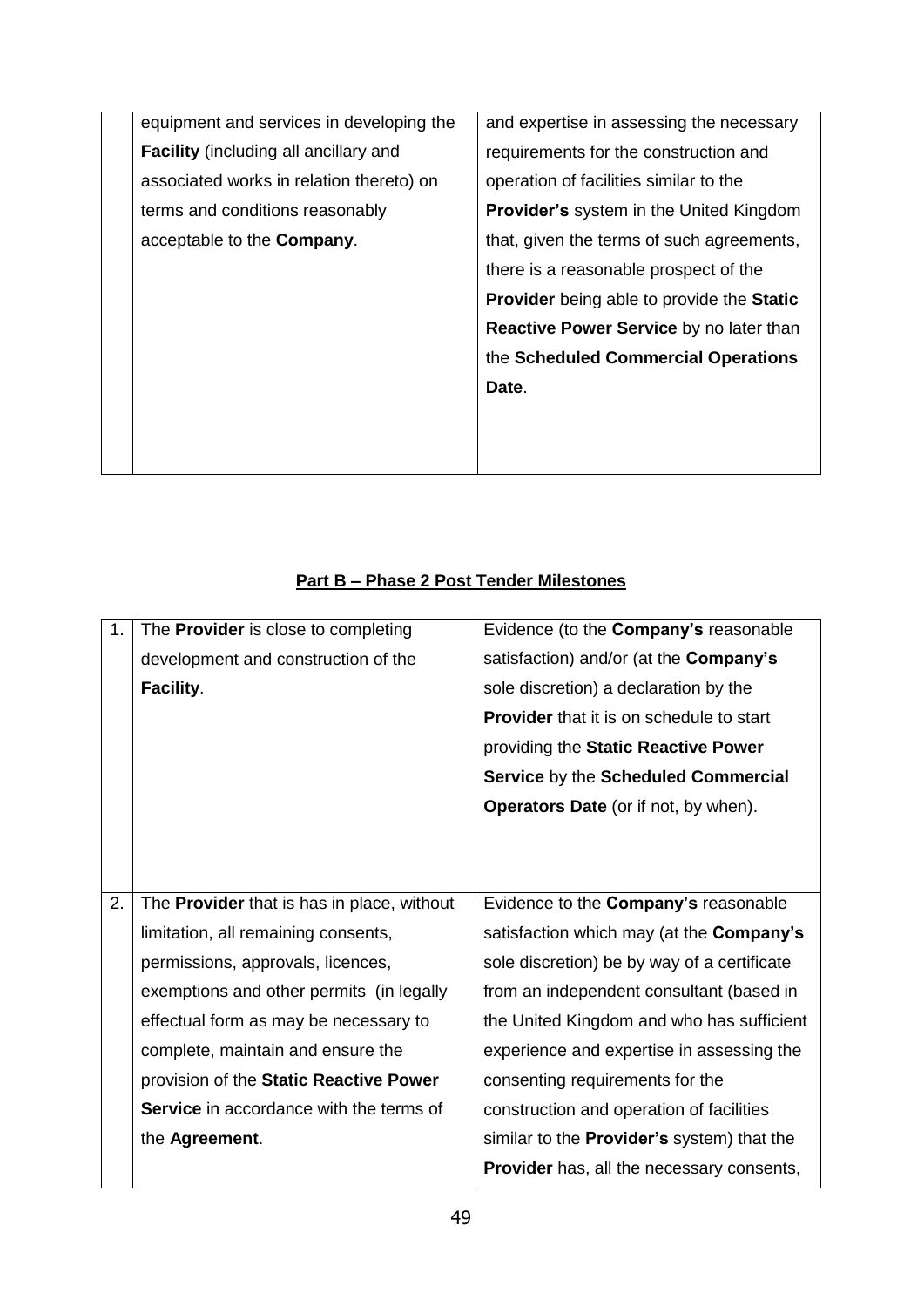|  | permissions, approvals, licences,         |
|--|-------------------------------------------|
|  | exemptions and other permits in place to  |
|  | enable the Provider to provide the Static |
|  | Reactive Power Service in accordance      |
|  | with the terms of the Agreement by no     |
|  | later than the Scheduled Commercial       |
|  | <b>Operations Date.</b>                   |
|  |                                           |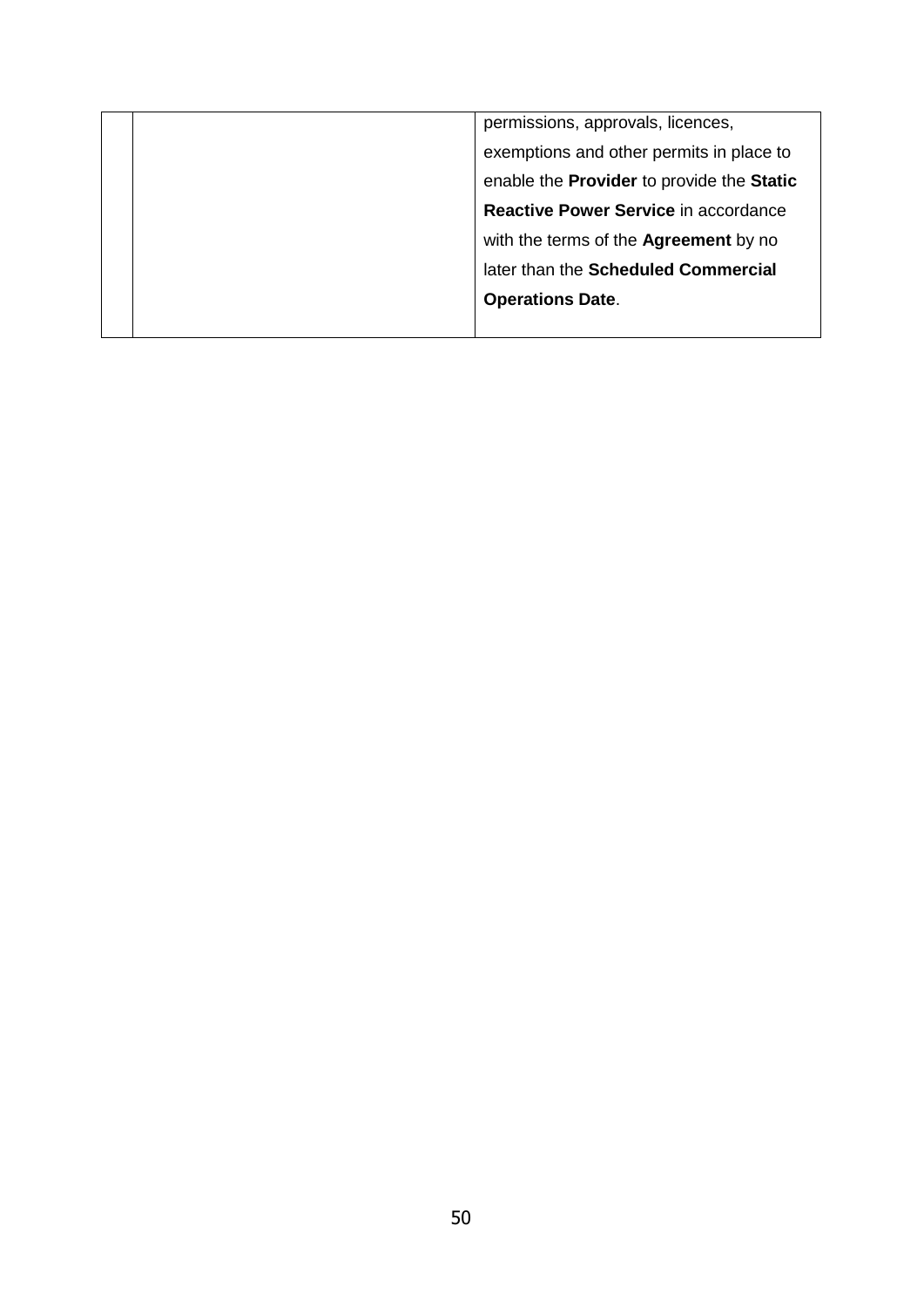# **SCHEDULE 5**

**Testing<sup>9</sup>**

 $\overline{a}$ 

<sup>9</sup> Testing requirements for Initial Proving Test and Proving Test will be notified by the **Company** during the **Tender** process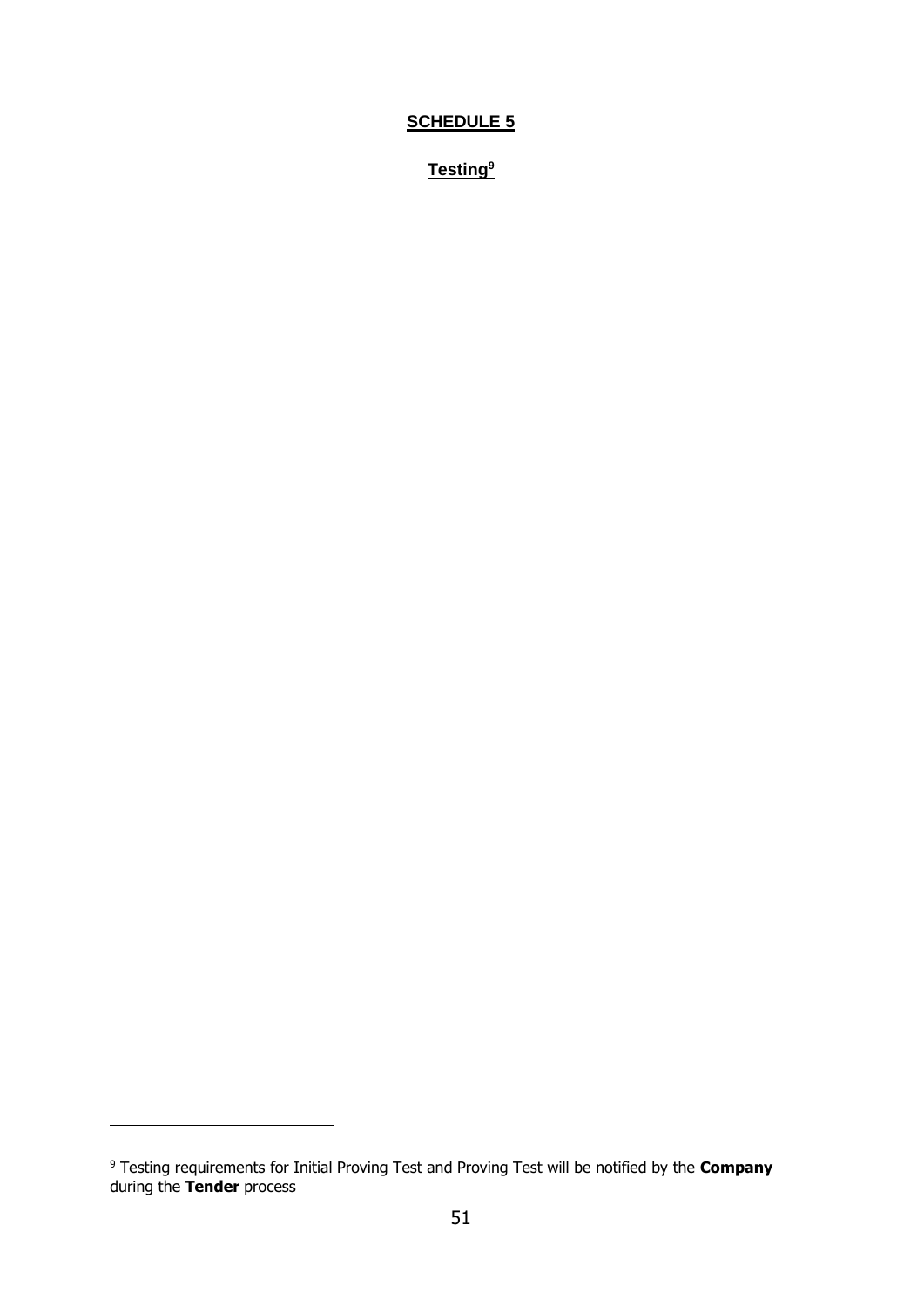## **SCHEDULE 6**

#### **Forms**

### **FORM A**

#### **STATIC REACTIVE POWER SERVICE FAX FORM FOR DECLARATION OF UNAVAILABILITY**

| <b>Facility:</b>            | Tel:                |
|-----------------------------|---------------------|
| <b>Contract Number:</b>     | <b>Standby Tel:</b> |
| <b>Company Name:</b>        | <b>Fax:</b>         |
| <b>Contracted</b>           | <b>Standby Fax:</b> |
| <b>Absorption Capacity:</b> |                     |

| Tel:                |
|---------------------|
| <b>Standby Tel:</b> |
| Fax:                |
| <b>Standby Fax:</b> |
|                     |

**We hereby notify you of the unavailability of the Static Reactive Power Service from the above Facility**

### **UNAVAILABILITY OF STATIC REACTIVE POWER SERVICE**

| <b>Reason for Unavailability:</b>                        |                                                                         |
|----------------------------------------------------------|-------------------------------------------------------------------------|
|                                                          |                                                                         |
|                                                          |                                                                         |
|                                                          |                                                                         |
|                                                          |                                                                         |
|                                                          |                                                                         |
|                                                          |                                                                         |
|                                                          |                                                                         |
|                                                          |                                                                         |
|                                                          | Acknowledged by National Grid Electricity System Operator (Print name): |
|                                                          |                                                                         |
| <b>National Grid Electricity System Operator Control</b> |                                                                         |
| Fax numher: 0870 602 4808                                | Standhv Fay: 0870 602 4805                                              |

**Fax number: 0870 602 4808 Standby Fax: 0870 602 4805**

**Telephone: 0844 892 0385 Standby Phone: 0844 892 0370**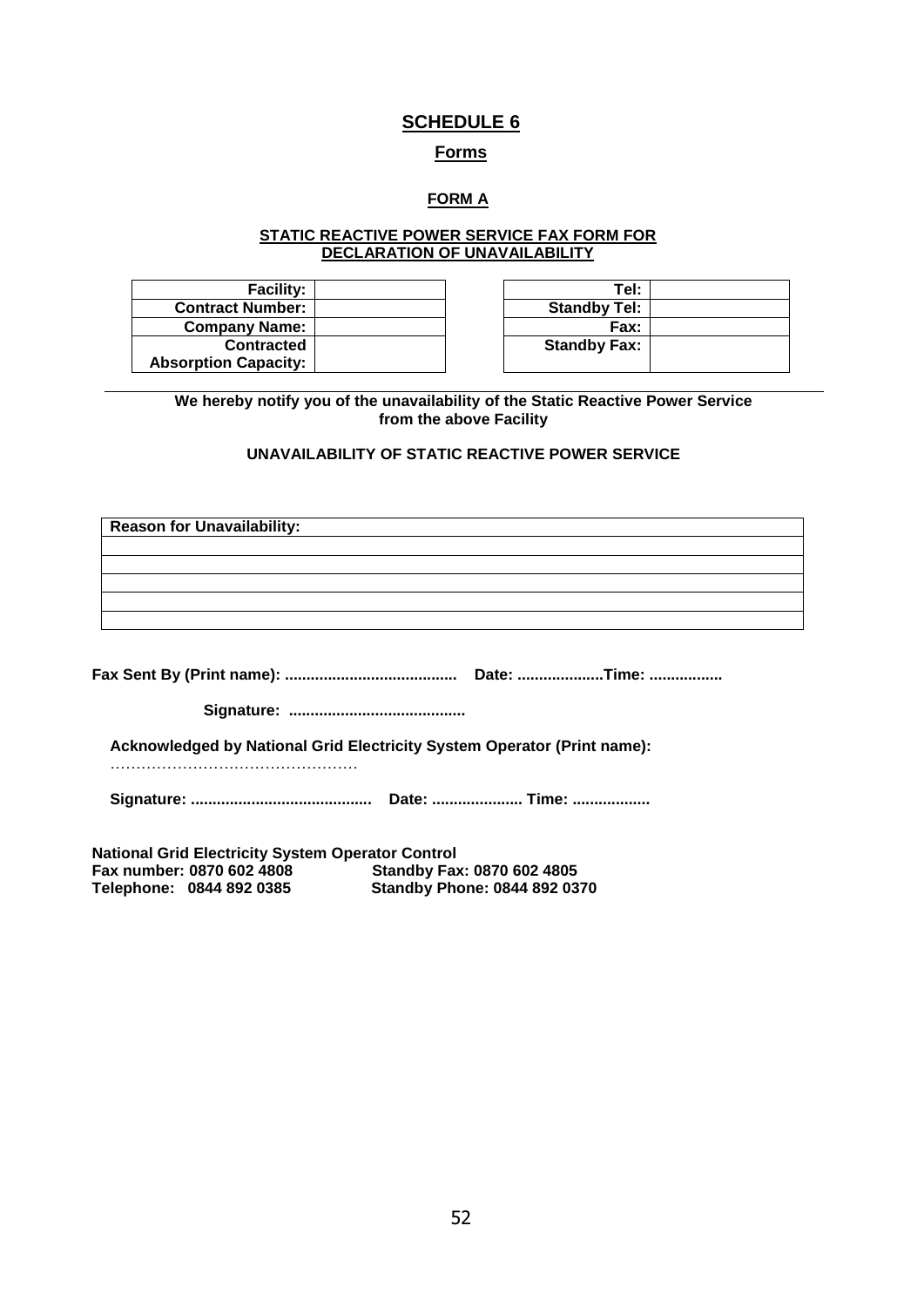# **FORM B**

#### **STATIC REACTIVE POWER SERVICE FAX FORM FOR REDECLARATION OF AVAILABILITY**

| <b>Facility:</b>            | Tel:                |
|-----------------------------|---------------------|
| <b>Contract Number:</b>     | <b>Standby Tel:</b> |
| <b>Company Name:</b>        | <b>Fax:</b>         |
| <b>Contracted</b>           | <b>Standby Fax:</b> |
| <b>Absorption Capacity:</b> |                     |

| Tel:                |  |
|---------------------|--|
| <b>Standby Tel:</b> |  |
| Fax:                |  |
| <b>Standby Fax:</b> |  |
|                     |  |

**We hereby notify you of the availability of the Static Reactive Power Service from the above Facility**

#### **RESTORATION OF AVAILABILITY OF STATIC REACTIVE POWER SERVICE**

| <b>Reason for Restoration of Availability:</b>                   |                                     |
|------------------------------------------------------------------|-------------------------------------|
|                                                                  |                                     |
|                                                                  |                                     |
|                                                                  |                                     |
|                                                                  |                                     |
|                                                                  |                                     |
|                                                                  |                                     |
|                                                                  |                                     |
|                                                                  |                                     |
| <b>Acknowledged by National Grid Electricity System Operator</b> |                                     |
|                                                                  |                                     |
|                                                                  |                                     |
| <b>National Grid Electricity System Control</b>                  |                                     |
| <b>National Grid Control</b>                                     |                                     |
| Fax number: 0870 602 4808                                        | <b>Standby Fax: 0870 602 4805</b>   |
| Telephone: 0844 892 0385                                         | <b>Standby Phone: 0844 892 0370</b> |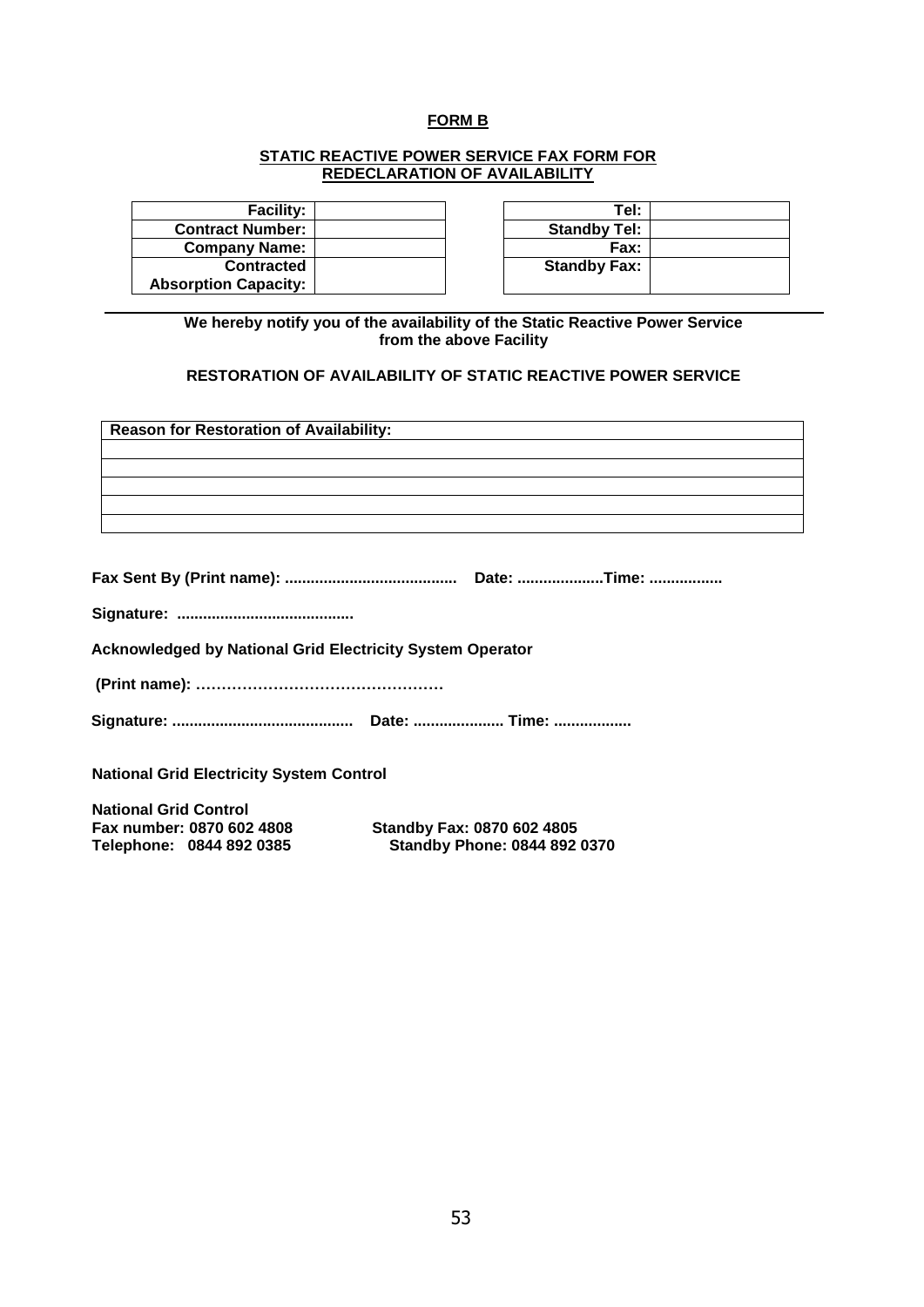#### **SCHEDULE 7**

#### **PROVISIONS RELATING TO AN AGGREGATED FACILITY**

#### *Introduction of new Sub-Facilities*

- 1.1 For the purposes of Clause [3.5](#page-7-0) (*Aggregated Facility*) and this Schedule 7, **"Sub-Facility"** shall mean a facility under the control or operation of the **Provider** approved in writing by the **Company** in accordance with the following provisions:-
	- (a) details of each **Sub-Facility** proposed by the **Provider** shall be included in the form set out in Form A in Schedule 8 (a "**Sub-Facility Proposal"**) and notified to the **Company** by e-mail;
	- (b) each **Sub-Facility Proposal** shall be signed by the **Provider** and countersigned by or on behalf of the owner or operator of the proposed **Sub-Facility** (as the case may be);
	- (c) such proposed **Sub-Facility** shall then be subject to a verification process whereby the **Company** shall (inter alia) check the site details and ensure that no other **Ancillary Services** are being procured from the proposed **Sub-Facility** which may conflict with the provision of the **Static Reactive Power Service**;
	- (d) such proposed **Sub-Facility** is subject to a **Distribution Connection Agreement**;
	- (e) if the verification is completed to the **Company's** satisfaction (such verification subject always to the **Company's** rights under paragraph 1.2 below), the applicable **Sub-Facility Proposal** shall be countersigned by or on behalf of the **Company** and returned to the **Provider** by fax or e-mail; and
	- (f) such **Sub-Facility** shall then be approved for the purposes of this Schedule 7 from the date such **Sub-Facility Proposal** is returned by the **Company** to the **Provider** duly countersigned.
- <span id="page-54-0"></span>1.2 The **Provider** shall procure full audit and inspection rights (upon not less than 5 **Business Days** prior notice in writing from the **Company** to the **Provider**) to each **Sub-Facility** for the benefit of the **Company** and its agents and contractors, whether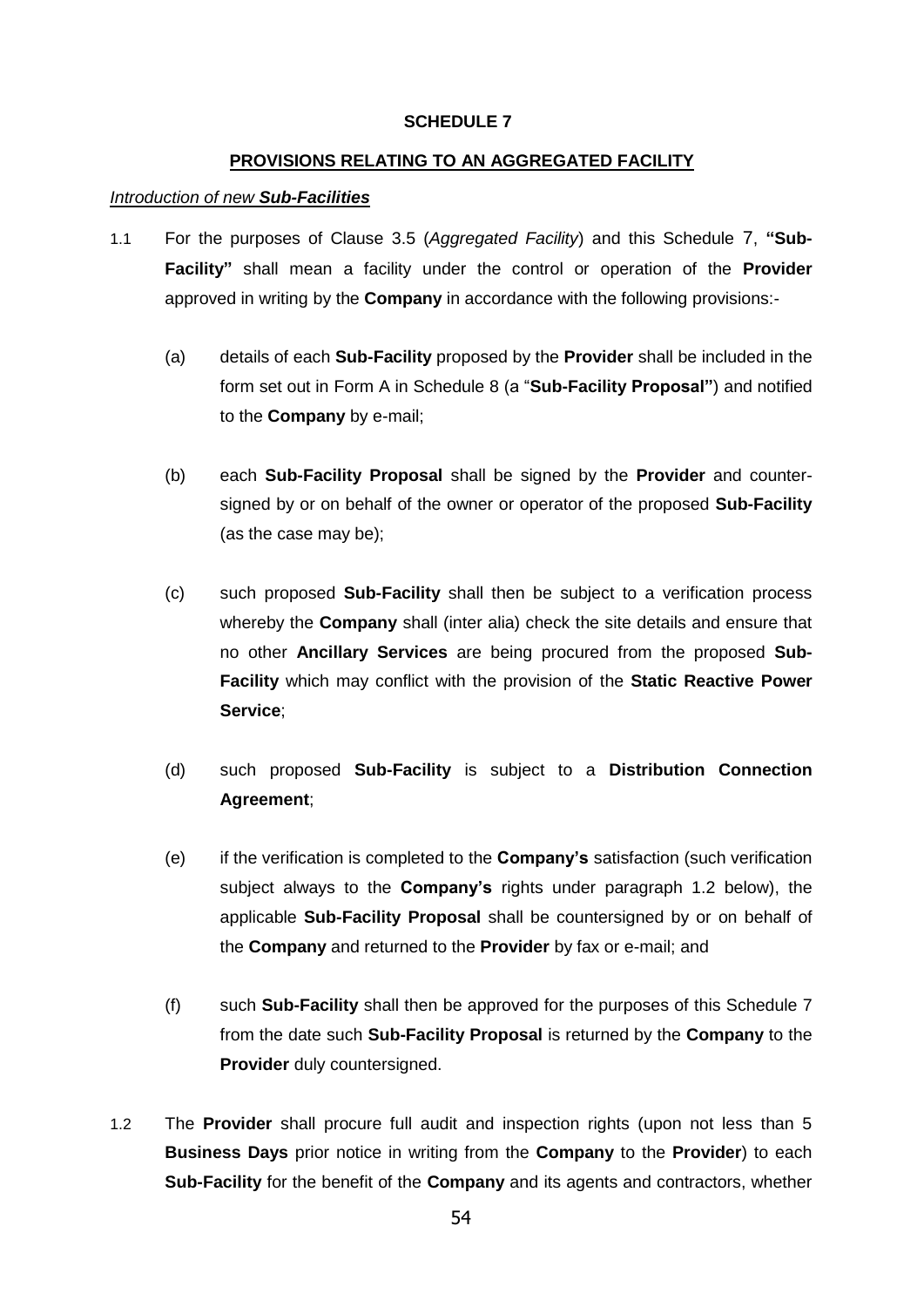or not the **Sub-Facility** is at the relevant time **Allocated**, and shall also retain full metering data for all relevant **Sub-Facilities** and make the same available for inspection by the **Company** at any time.

1.3 Unless otherwise notified in writing by the **Company**, no **Sub-Facility** may be proposed by the **Provider** unless representing not less than (five) 5 MVar of **Reactive Power** capability.

#### *Allocation and re-allocation of Sub-Facilities*

- 1.4 The **Provider** may:
	- (a) allocate to an **Aggregated Facility** one or more **Sub-Facilities** which are at that time **UnAllocated**; and
	- (b) re-allocate to that **Aggregated Facility** one or more **Sub-Facilities** which are at that time already **Allocated** to another aggregated facility (being a facility awarded a contract pursuant to the **Tender** with terms in the same form as this **Agreement)**,

in each case in accordance with the procedure set out in this Schedule 7, provided that in the case of allocation and re-allocation of one or more **Sub-Facilities** to an **Aggregated Facility** and where that **Aggregated Facility** is a **BM Unit**, such allocation and re-allocation is only permitted where the **Sub-Facilities** comprising or which are to comprise the **Aggregated Facility** are within the same **GSP Group**.

- 1.5 Any such allocation or re-allocation of **Sub-Facilities** to an **Aggregated Facility** shall be made by fax or e-mail by the **Provider** to the **Company** in the form set out in Form B in Schedule 8 (an **"Allocation Notification"**) in accordance with paragraph 1.6.
	- 1.6 An **Allocation Notification** shall only be valid if:-
		- (a) received by the **Company** no later than ten (10) **Business Days** prior to the time from which the allocation or re-allocation is expressed to take effect;
		- (b) the **Company** is satisfied that appropriate communications and metering equipment have been installed at the applicable **Sub-Facility** be **Allocated** to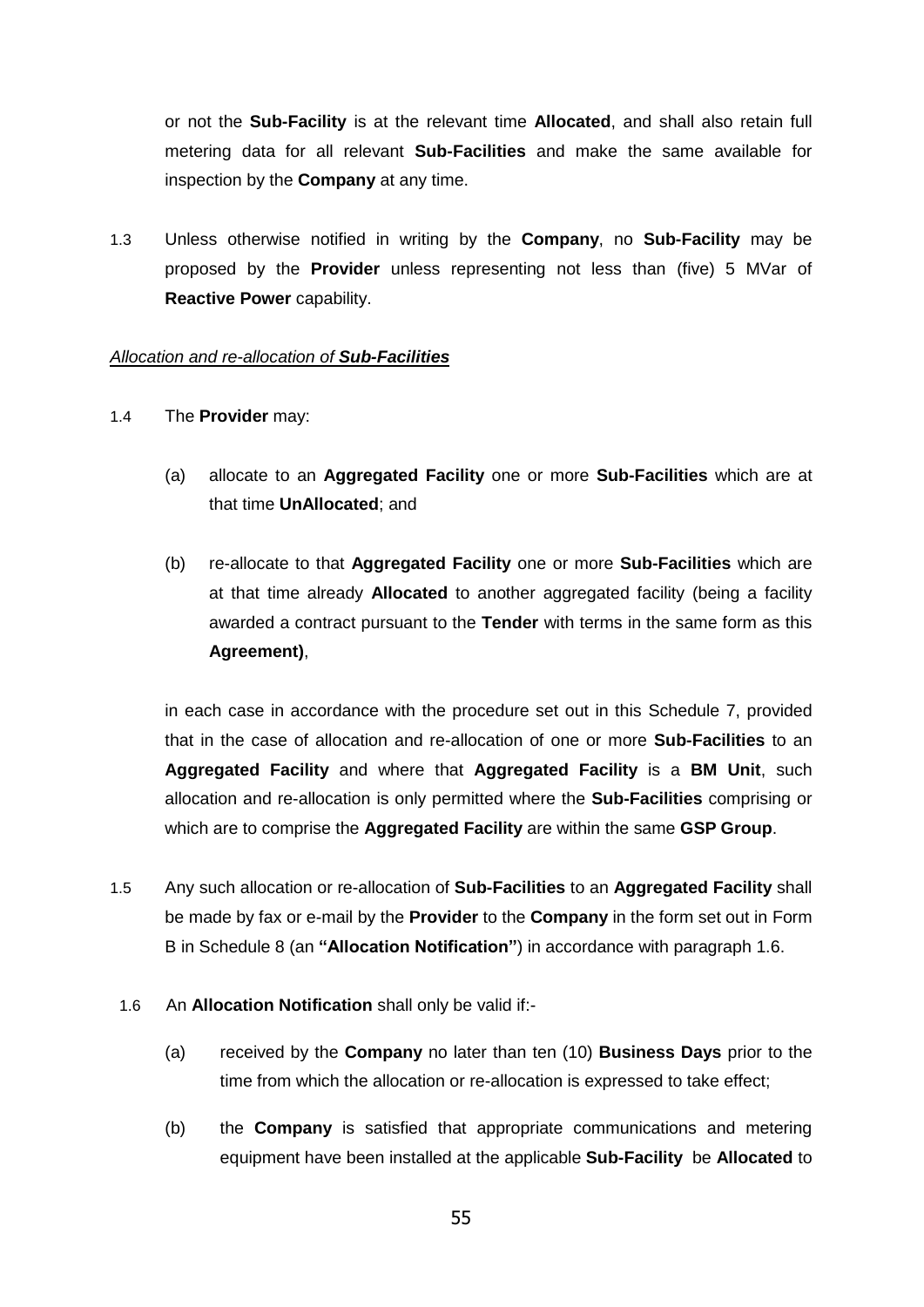the **Aggregated Facility** in order to enable the instruction and monitoring of the delivery of the **Static Reactive Power Service** from the **Aggregated Facility**;

- (c) the **Company** is satisfied that any change in the geographical location of the **Sub-Facilities** comprised within the **Aggregated Facility** does not prejudice in the **Company's** sole discretion the provision of **Static Reactive Power Service**;
- (d) the **Company** is satisfied (subject to the **Provider** submitting evidence as the **Company** may reasonably require) that: (i) the **Provider** has duly consulted with the **Local DNO** as to the impact to the **Local Distribution System**, the **Local DNO** can attest to the effectiveness of the allocation or re-allocation of such **Sub-Facility** to absorb **Reactive Power** from the **NETS** (as more particularly described in the **ITT**), and that the **Local DNO** has no objections to such proposal; and (ii) such **Sub-Facilities** continue to be bound by the terms of a **Distribution Connection Agreement**;
- (e) the **Company** is satisfied as to the effectiveness of the allocation of such **Sub-Facility** to absorb **Reactive Power** from the **NETS** (as more particularly described in the **ITT**), and the **Company** may (at its discretion) require an **Initial Proving Test** to be carried out;
- (f) where re-allocating one or more **Sub-Facilities** to another aggregated facility (being a facility awarded a contract pursuant to the **Tender** with terms in the same form as this **Agreement**):
- (i) the capability of that the **Aggregated Facility** and also such other aggregated facility remains, in each case, at the same level as the **Contracted Absorption Capacity**; and
- (ii) any consequential changes to the **Contracted Parameters** for that other **Aggregated Facility** are first notified to the **Company** by email and the **Company** shall have confirmed in writing its agreement thereto.
- 1.7 With respect to each valid **Allocation Notification**, the **Company** shall confirm the same by countersigning the **Allocation Notification** and returning it to the **Provider** by facsimile or e-mail no later than five (5) days prior to the time from which the allocation or re-allocation is expressed to take effect.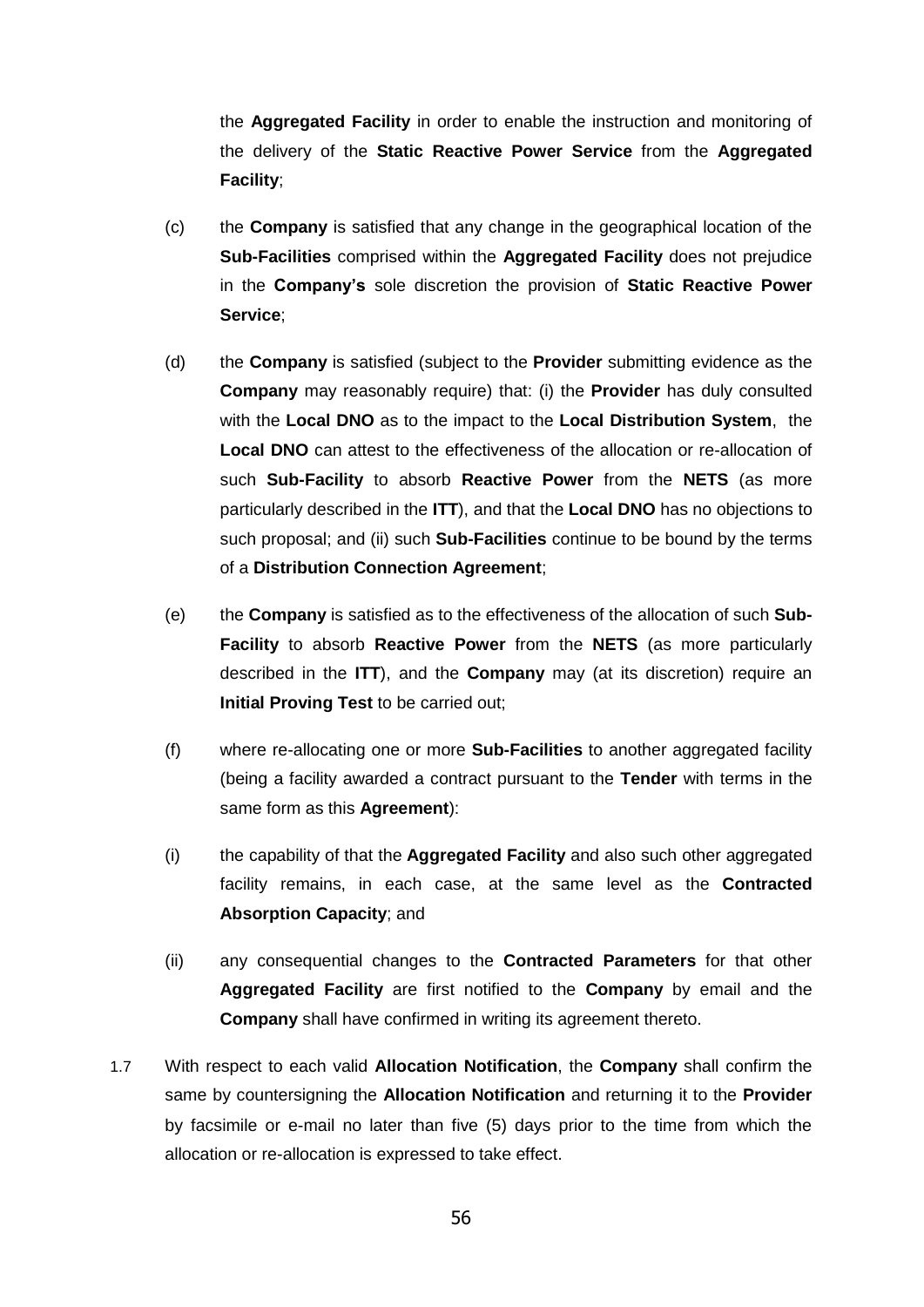- 1.8 The **Provider** may not make in excess of one (1) **Allocation Notification** in any calendar month.
- 1.9 If, in accordance with paragraph 1.6, an **Allocation Notification** is invalid then it shall be treated as if it was never submitted.

### *Removal of UnAllocated Sub-Facilities*

- 1.10 The **Parties** may agree in writing from time to time that an **UnAllocated Sub-Facility** shall be removed from this **Agreement** and cease to be effective for the purposes of Clause [3.5](#page-7-0) and this Schedule 7. Any such notice shall be made in the form specified in Form C of Schedule 8 and submitted by the **Provider** to the **Company** by email or facsimile.
- 1.11 Such proposed removal shall then be subject to approval by the **Company** (at its sole discretion) within five (5) days of receiving the notice referred to in paragraph 1.10 above, and duly counter-signed by or on behalf of the **Company** and returned to the **Provider** by email or facsimile.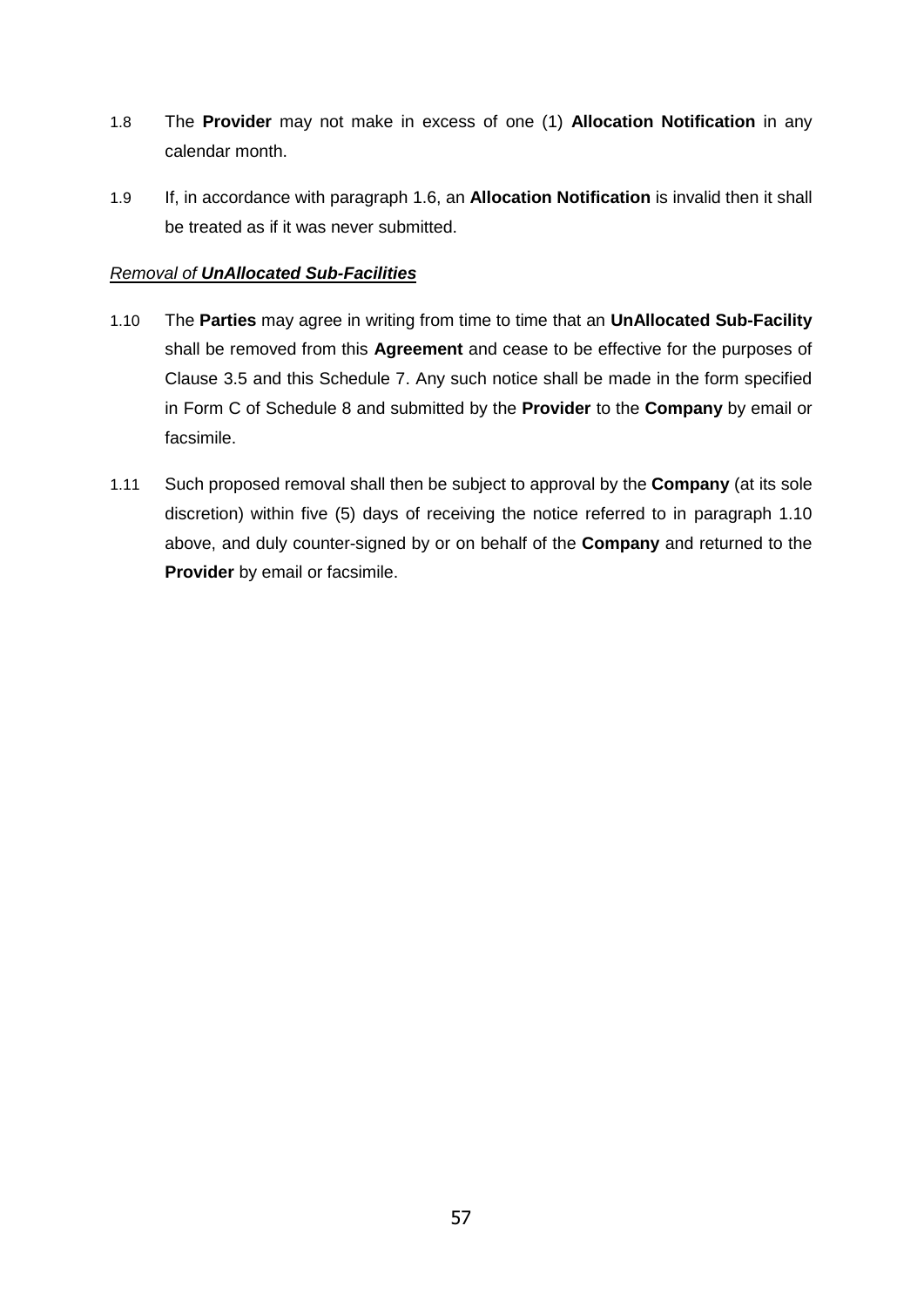### **SCHEDULE 8**

# **Forms – Aggregated Facility**

# **Form A – Form of Notification Request for New Sub-Facility**

| From: |                                                                                                      | Fax:  |              |
|-------|------------------------------------------------------------------------------------------------------|-------|--------------|
| To:   | <b>National Grid Electricity System</b><br><b>Operator, Balancing and Revenue</b><br><b>Services</b> | Fax:  | 01926 656612 |
| Date: |                                                                                                      | Time: |              |

In accordance with Schedule 7 of the **Static Reactive Power Service**, this is a proposal to introduce the following new **Sub-Facility**:-

# **OPERATIONAL DETAILS FOR SUB-FACILITY**

| <b>SUB-FACILITY DETAILS</b>                                                                                       |         |
|-------------------------------------------------------------------------------------------------------------------|---------|
| Site Name                                                                                                         |         |
| Asset Owner Address and Contact<br><b>Details</b>                                                                 |         |
|                                                                                                                   | Name: [ |
| Asset Owner consenting to this request                                                                            |         |
|                                                                                                                   | [Title] |
| Site Address & Co-ordinates                                                                                       |         |
| Technical / Site Contact (contact name<br>and telephone number of both duty and<br>standby personnel)             |         |
| Delivery Method                                                                                                   |         |
| [MVar]                                                                                                            |         |
| Assets providing Static Reactive Power<br>Service (if multiple assets, list<br>individual capacity of each asset) |         |

| <b>METERING DETAILS</b> |  |  |
|-------------------------|--|--|
| MPAN/MSID               |  |  |
| Make                    |  |  |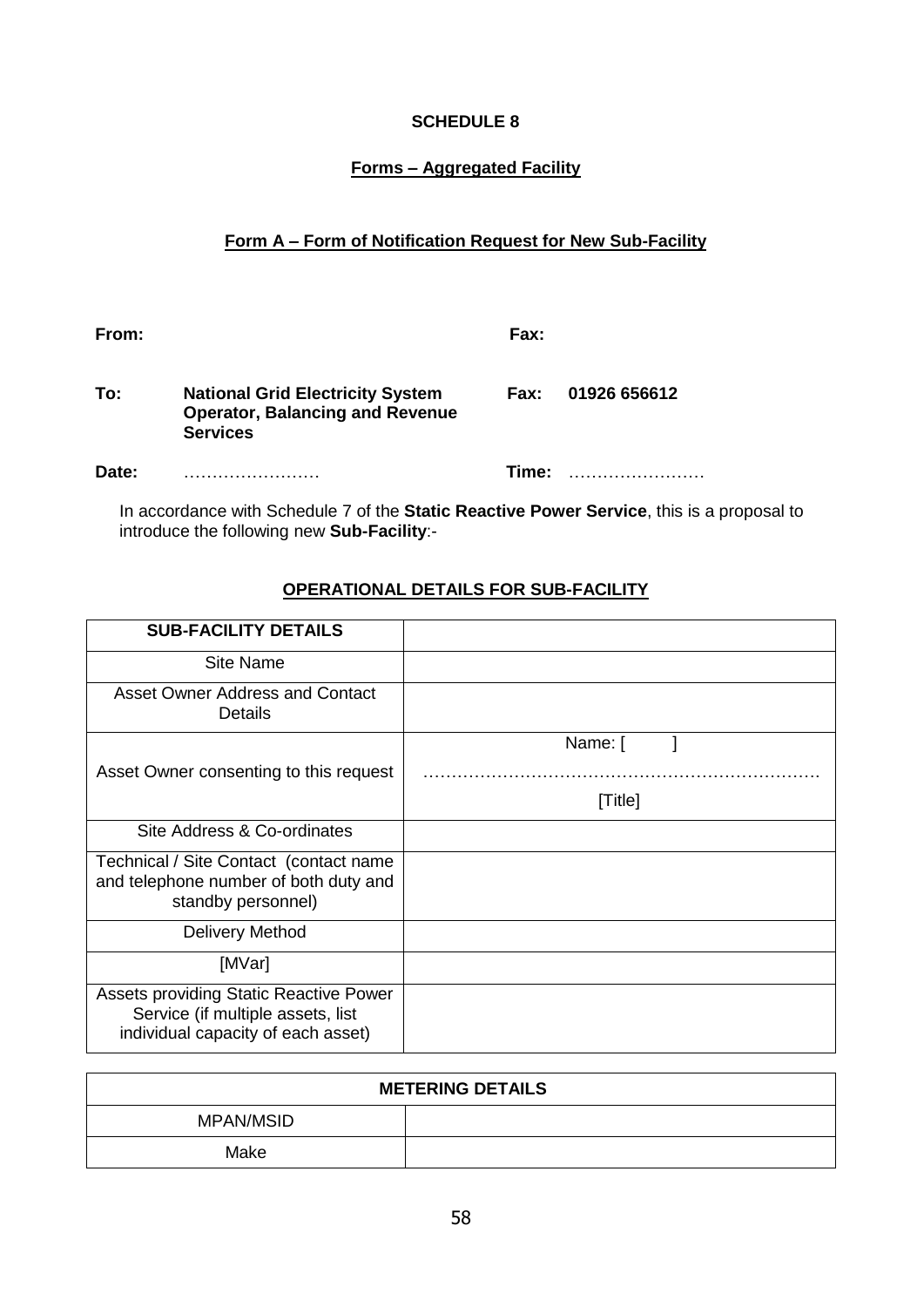| Model                       |  |
|-----------------------------|--|
| <b>Serial Number</b>        |  |
| Accuracy Class of the Meter |  |

#### 1. CONFIRMATION BY **PROVIDER**:

…………………………………………………………………………………………………

Signed by:

………………………….(signature) Name:

……………………………………………

For and on behalf of [ ]

### 2. CONFIRMATION BY OWNER/OPERATOR:

We, the undersigned, hereby acknowledge and undertake to National Grid Electricity System Operator Limited as follows:

we are the owner and/or operator of the **Sub-Facility** described above, and the information set out above is true and accurate;

we have agreed terms with the **Provider** referred to above in order to deliver **Static Reactive Power Service** from the **Sub-Facility** described above on an **Aggregated** basis through the **Provider**;

we hereby confirm that the **Sub-Facility** does not provide any other **Ancillary Service**;

we hereby grant to National Grid Electricity System Operator Limited and its agents and contractors audit and inspection rights to the **Sub-Facility** (upon not less than 5 **Business Days** notice) for the purposes of the provision of **Static Reactive Power Service**;

we hereby agree that we shall hold confidential and not disclose to any person, upon the terms of Clause 9 of the **Static Reactive Power Service Agreement**, all and any information disclosed to us by the **Provide**r and relating to the **Static Reactive Power Service Agreement**.

Signed by:

………………………….(signature) Name:

…………………………………………

For and on behalf of [  $\qquad \qquad$  ]

………………………………………………………………………………………… (**Owner/Operator** )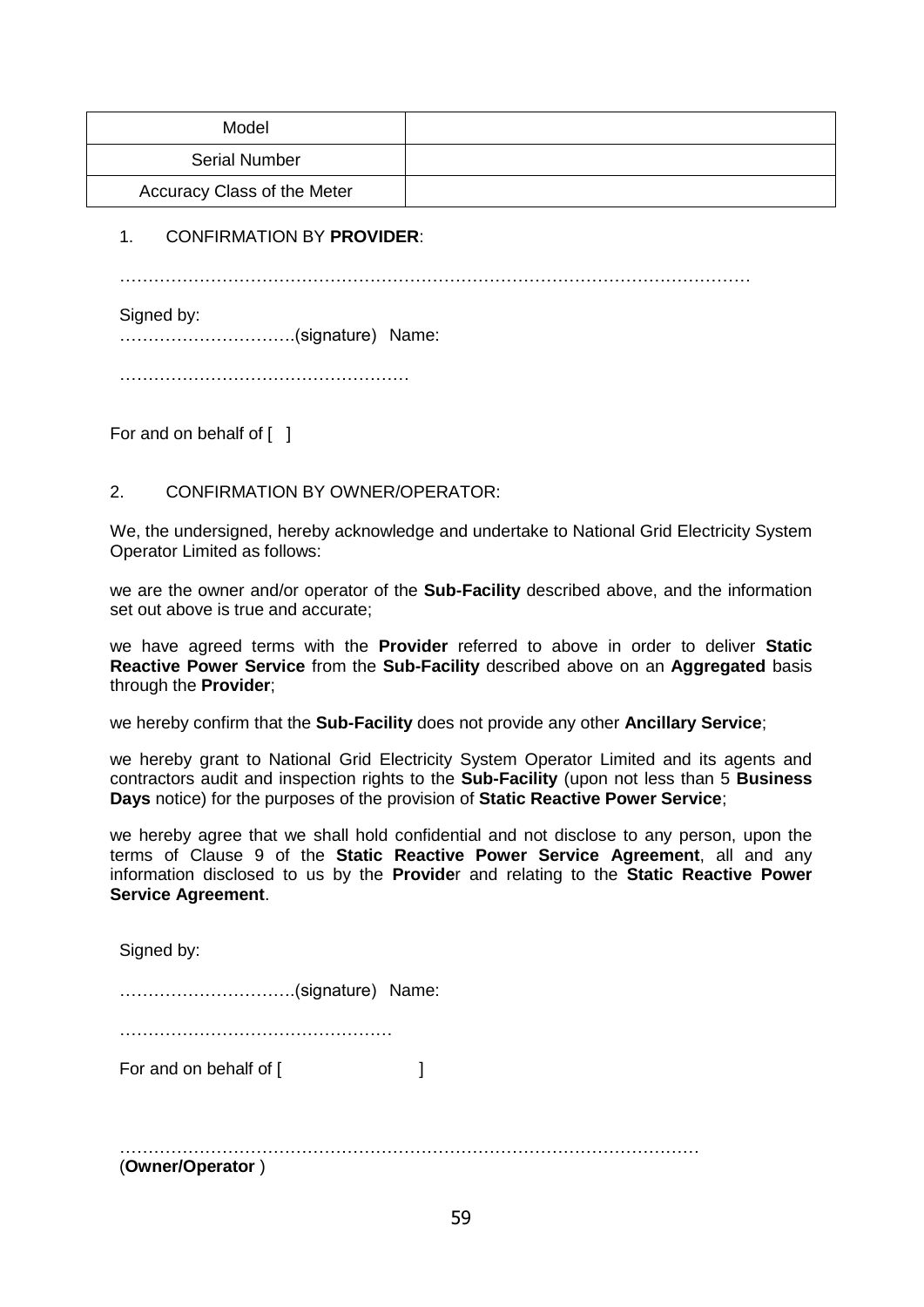| The above amendment(s) shall take effect match matches matches (DD/MM/YY)<br>on:                                                                                                                                          |       |  |
|---------------------------------------------------------------------------------------------------------------------------------------------------------------------------------------------------------------------------|-------|--|
|                                                                                                                                                                                                                           |       |  |
| Name:                                                                                                                                                                                                                     |       |  |
| For and on behalf of:                                                                                                                                                                                                     |       |  |
|                                                                                                                                                                                                                           |       |  |
| From: National Grid Electricity System Operator, Balancing and Revenue Services                                                                                                                                           |       |  |
| Fax: 01926 656612                                                                                                                                                                                                         |       |  |
| To:                                                                                                                                                                                                                       | Fax:  |  |
| Date:                                                                                                                                                                                                                     | Time: |  |
| In accordance with paragraph $1.1(e)$ of Schedule 7 of the Static Reactive Power Service<br>Agreement, we APPROVE/REJECT* (*deleted as appropriate) your proposed introduction<br>of a new Sub-Facility as set out above. |       |  |
| Signed by: (signature)                                                                                                                                                                                                    |       |  |
| Name:                                                                                                                                                                                                                     |       |  |

For and on behalf of **National Grid Electricity System Operator Limited**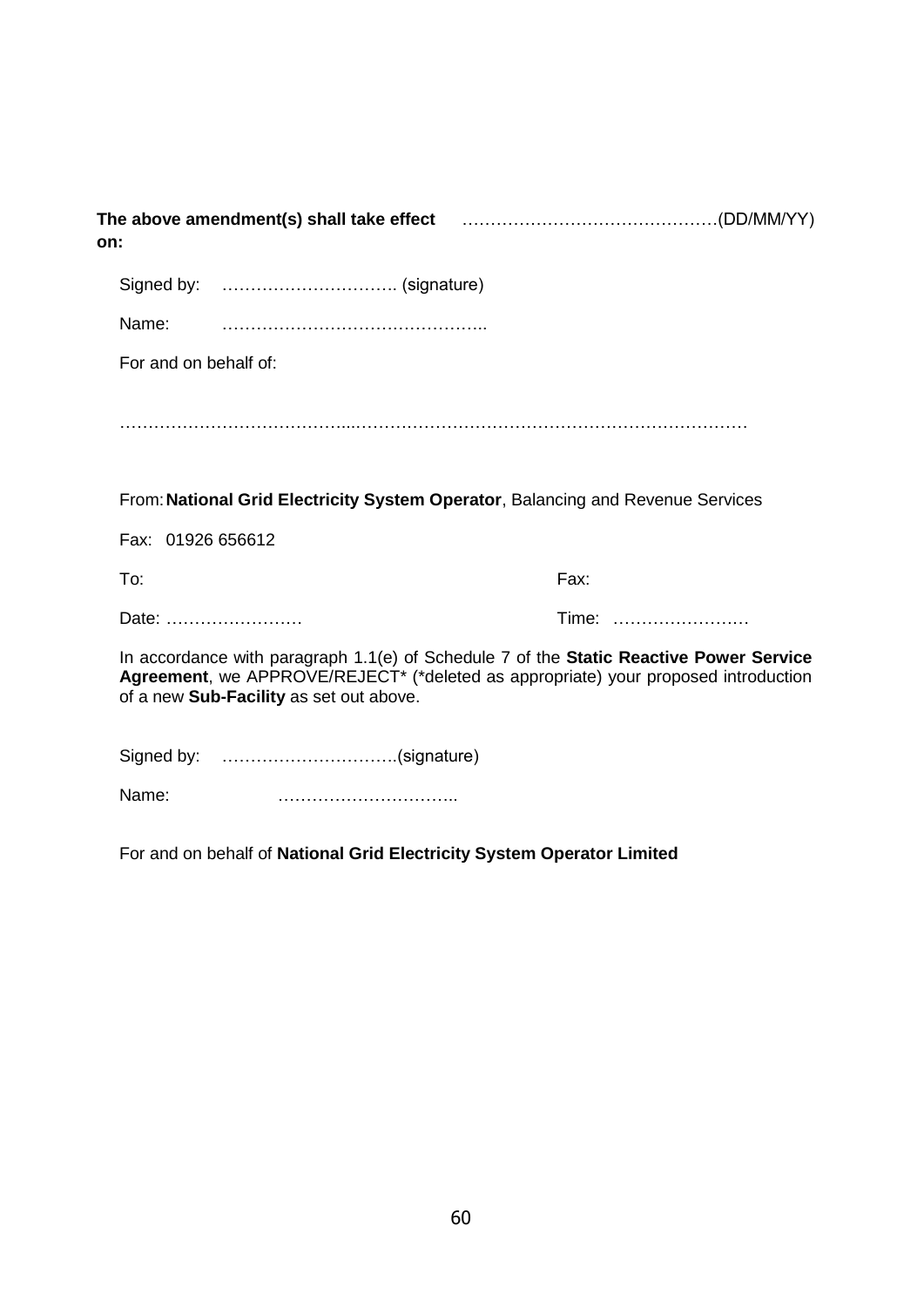#### **Form B – Allocation and Re-Allocation of Sub-Facilities**

**From: Fax:**

| To: | <b>National Grid Electricity System</b> | Fax: 01926 656612 |
|-----|-----------------------------------------|-------------------|
|     | <b>Operator, Balancing and Revenue</b>  |                   |
|     | <b>Services</b>                         |                   |

**Date:** …………………… **Time:**

……………………

In accordance with Schedule 7 of the **Static Reactive Power Service Agreement**, the following **Sub-Facilities** shall be **Allocated** and/or re-**Allocated** to the below mentioned **Aggregated Facility** as follows:

| <b>SUB-FACILITY</b> | <b>FROM</b><br><b>AGGREGATED</b><br><b>FACILITY</b> | <b>TO</b><br><b>AGGREGATED</b><br><b>FACILITY</b> | <b>LOCATION</b> | <b>CAPACITY (MVar)</b> |
|---------------------|-----------------------------------------------------|---------------------------------------------------|-----------------|------------------------|
|                     |                                                     |                                                   |                 |                        |
|                     |                                                     |                                                   |                 |                        |
|                     |                                                     |                                                   |                 |                        |
|                     |                                                     |                                                   |                 |                        |
|                     |                                                     |                                                   |                 |                        |
| <b>TOTAL</b>        |                                                     |                                                   |                 | <b>MVar</b>            |

1. SIGNED BY OWNER

| Signed by: |  |
|------------|--|
|------------|--|

Name: ………………………………………..

For and on behalf of:

…………………………………...…………………………………………………………

#### 2. CONFIRMATION BY **LOCAL DNO**:

We, the undersigned, hereby acknowledge and undertake to National Grid Electricity System Operator Limited as follows:

we are the **Local DNO** to which the **Sub-Facility** described above is connected, and the information set out above is true and accurate;

we understand the **Provider** referred to above will be delivering **Static Reactive Power Service** from the **Sub-Facility** described above on an **Aggregated** basis through the **Provider** and have no objection to this;

we hereby agree that we shall hold confidential and not disclose to any person, upon the terms of Clause 9 of the **Static Reactive Power Service Agreement**, all and any information disclosed to us by the **Provide**r and relating to the **Static Reactive Power Service Agreement**.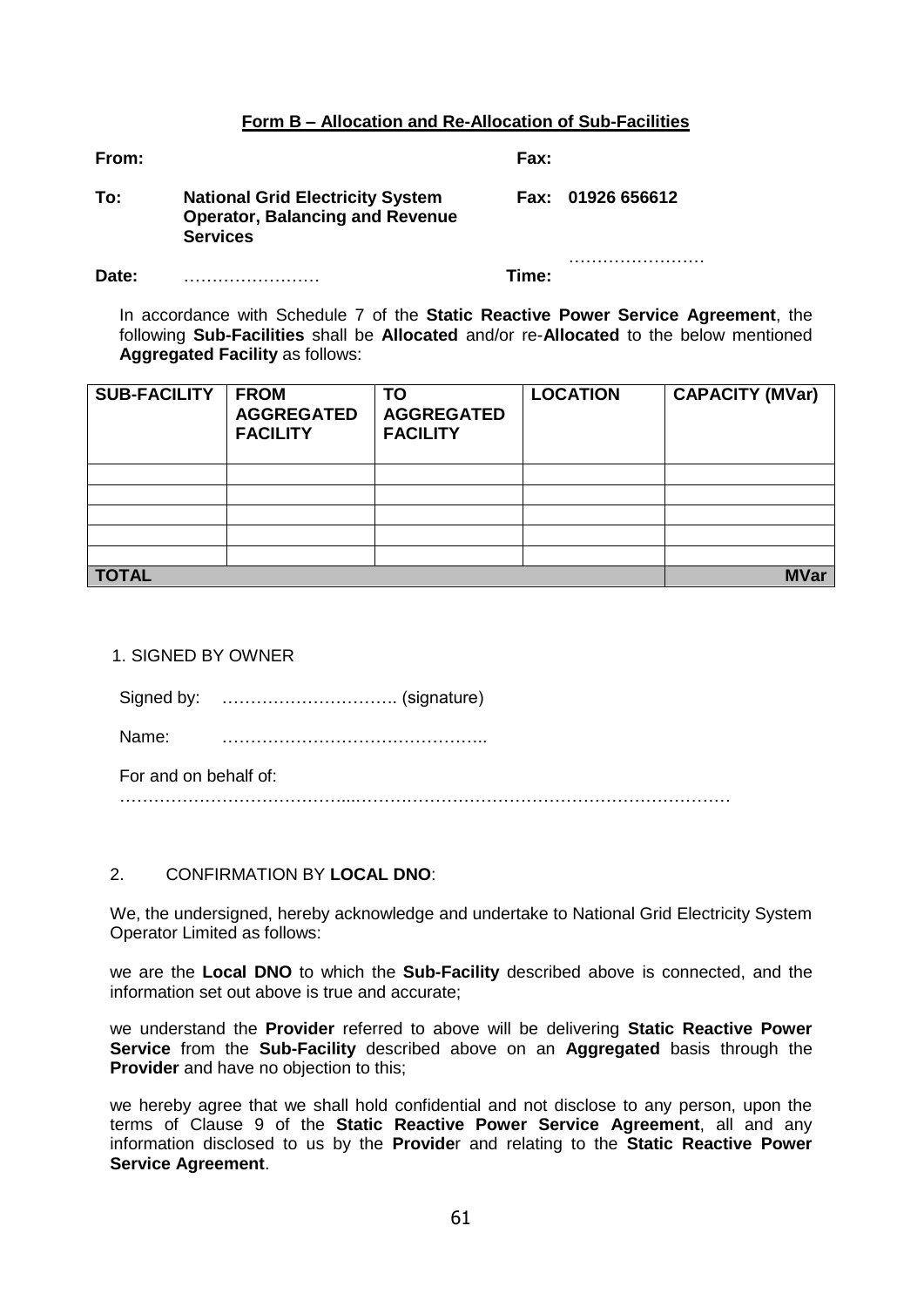Signed by:

………………………….(signature) Name:

………………………………………………

For and on behalf of [SP Manweb Plc]

…………………………………………………………………………………………

From:**National Grid Electricity System Operator**, Balancing and Revenue Services

Fax: 01926 656612

To: Fax: Date: …………………… Time: ……………………

In accordance with Schedule 7 of the **Static Reactive Power Service Agreement**, we ACKNOWLEDGE AS VALID/REJECT AS INVALID\* (\*deleted as appropriate) your notice of allocation and/or re-allocation of **Sub-Facilities** (as the case may be) as set out in the above table(s).

Signed by: …………………………. (signature)

Name:……………………………………….. For and on behalf of **National Grid Electricity System Operator Limited**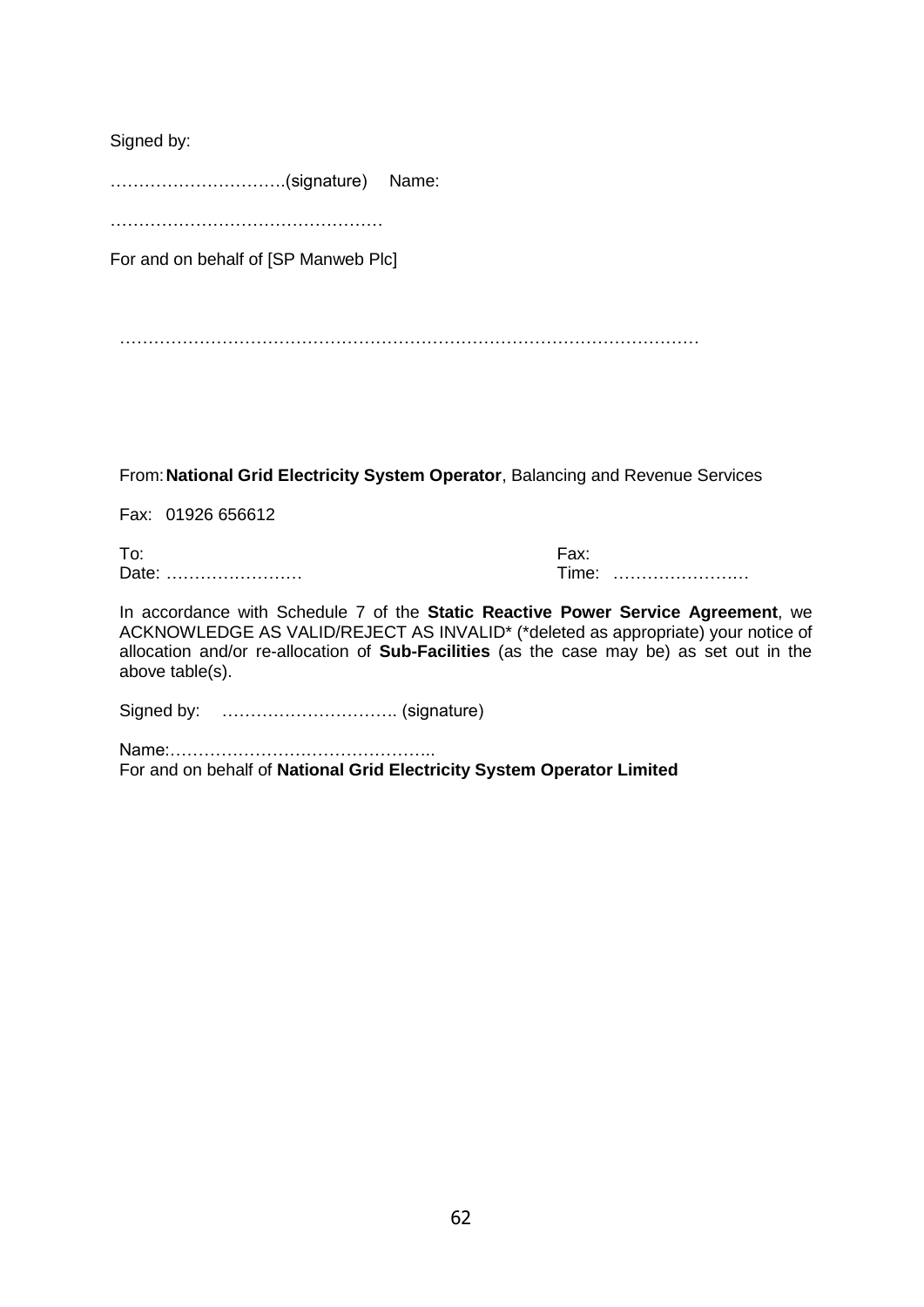#### **Form C – Request to remove Sub-Facility**

| From: |                         |     | Fax: |                                                    |
|-------|-------------------------|-----|------|----------------------------------------------------|
| To:   |                         |     |      | National Grid Electricity System Fax: 01926 656612 |
|       | Operator, Balancing     | and |      |                                                    |
|       | <b>Revenue Services</b> |     |      |                                                    |
|       |                         |     |      |                                                    |

**Date:** …………………… **Time:** ……………………

In accordance with Schedule 7 of the **Static Reactive Power Service Agreement**, this is a proposal to remove the following **Unallocated Sub-Facilities** from the **Static Reactive Power Service Agreement**:-

| <b>Sub-Facility</b> | <b>LOCATION</b> | <b>CAPACITY (MVar)</b> | <b>REASON FOR</b> |
|---------------------|-----------------|------------------------|-------------------|
|                     |                 |                        | <b>REMOVAL</b>    |
|                     |                 |                        |                   |
|                     |                 |                        |                   |
|                     |                 |                        |                   |

| effect on: |  |
|------------|--|

Signed by:

…………………………. Name: ………………………………………..

(signature)

For and on behalf of: …………………………………...

#### **CONFIRMATION BY OWNER/OPERATOR:**

We, the undersigned, hereby acknowledge and undertake to **National Grid Electricity System Operator Limited** that we are the owner and/or operator of the **Sub-Facility** described above, and the information set out above is true and accurate;

| Signed                 | Name: |  |  |
|------------------------|-------|--|--|
| by:<br>(signature)     |       |  |  |
| For and on behalf of [ |       |  |  |

| (National Grid Electricity System Operator Only) |  |  |
|--------------------------------------------------|--|--|
| The above amendment(s) shall take effect         |  |  |